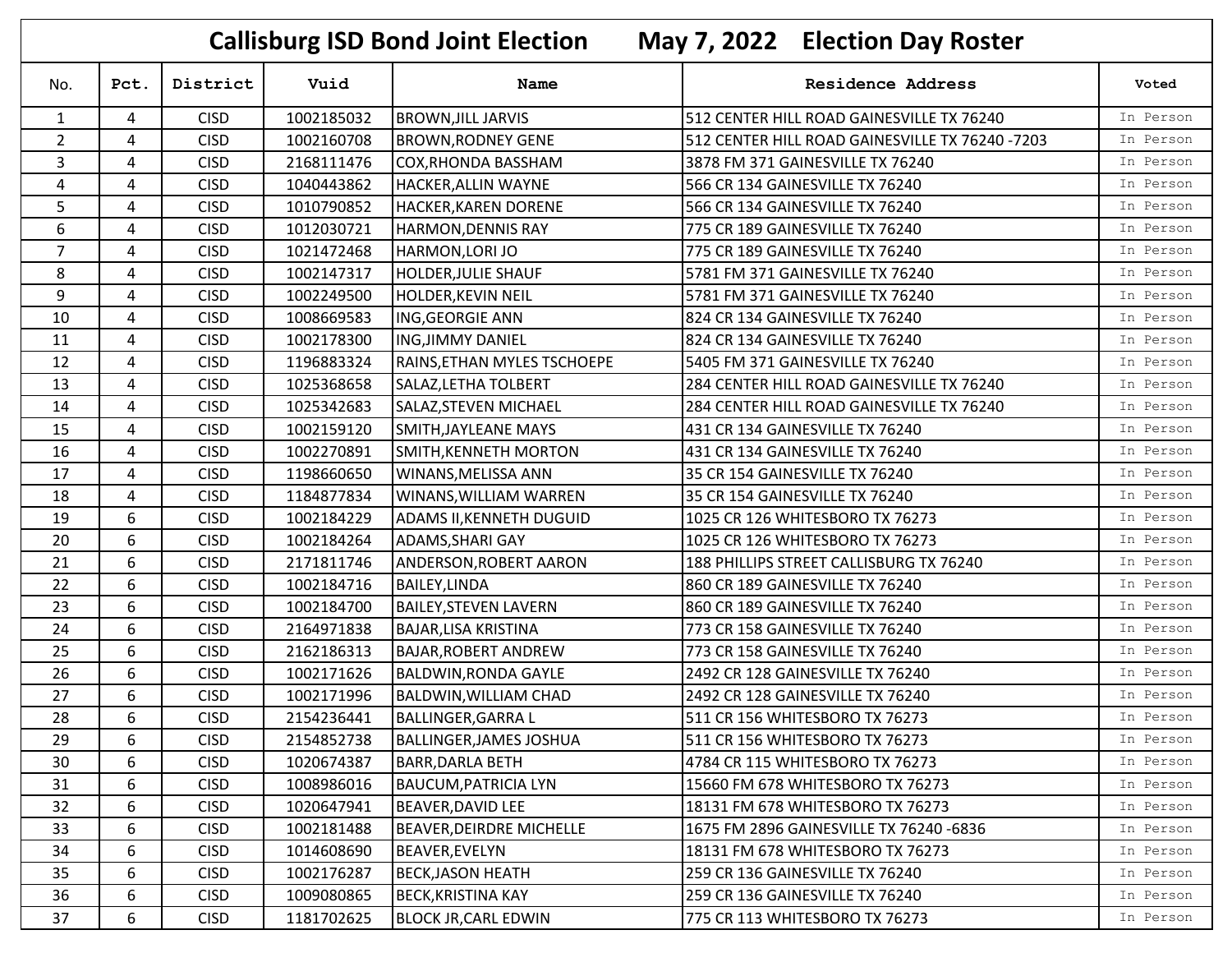| 38 | 6 | <b>CISD</b> | 1002251435 | <b>BOEN, HUBERT WENDELL</b>      | 3290 CR 136 WHITESBORO TX 76273               | In Person |
|----|---|-------------|------------|----------------------------------|-----------------------------------------------|-----------|
| 39 | 6 | <b>CISD</b> | 1002165699 | BRANYAN, LAVANA JUANELL          | 358 CR 125 WHITESBORO TX 76273                | In Person |
| 40 | 6 | <b>CISD</b> | 1002170821 | <b>BROWN, KATHLEEN LEORA</b>     | 13135 BIG INDIAN ROAD CALLISBURG TX 76240     | In Person |
| 41 | 6 | <b>CISD</b> | 1048351606 | <b>BURPO, RUTH EVELYN</b>        | 2710 CR 156 WHITESBORO TX 76273               | In Person |
| 42 | 6 | <b>CISD</b> | 1048351300 | <b>BURPO, TIMOTHY WAYNE</b>      | 2710 CR 156 WHITESBORO TX 76273               | In Person |
| 43 | 6 | <b>CISD</b> | 1052775430 | <b>BYNUM, ROBIN NICHOLE</b>      | 502 CR 116 WHITESBORO TX 76273                | In Person |
| 44 | 6 | <b>CISD</b> | 1002186889 | <b>BYROM, DANAK</b>              | 4052 CR 115 WHITESBORO TX 76273               | In Person |
| 45 | 6 | <b>CISD</b> | 1009456857 | <b>BYROM JR, OTIS MANUEL</b>     | 4052 CR 115 WHITESBORO TX 76273               | In Person |
| 46 | 6 | <b>CISD</b> | 1002170137 | CAGLE, CECILIA DEAN              | 376 PHILLIPS STREET CALLISBURG TX 76240       | In Person |
| 47 | 6 | <b>CISD</b> | 1002171210 | CAGLE, SAMUEL LEE                | 249 CR 164 WHITESBORO TX 76273                | In Person |
| 48 | 6 | <b>CISD</b> | 1002170781 | <b>CAGLE, SHANNON LYNN</b>       | 249 CR 164 WHITESBORO TX 76273                | In Person |
| 49 | 6 | <b>CISD</b> | 1002187086 | CALDWELL, AMBERLY DAWN           | 364 MCDANIEL STREET CALLISBURG TX 76240       | In Person |
| 50 | 6 | <b>CISD</b> | 1002187093 | CALDWELL, NATHAN JODY            | 364 MCDANIEL STREET CALLISBURG TX 76240 -6889 | In Person |
| 51 | 6 | <b>CISD</b> | 1002169494 | CANNON, CAROL RICHARDSON         | 1428 THRASHER ROAD CALLISBURG TX 76240        | In Person |
| 52 | 6 | <b>CISD</b> | 1002169500 | CANNON, GEORGE TRUMAN            | 1428 THRASHER ROAD CALLISBURG TX 76240        | In Person |
| 53 | 6 | <b>CISD</b> | 1190483321 | <b>CAPPS, DAWN MICHELLE</b>      | 13606 BIG INDIAN ROAD CALLISBURG TX 76240     | In Person |
| 54 | 6 | <b>CISD</b> | 1190483309 | <b>CAPPS, KYLE FLEMING</b>       | 13606 BIG INDIAN ROAD CALLISBURG TX 76240     | In Person |
| 55 | 6 | <b>CISD</b> | 1015063878 | CARLQUIST, APRIL DIANE           | 13087 BIG INDIAN ROAD CALLISBURG TX 76240     | In Person |
| 56 | 6 | <b>CISD</b> | 1014323641 | <b>CARLQUIST, ERIC TODD</b>      | 13087 BIG INDIAN ROAD CALLISBURG TX 76240     | In Person |
| 57 | 6 | <b>CISD</b> | 2183767629 | CHADWICK, MICHAEL LEE            | 2264 CR 130 WHITESBORO TX 76273               | In Person |
| 58 | 6 | <b>CISD</b> | 2183767640 | <b>CHADWICK, SUSAN KAY</b>       | 2264 CR 130 WHITESBORO TX 76273               | In Person |
| 59 | 6 | <b>CISD</b> | 1010090358 | <b>CHEATHAM, CHANEY MITCHELL</b> | 17406 FM 678 WHITESBORO TX 76273              | In Person |
| 60 | 6 | <b>CISD</b> | 2119574152 | <b>CLARK, LINDA KAY</b>          | 50 CR 1268 WHITESBORO TX 76273                | In Person |
| 61 | 6 | <b>CISD</b> | 2119574175 | <b>CLARK, RODGER WILLIAM</b>     | 50 CR 1268 WHITESBORO TX 76273                | In Person |
| 62 | 6 | <b>CISD</b> | 2160010009 | <b>COCKRELL, JORDAN BLAIR</b>    | 1300 CR 113 WHITESBORO TX 76273               | In Person |
| 63 | 6 | <b>CISD</b> | 1002185287 | COLTERYAHN, JANA CAROL           | 4788 CR 115 WHITESBORO TX 76273               | In Person |
| 64 | 6 | <b>CISD</b> | 1002183191 | <b>COLTERYAHN, KEITH DAVID</b>   | 1528 CR 116 WHITESBORO TX 76273               | In Person |
| 65 | 6 | <b>CISD</b> | 1002272158 | COLTERYAHN, VICKIE DIANE         | 2416 CR 128 GAINESVILLE TX 76240              | In Person |
| 66 | 6 | <b>CISD</b> | 1158299998 | CONGER, DAVID RAY                | 345 DOZIER STREET CALLISBURG TX 76240         | In Person |
| 67 | 6 | <b>CISD</b> | 1002272162 | <b>CONYERS, RONNIE LOYD</b>      | 69 CAMPBELL STREET CALLISBURG TX 76240        | In Person |
| 68 | 6 | <b>CISD</b> | 1002184240 | <b>CONYERS, SUSAN STEVENS</b>    | 69 CAMPBELL STREET CALLISBURG TX 76240        | In Person |
| 69 | 6 | <b>CISD</b> | 1002184915 | COX, BARBARA MCNEELY             | 388 MCCARY ROAD GAINESVILLE TX 76240          | In Person |
| 70 | 6 | <b>CISD</b> | 1002169516 | COX JR, GEORGE EAF               | 2939 FM 2896 GAINESVILLE TX 76240             | In Person |
| 71 | 6 | <b>CISD</b> | 1002169528 | COX, MARTHA ANN                  | 2939 FM 2896 GAINESVILLE TX 76240             | In Person |
| 72 | 6 | <b>CISD</b> | 1002186862 | <b>CRAVENS, JANICE KATHLEEN</b>  | 254 ROE ROAD WHITESBORO TX 76273              | In Person |
| 73 | 6 | <b>CISD</b> | 1023262708 | <b>CUMMINGS JR, THOMAS LEE</b>   | 4717 CR 115 WHITESBORO TX 76273               | In Person |
| 74 | 6 | <b>CISD</b> | 1002183245 | <b>CUNNINGHAM, SANDRA S</b>      | 278 CR 189 GAINESVILLE TX 76240               | In Person |
| 75 | 6 | <b>CISD</b> | 1002184479 | CUNNINGHAM, TAWNI LEEANN         | 452 CR 189 GAINESVILLE TX 76240               | In Person |
| 76 | 6 | <b>CISD</b> | 1002184319 | DAY, MASON BEAUREGARD            | 200 ROE ROAD WHITESBORO TX 76273              | In Person |
| 77 | 6 | <b>CISD</b> | 1002185434 | DAY, MICHELLE LEA                | 200 ROE ROAD WHITESBORO TX 76273              | In Person |
| 78 | 6 | <b>CISD</b> | 1002171592 | DELASHAW, ROBERT CARROLL         | 1761 CR 136 GAINESVILLE TX 76240              | In Person |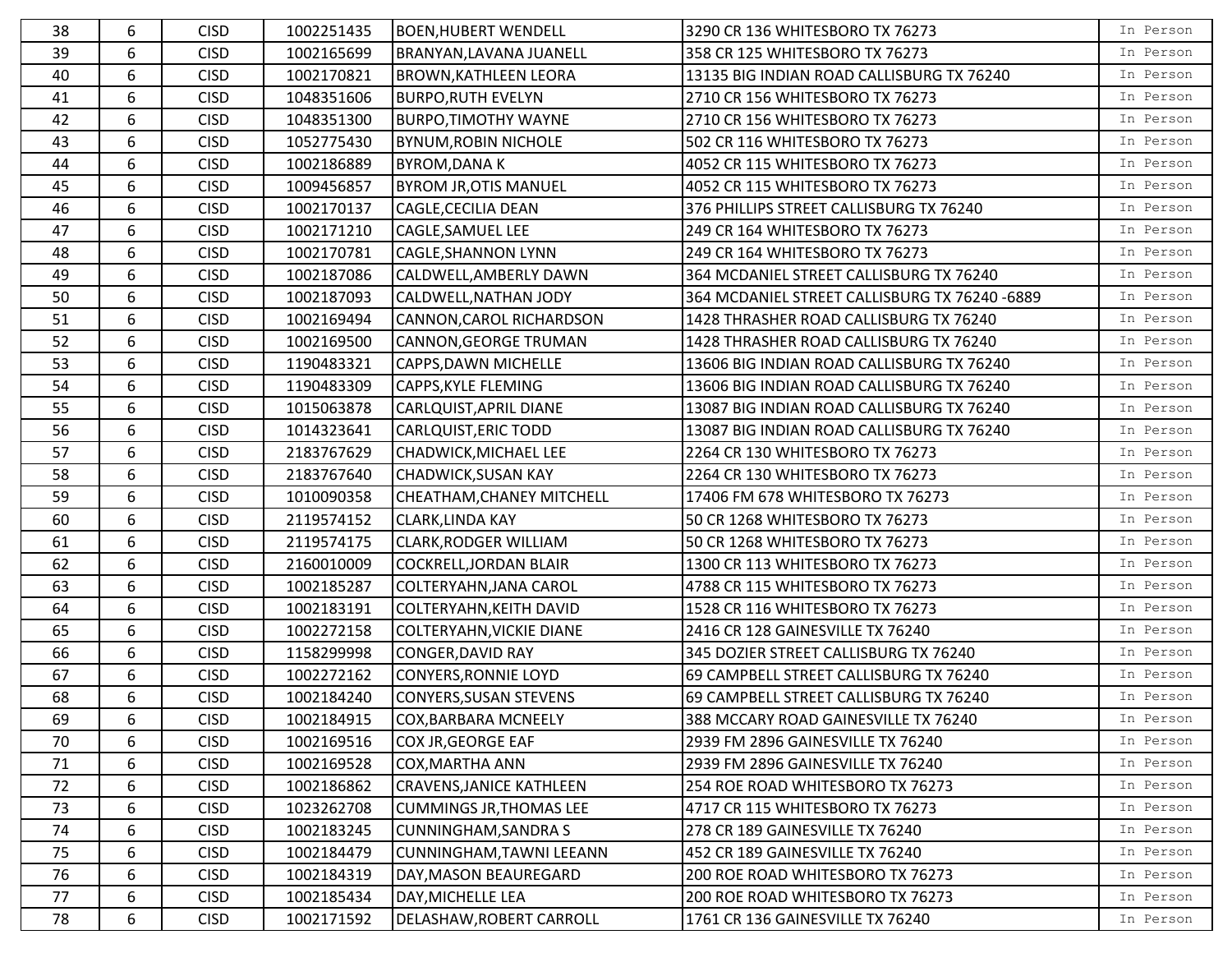| 79  | 6               | <b>CISD</b> | 2123343570 | DETTLING, BRUCE EDWARD          | 89 HOGAN LANE WHITESBORO TX 76273        | In Person |
|-----|-----------------|-------------|------------|---------------------------------|------------------------------------------|-----------|
| 80  | 6               | <b>CISD</b> | 2185524885 | DORRIS, ASHLEY NICHOLE          | 12 SHORT STREET CALLISBURG TX 76240      | In Person |
| 81  | 6               | <b>CISD</b> | 2185524902 | DORRIS, NATHAN FAULKNER         | 12 SHORT STREET CALLISBURG TX 76240      | In Person |
| 82  | 6               | <b>CISD</b> | 1002186120 | DOUGHERTY, DOUGLAS DWAIN        | 2012 CR 122 GAINESVILLE TX 76240         | In Person |
| 83  | 6               | <b>CISD</b> | 1002186154 | DOUGHERTY, JANE LOCKE           | 2012 CR 122 GAINESVILLE TX 76240         | In Person |
| 84  | 6               | <b>CISD</b> | 1011001328 | DOUGHERTY, JOHN DOUGLAS         | 2014 CR 122 GAINESVILLE TX 76240         | In Person |
| 85  | 6               | <b>CISD</b> | 2124303967 | DOZIER, DONNA KATHERINE         | 1589 CR 115 GAINESVILLE TX 76240         | In Person |
| 86  | 6               | <b>CISD</b> | 1116240373 | DOZIER, WILLIAM EARL            | 1589 CR 115 GAINESVILLE TX 76240         | In Person |
| 87  | 6               | <b>CISD</b> | 2168361481 | DRAKE, JUDITH MARY              | 201 CR 118 WHITESBORO TX 76273           | In Person |
| 88  | 6               | <b>CISD</b> | 2178957046 | DUNGAN, HAYLIE AWSTIN           | 602 CR 136 GAINESVILLE TX 76240          | In Person |
| 89  | 6               | <b>CISD</b> | 1018225663 | DUNGAN, HEATHER TURNER          | 602 CR 136 GAINESVILLE TX 76240 -6979    | In Person |
| 90  | 6               | <b>CISD</b> | 2179530083 | DUNGAN, ZACHARY ZANE            | 602 CR 136 GAINESVILLE TX 76240          | In Person |
| 91  | 6               | <b>CISD</b> | 1014071147 | DURRETT, EVERETT MELTON         | 1152 CR 156 WHITESBORO TX 76273          | In Person |
| 92  | 6               | <b>CISD</b> | 1004352083 | ECKERT, CHRISTOPHER QUENTIN     | 753 CR 130 WHITESBORO TX 76273           | In Person |
| 93  | 6               | <b>CISD</b> | 1021842598 | <b>ECKERT, LORRAINE SWIATEK</b> | 753 CR 130 WHITESBORO TX 76273           | In Person |
| 94  | 6               | <b>CISD</b> | 1138813156 | ENGLISH, MARGARET MEDFORD       | 99 OSCAR COLE STREET CALLISBURG TX 76240 | In Person |
| 95  | 6               | <b>CISD</b> | 1046442047 | ERLANDSON, PAMELA PATTON        | 10105 FM 678 WHITESBORO TX 76273         | In Person |
| 96  | 6               | <b>CISD</b> | 1013321549 | ERLANDSON, PATRICIA ELAINE      | 10039 FM 678 WHITESBORO TX 76273         | In Person |
| 97  | 6               | <b>CISD</b> | 2143484430 | ERLANDSON, ROBERT CRAIG         | 10105 FM 678 WHITESBORO TX 76273         | In Person |
| 98  | 6               | <b>CISD</b> | 1018082548 | <b>ESTES, GLENN RAY</b>         | 452 CR 189 GAINESVILLE TX 76240          | In Person |
| 99  | 6               | <b>CISD</b> | 1002181712 | EUGSTER, CHASTITY DAWN          | 721 MCDANIEL STREET CALLISBURG TX 76240  | In Person |
| 100 | 6               | <b>CISD</b> | 1002180441 | EUGSTER, DONALD BRENT           | 721 MCDANIEL STREET CALLISBURG TX 76240  | In Person |
| 101 | 6               | <b>CISD</b> | 1002170930 | <b>EVANS, GLENDA LOUISE</b>     | 11571 FM 678 WHITESBORO TX 76273         | In Person |
| 102 | 6               | <b>CISD</b> | 2165818310 | FARR, CALVIN W                  | 365 PHILLIPS STREET CALLISBURG TX 76240  | In Person |
| 103 | 6               | <b>CISD</b> | 2165818811 | FARR, DEANNA J                  | 365 PHILLIPS STREET CALLISBURG TX 76240  | In Person |
| 104 | 6               | <b>CISD</b> | 1014658788 | <b>FARR, JEANETTE DAVIS</b>     | 965 CR 115 GAINESVILLE TX 76240          | In Person |
| 105 | 6               | <b>CISD</b> | 1002271327 | FLANAGAN, DEBORAH RAE           | 157 MCDANIEL STREET CALLISBURG TX 76240  | In Person |
| 106 | 6               | <b>CISD</b> | 1002171898 | FLANAGAN, VICTOR WAYNE          | 157 MCDANIEL STREET CALLISBURG TX 76240  | In Person |
| 107 | 6               | <b>CISD</b> | 1214586715 | <b>FLEITMAN, ERIC SCOTT</b>     | 1509 THRASHER ROAD CALLISBURG TX 76240   | In Person |
| 108 | 6               | <b>CISD</b> | 1172643118 | FLEITMAN, GENA LACHELLE         | 1509 THRASHER ROAD CALLISBURG TX 76240   | In Person |
| 109 | 6               | <b>CISD</b> | 2134079245 | FLOURNOY, DOLORES JEAN          | 132 CR 1258 WHITESBORO TX 76273          | In Person |
| 110 | $6\overline{6}$ | <b>CISD</b> | 1091046347 | <b>FOMBY, ALLEN JACKSON</b>     | 1289 CR 113 WHITESBORO TX 76273          | In Person |
| 111 | 6               | <b>CISD</b> | 1002172145 | FORD, KEVIN LEON                | 18153 FM 678 WHITESBORO TX 76273         | In Person |
| 112 | 6               | <b>CISD</b> | 1011743238 | FORD, SONYA DIONNE              | 18153 FM 678 WHITESBORO TX 76273         | In Person |
| 113 | 6               | <b>CISD</b> | 2158563239 | FULK, FERMINA D                 | 632 MCDANIEL STREET CALLISBURG TX 76240  | In Person |
| 114 | 6               | <b>CISD</b> | 2179509332 | <b>GARRETT, KAREN JO</b>        | 100 CR 1256 WHITESBORO TX 76273          | In Person |
| 115 | 6               | <b>CISD</b> | 2179509402 | GARRETT, RICHARD MICHAEL        | 100 CR 1256 WHITESBORO TX 76273          | In Person |
| 116 | 6               | <b>CISD</b> | 1024966128 | <b>GASTON, DOUGLAS RICHARD</b>  | 14560 FM 678 WHITESBORO TX 76273         | In Person |
| 117 | 6               | <b>CISD</b> | 1024966116 | <b>GASTON, LORI COCHRAN</b>     | 14560 FM 678 WHITESBORO TX 76273         | In Person |
| 118 | 6               | <b>CISD</b> | 1189558719 | <b>GOODE, JANE LIANE ALLEN</b>  | 2070 FM 371 GAINESVILLE TX 76240         | In Person |
| 119 | 6               | <b>CISD</b> | 1002171186 | GOODE, SANDRA LOUISE            | 2020 FM 371 GAINESVILLE TX 76240         | In Person |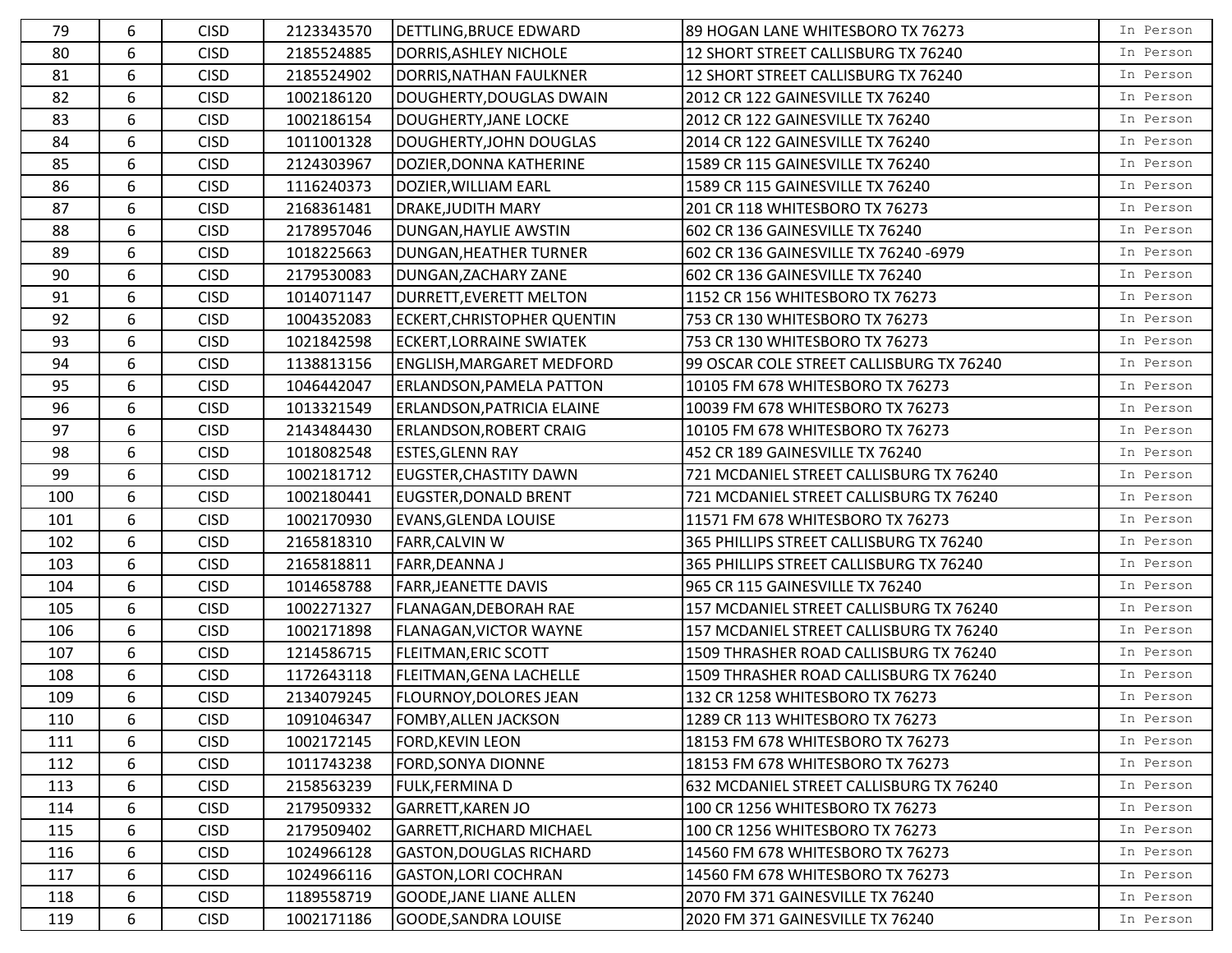| 120 | 6 | <b>CISD</b> | 1032198525 | <b>GOODE, TOMMY BRENT</b>           | 2070 FM 371 GAINESVILLE TX 76240          | In Person |
|-----|---|-------------|------------|-------------------------------------|-------------------------------------------|-----------|
| 121 | 6 | <b>CISD</b> | 1192504897 | <b>GREEN, BROOKE ELIZABETH</b>      | 796 CR 158 GAINESVILLE TX 76240           | In Person |
| 122 | 6 | <b>CISD</b> | 1201667144 | <b>GREEN, ELAND COLE</b>            | 796 CR 158 GAINESVILLE TX 76240           | In Person |
| 123 | 6 | <b>CISD</b> | 1002171206 | <b>GREER, LESLIE SUSAN</b>          | 29 ISLAND ROAD CALLISBURG TX 76240        | In Person |
| 124 | 6 | <b>CISD</b> | 1024026117 | <b>GREGG, NATALIE AMANDA</b>        | 18829 FM 678 WHITESBORO TX 76273          | In Person |
| 125 | 6 | <b>CISD</b> | 2183741292 | <b>GREGG, ZOE ELIZABETH</b>         | 18829 FM 678 WHITESBORO TX 76273          | In Person |
| 126 | 6 | <b>CISD</b> | 1002171983 | <b>GREWING, KATRINA ANN</b>         | 834 CR 158 GAINESVILLE TX 76240           | In Person |
| 127 | 6 | <b>CISD</b> | 1002271315 | <b>GREWING, WILLIAM JOSEPH</b>      | 834 CR 158 GAINESVILLE TX 76240           | In Person |
| 128 | 6 | <b>CISD</b> | 1002177333 | HARDCASTLE, BRENDA LYNN             | 1420 FM 371 GAINESVILLE TX 76240          | In Person |
| 129 | 6 | <b>CISD</b> | 1002183353 | HARLOW, LINDA                       | 509 CR 126 WHITESBORO TX 76273            | In Person |
| 130 | 6 | <b>CISD</b> | 1002272094 | HARLOW, OSCAR DERREL                | 509 CR 126 WHITESBORO TX 76273            | In Person |
| 131 | 6 | <b>CISD</b> | 2188633766 | HARRIS, MARY KATHRYN                | 336 CR 159 GAINESVILLE TX 76240           | In Person |
| 132 | 6 | <b>CISD</b> | 1002183798 | HARRISON, SHERRY                    | 3539 CR 113 WHITESBORO TX 76273           | In Person |
| 133 | 6 | <b>CISD</b> | 2161914889 | HAYES, KATHERINE ELIZABETH          | 175 CR 126 WHITESBORO TX 76273            | In Person |
| 134 | 6 | <b>CISD</b> | 1159315351 | HAYES, TIMOTHY ALAN                 | 175 CR 126 WHITESBORO TX 76273            | In Person |
| 135 | 6 | <b>CISD</b> | 2148917574 | <b>HEAD, FORREST WILEY</b>          | 592 MCDANIEL STREET CALLISBURG TX 76240   | In Person |
| 136 | 6 | <b>CISD</b> | 1018762171 | <b>HEAD, JOANIE E</b>               | 67 MCDANIEL STREET CALLISBURG TX 76240    | In Person |
| 137 | 6 | <b>CISD</b> | 1201543494 | <b>HENDERSON, LAUREN ANNELLE</b>    | 130 CR 1264 WHITESBORO TX 76273           | In Person |
| 138 | 6 | <b>CISD</b> | 1002169657 | <b>HENDERSON, PEGGY H</b>           | 422 DOZIER STREET CALLISBURG TX 76240     | In Person |
| 139 | 6 | <b>CISD</b> | 1144321607 | HENDERSON, TYLER JAMES              | 130 CR 1264 WHITESBORO TX 76273           | In Person |
| 140 | 6 | <b>CISD</b> | 1163612281 | <b>HENLEY, JERRY DON</b>            | 566 CR 125 WHITESBORO TX 76273            | In Person |
| 141 | 6 | <b>CISD</b> | 1013441966 | HESTER, DEBRA                       | 1350 CR 166 WHITESBORO TX 76273           | In Person |
| 142 | 6 | <b>CISD</b> | 2127302898 | <b>HIGHFILL, ANNIE BOUNDS</b>       | 188 PHILLIPS STREET CALLISBURG TX 76240   | In Person |
| 143 | 6 | <b>CISD</b> | 2169108954 | HIGHFILL, HARLEY HUNTER             | 188 PHILLIPS STREET CALLISBURG TX 76240   | In Person |
| 144 | 6 | <b>CISD</b> | 1002170222 | <b>HOBBS, DONALD ALLAN</b>          | 1682 CR 122 GAINESVILLE TX 76240          | In Person |
| 145 | 6 | <b>CISD</b> | 1020827909 | <b>HOLDER, LAJANA KAY</b>           | 626 CR 156 WHITESBORO TX 76273 -4104      | In Person |
| 146 | 6 | <b>CISD</b> | 1002183400 | <b>HOLLANDSWORTH, CHARLES BRENT</b> | 542 CR 109 WHITESBORO TX 76273            | In Person |
| 147 | 6 | <b>CISD</b> | 1002183416 | HOLLANDSWORTH, DARLA                | 542 CR 109 WHITESBORO TX 76273            | In Person |
| 148 | 6 | <b>CISD</b> | 1002170185 | <b>HOLLANDSWORTH, KARL MATHEW</b>   | 1970 CR 136 GAINESVILLE TX 76240 -6981    | In Person |
| 149 | 6 | <b>CISD</b> | 1002170246 | HOLLANDSWORTH, PAMELA               | 1970 CR 136 GAINESVILLE TX 76240          | In Person |
| 150 | 6 | <b>CISD</b> | 1216617706 | <b>HOMA, ALEX MICHAEL</b>           | 3363 CR 115 WHITESBORO TX 76273           | In Person |
| 151 | 6 | <b>CISD</b> | 1218210948 | HOMA, CHRISTINE LEE                 | 3363 CR 115 WHITESBORO TX 76273 -5930     | In Person |
| 152 | 6 | <b>CISD</b> | 1002921713 | <b>HOUGH, AMY LOUISE</b>            | 903 CR 139 GAINESVILLE TX 76240           | In Person |
| 153 | 6 | <b>CISD</b> | 2169628782 | HOUGH, CARLY DI ANN                 | 903 CR 139 GAINESVILLE TX 76240           | In Person |
| 154 | 6 | <b>CISD</b> | 1002170602 | <b>HOUGH, CHESTER CRAIG</b>         | 853 CR 139 GAINESVILLE TX 76240           | In Person |
| 155 | 6 | <b>CISD</b> | 1002170591 | <b>HOUGH, DIANNE HOLT</b>           | 853 CR 139 GAINESVILLE TX 76240           | In Person |
| 156 | 6 | <b>CISD</b> | 1003689335 | <b>HOUGH, JASON CHET</b>            | 903 CR 139 GAINESVILLE TX 76240           | In Person |
| 157 | 6 | <b>CISD</b> | 1002161404 | <b>HUDDLESTON, CORY SHANE</b>       | 12562 BIG INDIAN ROAD CALLISBURG TX 76240 | In Person |
| 158 | 6 | <b>CISD</b> | 2133558494 | <b>HUDDLESTON, PARKER LANE</b>      | 382 MCDANIEL STREET CALLISBURG TX 76240   | In Person |
| 159 | 6 | <b>CISD</b> | 1092616016 | HUGHES-MATTHEIS, LARA LYNN          | 93 CR 1256 WHITESBORO TX 76273            | In Person |
| 160 | 6 | <b>CISD</b> | 2002610176 | <b>ING, CLEABURN DEAN</b>           | 68 CAMPBELL STREET CALLISBURG TX 76240    | In Person |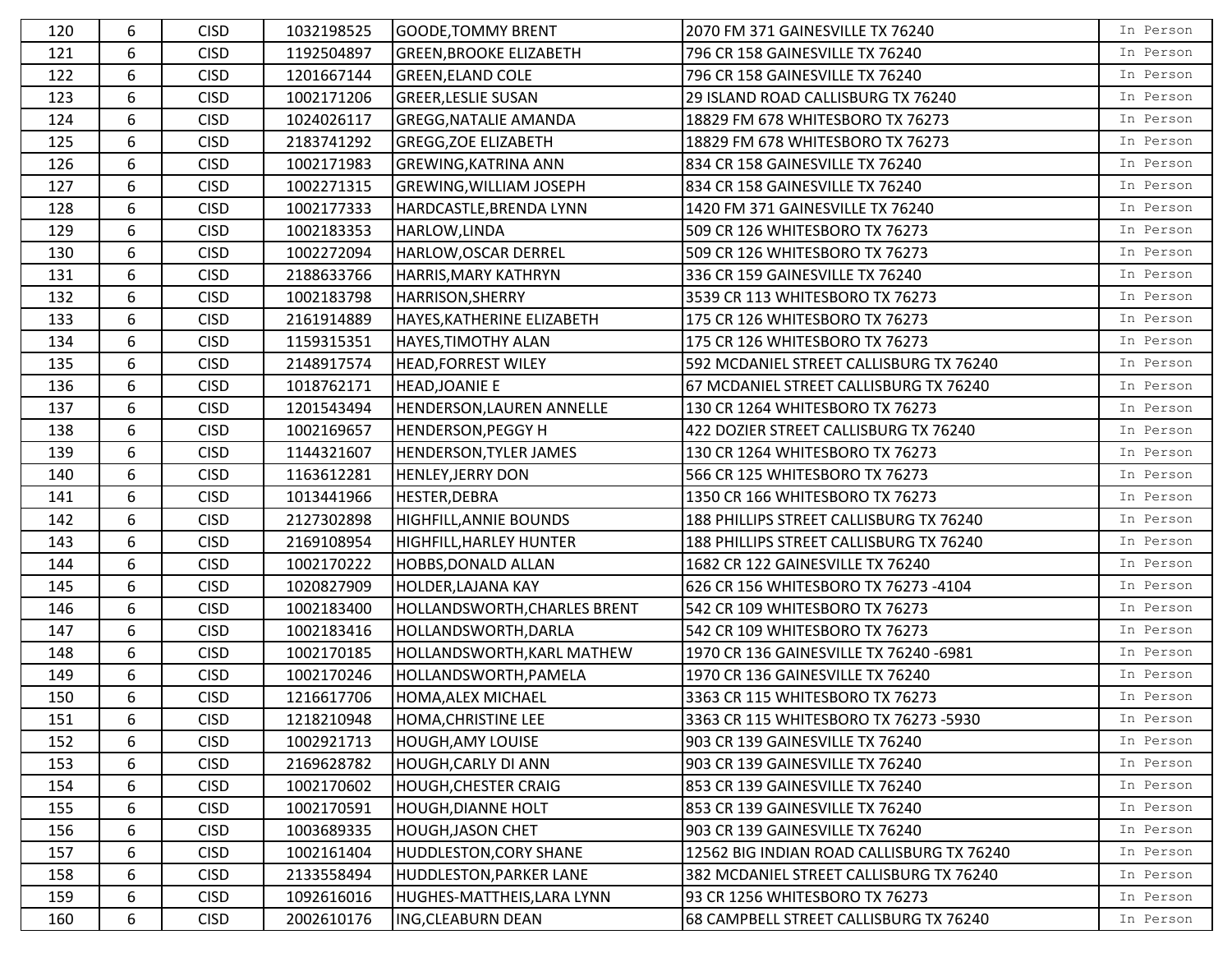| 161 | 6 | <b>CISD</b> | 1002176928 | ING, LONNIE WAYNE              | 1505 THRASHER ROAD CALLISBURG TX 76240        | In Person |
|-----|---|-------------|------------|--------------------------------|-----------------------------------------------|-----------|
| 162 | 6 | <b>CISD</b> | 1180161098 | <b>ING, PAYTON CORDELL</b>     | 44 CAMPBELL STREET CALLISBURG TX 76240        | In Person |
| 163 | 6 | <b>CISD</b> | 1002176434 | <b>ING, SHANNON REEVES</b>     | 1505 THRASHER ROAD CALLISBURG TX 76240        | In Person |
| 164 | 6 | <b>CISD</b> | 1021334670 | ISHAM, DEBORAH J               | 412 MCCARY ROAD GAINESVILLE TX 76240          | In Person |
| 165 | 6 | <b>CISD</b> | 1021334691 | ISHAM, RICHARD WAYNE           | 412 MCCARY ROAD GAINESVILLE TX 76240          | In Person |
| 166 | 6 | <b>CISD</b> | 1021142900 | JAMES, CASSIE LEAUTUMN         | 17513 FM 678 WHITESBORO TX 76273              | In Person |
| 167 | 6 | <b>CISD</b> | 1197712463 | JAMES, MICHAEL ANTHONY         | 17513 FM 678 WHITESBORO TX 76273              | In Person |
| 168 | 6 | <b>CISD</b> | 1169684002 | JEFFCOAT, CHRISTY MONTEEN      | 234 CR 187 GAINESVILLE TX 76240               | In Person |
| 169 | 6 | <b>CISD</b> | 1060631684 | JEFFCOAT JR, HORACE GREELY     | 242 CR 187 GAINESVILLE TX 76240               | In Person |
| 170 | 6 | <b>CISD</b> | 1002271241 | JEFFCOAT, KATHY ANN            | 242 CR 187 GAINESVILLE TX 76240               | In Person |
| 171 | 6 | <b>CISD</b> | 1025467289 | JEFFCOAT, TERRY JASON          | 234 CR 187 GAINESVILLE TX 76240               | In Person |
| 172 | 6 | <b>CISD</b> | 1023435533 | KAHL JR, MATTHEW JOSEPH        | 1839 CR 121 GAINESVILLE TX 76240              | In Person |
| 173 | 6 | <b>CISD</b> | 1030688779 | KAHL, NENIA L                  | 1839 CR 121 GAINESVILLE TX 76240              | In Person |
| 174 | 6 | <b>CISD</b> | 2162746425 | <b>KAPPEN, BRENDA LEE</b>      | 697 CR 166 WHITESBORO TX 76273                | In Person |
| 175 | 6 | <b>CISD</b> | 1154088924 | <b>KEELER, KARIS MACY</b>      | 788 CR 156 WHITESBORO TX 76273                | In Person |
| 176 | 6 | <b>CISD</b> | 1031200098 | <b>KEELER, MATTHEW DOUGLAS</b> | 788 CR 156 WHITESBORO TX 76273                | In Person |
| 177 | 6 | <b>CISD</b> | 2161957398 | KING, CHRISTOPHER DALTON       | 931 CR 164 WHITESBORO TX 76273                | In Person |
| 178 | 6 | <b>CISD</b> | 1002271182 | KING, CLEO LAVOY               | 3833 CR 123 GAINESVILLE TX 76240              | In Person |
| 179 | 6 | <b>CISD</b> | 2110158398 | KING, MADISON MCCRAE           | 931 CR 164 WHITESBORO TX 76273                | In Person |
| 180 | 6 | <b>CISD</b> | 2151990019 | KING, SAMUEL GLENN             | 901 CR 109 WHITESBORO TX 76273                | In Person |
| 181 | 6 | <b>CISD</b> | 1002170144 | KING, SANDRA                   | 3833 CR 123 GAINESVILLE TX 76240              | In Person |
| 182 | 6 | <b>CISD</b> | 2167075507 | KLEIN, JOHN ROBERT             | 12101 FM 678 WHITESBORO TX 76273              | In Person |
| 183 | 6 | <b>CISD</b> | 1019084767 | <b>KLEIN, MARK ROBERT</b>      | 12101 FM 678 WHITESBORO TX 76273              | In Person |
| 184 | 6 | <b>CISD</b> | 1195082732 | KNABE, KIMBERLY DENISE         | 1285 CR 125 WHITESBORO TX 76273 -5966         | In Person |
| 185 | 6 | <b>CISD</b> | 1002224878 | <b>KNABE, MARTIN A</b>         | 201 CR 118 WHITESBORO TX 76273                | In Person |
| 186 | 6 | <b>CISD</b> | 1089375276 | KORSON, BENJAMIN CHARLES       | 3188 FM 2896 GAINESVILLE TX 76240             | In Person |
| 187 | 6 | <b>CISD</b> | 1026447154 | KORSON, JORDAN MARIE           | 3188 FM 2896 GAINESVILLE TX 76240             | In Person |
| 188 | 6 | <b>CISD</b> | 1158873457 | <b>KRAMER, RONALD W</b>        | 715 PHILLIPS STREET CALLISBURG TX 76240       | In Person |
| 189 | 6 | <b>CISD</b> | 1013343306 | <b>KRAMER, SHANNA DEANN</b>    | 715 PHILLIPS STREET CALLISBURG TX 76240       | In Person |
| 190 | 6 | <b>CISD</b> | 1002167557 | LAND, CHARLIE HUGH             | 3154 FM 2896 GAINESVILLE TX 76240             | In Person |
| 191 | 6 | <b>CISD</b> | 1022438299 | LAND, JAMES ROBERT             | 3154 FM 2896 GAINESVILLE TX 76240             | In Person |
| 192 | 6 | <b>CISD</b> | 1002167590 | LAND, PATTI WESTBROOK          | 3154 FM 2896 GAINESVILLE TX 76240             | In Person |
| 193 | 6 | <b>CISD</b> | 1145742746 | LAWLEY, DARREN EUGENE          | 782 PHILLIPS STREET CALLISBURG TX 76240 -6855 | In Person |
| 194 | 6 | <b>CISD</b> | 1138647004 | LAWLEY, SARA B                 | 782 PHILLIPS STREET CALLISBURG TX 76240 -6855 | In Person |
| 195 | 6 | <b>CISD</b> | 2166088730 | LEWIS, CHLOE DAYLE             | 315 CR 159 GAINESVILLE TX 76240               | In Person |
| 196 | 6 | <b>CISD</b> | 2119575304 | LINKS, DEANNA KAY              | 13197 BIG INDIAN ROAD CALLISBURG TX 76240     | In Person |
| 197 | 6 | <b>CISD</b> | 1002245606 | LONG, KENNETH ALVIN            | 3397 CR 123 GAINESVILLE TX 76240 -7179        | In Person |
| 198 | 6 | <b>CISD</b> | 1002245610 | LONG, LINDA GAGE               | 3397 CR 123 GAINESVILLE TX 76240 -7179        | In Person |
| 199 | 6 | <b>CISD</b> | 1041508119 | LOVE, TRICIA CATHERINE         | 20178 FM 678 WHITESBORO TX 76273              | In Person |
| 200 | 6 | <b>CISD</b> | 2002547276 | LOYD, NANCY ARLEENE            | 1289 CR 113 WHITESBORO TX 76273               | In Person |
| 201 | 6 | <b>CISD</b> | 1002182942 | MAGEE, SHAWNNA HARKINS         | 847 CR 113 WHITESBORO TX 76273                | In Person |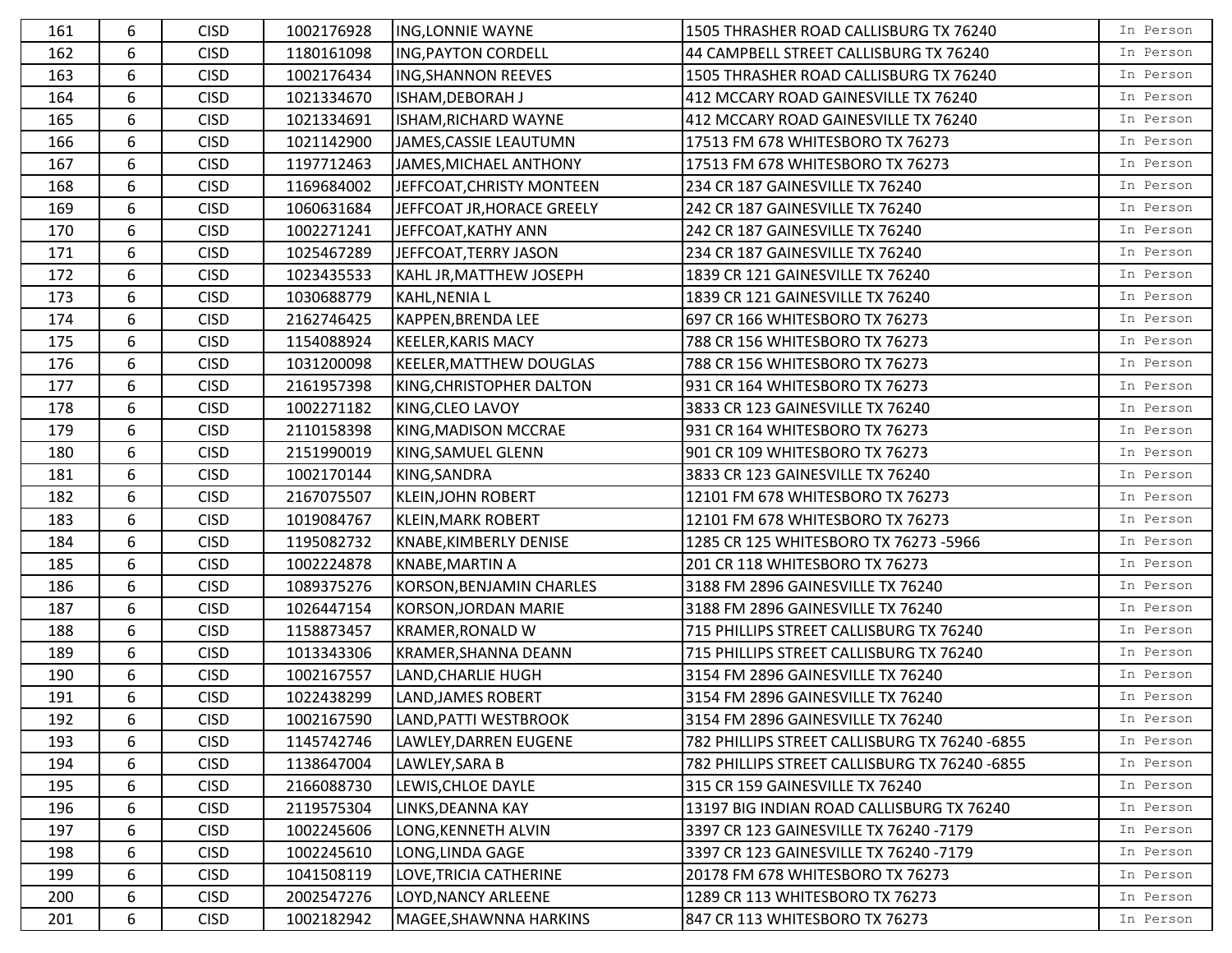| 202 | 6 | <b>CISD</b> | 1002246109 | MAGEE, TIMOTHY W                | 847 CR 113 WHITESBORO TX 76273                  | In Person |
|-----|---|-------------|------------|---------------------------------|-------------------------------------------------|-----------|
| 203 | 6 | <b>CISD</b> | 1002170035 | MARKWELL, MARILYNN FULLER       | 4625 CR 123 GAINESVILLE TX 76240                | In Person |
| 204 | 6 | <b>CISD</b> | 1002185111 | <b>MARTER, DONNA JOY</b>        | 643 DAVY CROCKETT LANE WHITESBORO TX 76273      | In Person |
| 205 | 6 | <b>CISD</b> | 1002185130 | MARTER, MICHAEL EDWARD          | 643 DAVY CROCKETT LANE WHITESBORO TX 76273      | In Person |
| 206 | 6 | <b>CISD</b> | 2172424523 | MATHES, CARLIE DIANE            | 14279 FM 678 WHITESBORO TX 76273                | In Person |
| 207 | 6 | <b>CISD</b> | 1022329779 | MATHES, CHAD DARYL              | 14279 FM 678 WHITESBORO TX 76273                | In Person |
| 208 | 6 | <b>CISD</b> | 1022329820 | MATHES, CODI JACLYN             | 14279 FM 678 WHITESBORO TX 76273                | In Person |
| 209 | 6 | <b>CISD</b> | 1092560293 | MATTHEIS, DAVID ELLIOTT         | 93 CR 1256 WHITESBORO TX 76273                  | In Person |
| 210 | 6 | <b>CISD</b> | 1002185315 | MCCLINTON, JOHNNY ALAN          | 2298 CR 117 GAINESVILLE TX 76240 -6941          | In Person |
| 211 | 6 | <b>CISD</b> | 1002185336 | MCCLINTON, KIMBERLY DENISE      | 2298 CR 117 GAINESVILLE TX 76240                | In Person |
| 212 | 6 | <b>CISD</b> | 1144096093 | MCKENZIE, SUSAN KAY             | 164 CR 119 GAINESVILLE TX 76240                 | In Person |
| 213 | 6 | <b>CISD</b> | 1007321171 | MCMAINS, JIMMY EUGENE           | 831 CR 111 WHITESBORO TX 76273                  | In Person |
| 214 | 6 | <b>CISD</b> | 1010782071 | MCMAINS, RACHEL DAWN            | 831 CR 111 WHITESBORO TX 76273 -4739            | In Person |
| 215 | 6 | <b>CISD</b> | 2137922780 | MEDFORD, ERANNE MARIE           | 195 OSCAR COLE STREET CALLISBURG TX 76240       | In Person |
| 216 | 6 | <b>CISD</b> | 1002171880 | MEDFORD, MELINDA ANN            | 195 OSCAR COLE STREET CALLISBURG TX 76240       | In Person |
| 217 | 6 | <b>CISD</b> | 1002171908 | MEDFORD, MICHAEL ALLEN          | 195 OSCAR COLE STREET CALLISBURG TX 76240 -6867 | In Person |
| 218 | 6 | <b>CISD</b> | 2131388491 | <b>MELTON, REBECCA E</b>        | 15109 FM 678 WHITESBORO TX 76273                | In Person |
| 219 | 6 | <b>CISD</b> | 1171783734 | MILAN, LARRY MARCUS             | 2296 CR 117 GAINESVILLE TX 76240                | In Person |
| 220 | 6 | <b>CISD</b> | 1185025796 | MILLER, ALI JOY                 | 3400 CR 115 WHITESBORO TX 76273                 | In Person |
| 221 | 6 | <b>CISD</b> | 1091374490 | MILLER, MARILYN LEA             | 45 CR 1260 WHITESBORO TX 76273                  | In Person |
| 222 | 6 | <b>CISD</b> | 1091783704 | MILLER, STEPHEN DOUGLAS         | 3400 CR 115 WHITESBORO TX 76273                 | In Person |
| 223 | 6 | <b>CISD</b> | 1026658581 | MITCHELL, BRANDON DEWAYNE       | 84 CR 136 GAINESVILLE TX 76240                  | In Person |
| 224 | 6 | <b>CISD</b> | 1169581039 | MONROY, VICTOR ALFONSO          | 166 CR 126 WHITESBORO TX 76273                  | In Person |
| 225 | 6 | <b>CISD</b> | 1002170618 | MOORE, ALAN D                   | 3512 CR 123 GAINESVILLE TX 76240                | In Person |
| 226 | 6 | <b>CISD</b> | 1002169769 | MOORE, BETTY JEAN               | 3882 CR 123 GAINESVILLE TX 76240                | In Person |
| 227 | 6 | <b>CISD</b> | 1002169776 | <b>MOORE, LEWIS WAYNE</b>       | 3882 CR 123 GAINESVILLE TX 76240                | In Person |
| 228 | 6 | <b>CISD</b> | 1002170625 | MOORE, RACHEL MINER             | 3512 CR 123 GAINESVILLE TX 76240                | In Person |
| 229 | 6 | <b>CISD</b> | 1002146519 | MORELAND, CASSAUNDRA LYNN       | 528 CR 189 GAINESVILLE TX 76240                 | In Person |
| 230 | 6 | <b>CISD</b> | 2121456559 | MORRELL, PATSY LIANE            | 514 CR 169 WHITESBORO TX 76273                  | In Person |
| 231 | 6 | <b>CISD</b> | 2121456626 | MORRELL II, RICHARD ARLEN       | 514 CR 169 WHITESBORO TX 76273                  | In Person |
| 232 | 6 | <b>CISD</b> | 1002171058 | MORRISON, ARTA BARTLETT         | 610 OSCAR COLE STREET CALLISBURG TX 76240       | In Person |
| 233 | 6 | <b>CISD</b> | 1002170976 | MORRISON, LARRY CHARLES         | 610 OSCAR COLE STREET CALLISBURG TX 76240       | In Person |
| 234 | 6 | <b>CISD</b> | 1195913768 | MORRISON, LAUREN ELIZABETH      | 644 OSCAR COLE STREET CALLISBURG TX 76240       | In Person |
| 235 | 6 | <b>CISD</b> | 1060361649 | <b>MORROW, KEITH WAYNE</b>      | 318 KIRBY STREET CALLISBURG TX 76240            | In Person |
| 236 | 6 | <b>CISD</b> | 2152532488 | MORROW, MELISSA G               | 318 KIRBY STREET CALLISBURG TX 76240            | In Person |
| 237 | 6 | <b>CISD</b> | 1002182758 | MOTSENBOCKER, RITA G            | 2257 CR 128 GAINESVILLE TX 76240                | In Person |
| 238 | 6 | <b>CISD</b> | 1060444955 | <b>MOTSENBOCKER, TONY CHRIS</b> | 2257 CR 128 GAINESVILLE TX 76240                | In Person |
| 239 | 6 | <b>CISD</b> | 2136252887 | NEUSCH, CIARA DAWN              | 270 KIRBY STREET CALLISBURG TX 76240            | In Person |
| 240 | 6 | <b>CISD</b> | 2132614143 | NEUSCH, JACOB ELIAS             | 184 KIRBY STREET CALLISBURG TX 76240            | In Person |
| 241 | 6 | <b>CISD</b> | 1002183471 | ODOM, CLIFFO DWAIN              | 17409 FM 678 WHITESBORO TX 76273                | In Person |
| 242 | 6 | <b>CISD</b> | 1002183485 | ODOM, GAYLE PACLIK              | 17409 FM 678 WHITESBORO TX 76273                | In Person |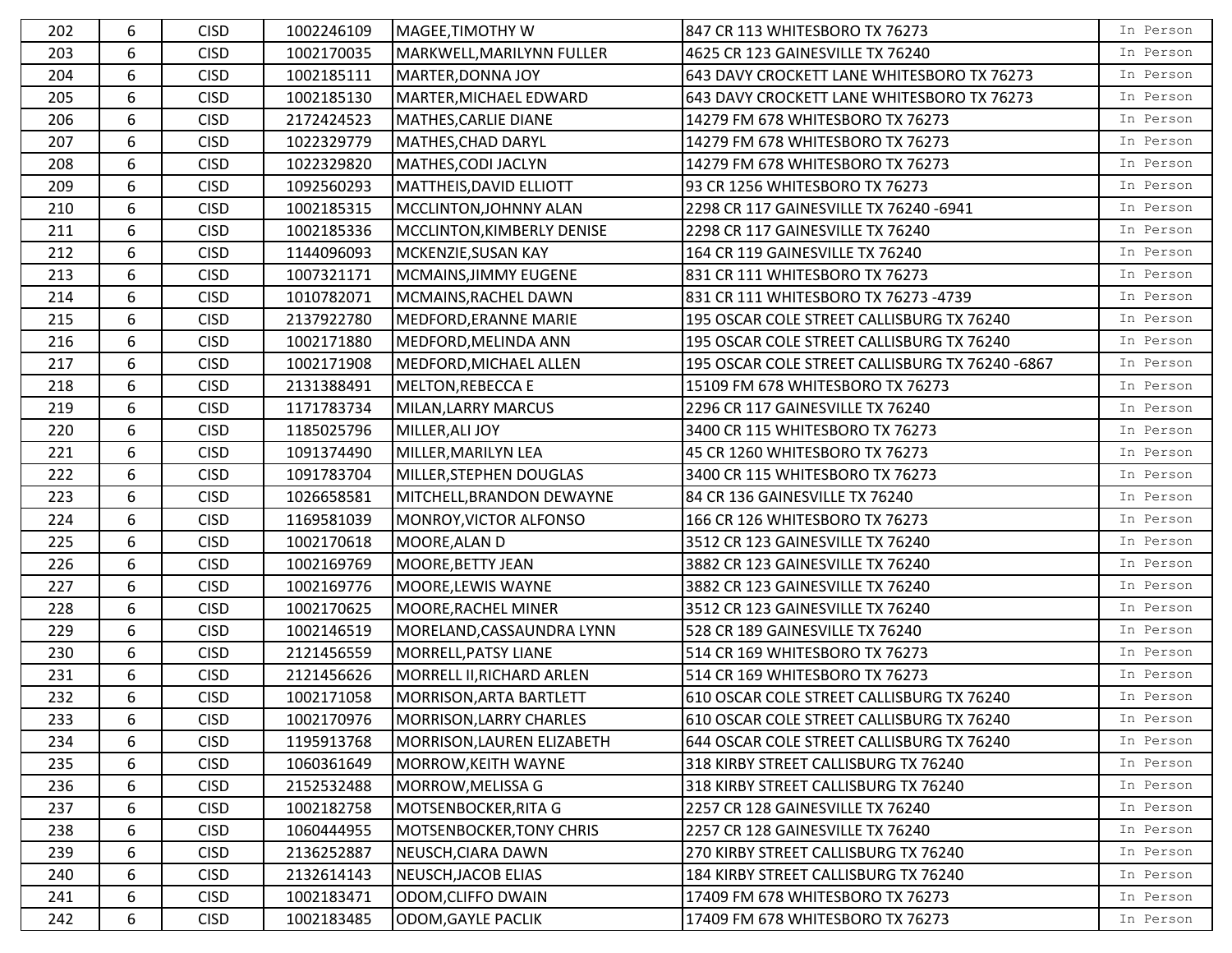| 243 | 6 | <b>CISD</b> | 1020540380 | ODOM, JOE DWAIN              | 3417 CR 113 WHITESBORO TX 76273           | In Person |
|-----|---|-------------|------------|------------------------------|-------------------------------------------|-----------|
| 244 | 6 | <b>CISD</b> | 1020540230 | <b>ODOM, SHEILA KAY</b>      | 3417 CR 113 WHITESBORO TX 76273 -6949     | In Person |
| 245 | 6 | <b>CISD</b> | 1002171252 | ORTOWSKI, DANITA GAY         | 219 CR 136 GAINESVILLE TX 76240           | In Person |
| 246 | 6 | <b>CISD</b> | 1002184134 | <b>ORTOWSKI, FRANK JOHN</b>  | 316 CR 119 GAINESVILLE TX 76240           | In Person |
| 247 | 6 | <b>CISD</b> | 1019037638 | OWENS, GINGER ANN            | 13407 BIG INDIAN ROAD CALLISBURG TX 76240 | In Person |
| 248 | 6 | <b>CISD</b> | 1002244124 | PATTERSON, KYLE JASON        | 940 CR 136 GAINESVILLE TX 76240           | In Person |
| 249 | 6 | <b>CISD</b> | 1002178862 | PAXTON, CALLIE CHRISTINE     | 126 CR 152 WHITESBORO TX 76273            | In Person |
| 250 | 6 | <b>CISD</b> | 1002182840 | <b>PAXTON JR, HOMER LEE</b>  | 151 DANIEL BOONE LANE WHITESBORO TX 76273 | In Person |
| 251 | 6 | <b>CISD</b> | 1002182903 | PAXTON, KATHERINE DEBORAH    | 151 DANIEL BOONE LANE WHITESBORO TX 76273 | In Person |
| 252 | 6 | <b>CISD</b> | 1074258426 | PAYNE, DEE ANNE              | 388 ROE ROAD WHITESBORO TX 76273          | In Person |
| 253 | 6 | <b>CISD</b> | 1155288143 | PEREZ, MELINA                | 166 CR 126 WHITESBORO TX 76273            | In Person |
| 254 | 6 | <b>CISD</b> | 1209338177 | PERKINS, CODY BLAKE          | 931 CR 164 WHITESBORO TX 76273            | In Person |
| 255 | 6 | <b>CISD</b> | 1022138362 | PERKINS, EDWIN DALE          | 869 CR 164 WHITESBORO TX 76273            | In Person |
| 256 | 6 | <b>CISD</b> | 1008653400 | PERKINS, WENDY NOEL          | 869 CR 164 WHITESBORO TX 76273            | In Person |
| 257 | 6 | <b>CISD</b> | 1002170747 | PEYROT, TERRY EZELLE         | 13134 BIG INDIAN ROAD CALLISBURG TX 76240 | In Person |
| 258 | 6 | <b>CISD</b> | 1002170656 | PEYROT, VICKIE DIANE         | 13134 BIG INDIAN ROAD CALLISBURG TX 76240 | In Person |
| 259 | 6 | <b>CISD</b> | 1010931553 | PHARR, KRISTA NICOLE         | 1009 CR 120 WHITESBORO TX 76273           | In Person |
| 260 | 6 | <b>CISD</b> | 1002185218 | PHARR, SHARON                | 1009 CR 120 WHITESBORO TX 76273           | In Person |
| 261 | 6 | <b>CISD</b> | 1007176923 | PHILLIPS, BOBBY GLENN        | 1118 THRASHER ROAD CALLISBURG TX 76240    | In Person |
| 262 | 6 | <b>CISD</b> | 1002171851 | PHILLIPS, DEBORAH LYNN       | 1118 THRASHER ROAD CALLISBURG TX 76240    | In Person |
| 263 | 6 | <b>CISD</b> | 2000900225 | PHILLIPS, JACQUELYN CATHLEEN | 1118 THRASHER ROAD CALLISBURG TX 76240    | In Person |
| 264 | 6 | <b>CISD</b> | 1182365591 | PHILLIPS, JOSHUA RUSSELL     | 1118 THRASHER ROAD CALLISBURG TX 76240    | In Person |
| 265 | 6 | <b>CISD</b> | 1002171661 | POLLARD, DAWN SUZANNE        | 1113 CR 158 GAINESVILLE TX 76240          | In Person |
| 266 | 6 | <b>CISD</b> | 2184012172 | POLLARD, JAKE WILLIAM        | 1113 CR 158 GAINESVILLE TX 76240          | In Person |
| 267 | 6 | <b>CISD</b> | 1009149080 | POLLARD, PAUL JAMES          | 1113 CR 158 GAINESVILLE TX 76240          | In Person |
| 268 | 6 | <b>CISD</b> | 1002171043 | POWELL, DANIEL CHRISTOPHER   | 270 KIRBY STREET CALLISBURG TX 76240      | In Person |
| 269 | 6 | <b>CISD</b> | 1025262877 | POWELL, KRYSTAL RENEE        | 270 KIRBY STREET CALLISBURG TX 76240      | In Person |
| 270 | 6 | <b>CISD</b> | 1002184020 | POWELL, LOU ANN              | 3069 CR 113 WHITESBORO TX 76273           | In Person |
| 271 | 6 | <b>CISD</b> | 1012955606 | POWELL, THOMAS EARL          | 3069 CR 113 WHITESBORO TX 76273           | In Person |
| 272 | 6 | <b>CISD</b> | 1002186344 | PRELLE, MICHAEL EUGENE       | 11311 FM 678 WHITESBORO TX 76273          | In Person |
| 273 | 6 | <b>CISD</b> | 1002272297 | PRELLE, SUSAN LYNETTE        | 11311 FM 678 WHITESBORO TX 76273          | In Person |
| 274 | 6 | <b>CISD</b> | 1145029568 | PRESCHER, RANDI MICHELLE     | 1128 CR 121 GAINESVILLE TX 76240          | In Person |
| 275 | 6 | <b>CISD</b> | 2147650143 | PRICE, AARON MICHAEL         | 2658 CR 156 WHITESBORO TX 76273           | In Person |
| 276 | 6 | <b>CISD</b> | 1002147761 | PRICE, ESKAI AMENT           | 8110 CR 115 WHITESBORO TX 76273           | In Person |
| 277 | 6 | <b>CISD</b> | 1025522968 | <b>PRICE, STEVEN GRANT</b>   | 8110 CR 115 WHITESBORO TX 76273           | In Person |
| 278 | 6 | <b>CISD</b> | 1020929192 | RAMSEY, LAURA DAWN           | 1772 THRASHER ROAD CALLISBURG TX 76240    | In Person |
| 279 | 6 | <b>CISD</b> | 1002272250 | <b>REED, KELLY JEAN</b>      | 405 CR 124 WHITESBORO TX 76273            | In Person |
| 280 | 6 | <b>CISD</b> | 1003601927 | <b>REED, RANDELL JAYSON</b>  | 405 CR 124 WHITESBORO TX 76273            | In Person |
| 281 | 6 | <b>CISD</b> | 2155358986 | RHOADES, CHANCE LEE          | 2190 CR 128 GAINESVILLE TX 76240          | In Person |
| 282 | 6 | <b>CISD</b> | 1002173750 | RHOADES, RANDY LEE           | 2190 CR 128 GAINESVILLE TX 76240 -6957    | In Person |
| 283 | 6 | <b>CISD</b> | 1002215292 | RHOADES, RHONDA LYNN         | 2190 CR 128 GAINESVILLE TX 76240          | In Person |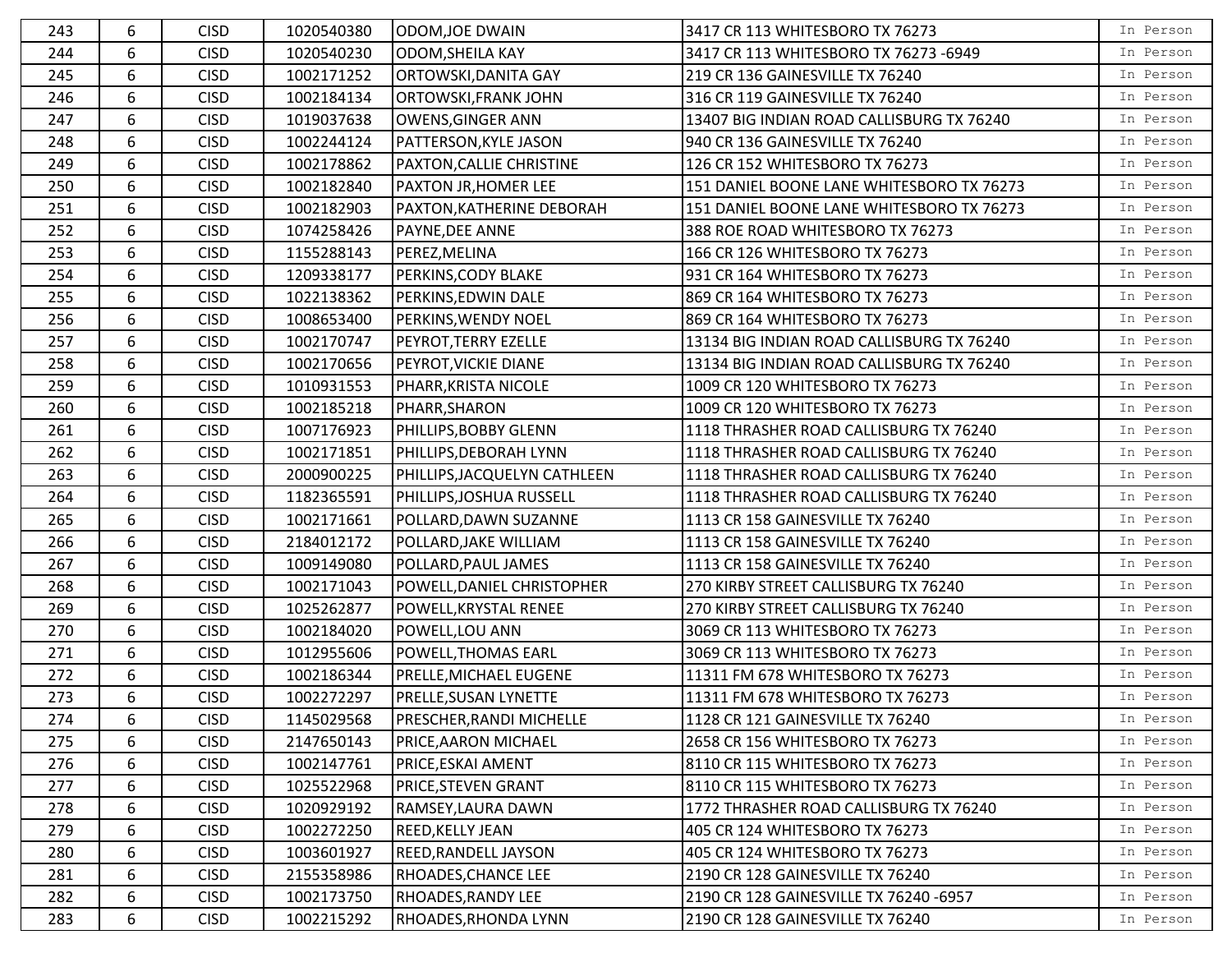| 284 | 6 | <b>CISD</b> | 1002161750 | <b>RICE JR, FREDDIE GLEN</b>   | 106 ROE ROAD WHITESBORO TX 76273               | In Person |
|-----|---|-------------|------------|--------------------------------|------------------------------------------------|-----------|
| 285 | 6 | <b>CISD</b> | 1170048946 | RIJBROEK, ELFA MICHELLE        | 295 CR 164 WHITESBORO TX 76273                 | In Person |
| 286 | 6 | <b>CISD</b> | 2159190313 | <b>RIJBROEK, SANDER PAULUS</b> | 295 CR 164 WHITESBORO TX 76273                 | In Person |
| 287 | 6 | <b>CISD</b> | 2134760242 | RINEY, CIARA MELYN             | 3428 CR 115 WHITESBORO TX 76273                | In Person |
| 288 | 6 | <b>CISD</b> | 1197558309 | <b>RINEY, PAYTON GARRETT</b>   | 3428 CR 115 WHITESBORO TX 76273                | In Person |
| 289 | 6 | <b>CISD</b> | 1011605617 | ROESSNER, NORBERT JOHN         | 1887 CR 121 GAINESVILLE TX 76240               | In Person |
| 290 | 6 | <b>CISD</b> | 1018539981 | SAGE, PAULA JAN                | 638 CR 119 GAINESVILLE TX 76240                | In Person |
| 291 | 6 | <b>CISD</b> | 1219293566 | SANBORN, AMBERLY ROSE          | 2942 FM 2896 GAINESVILLE TX 76240              | In Person |
| 292 | 6 | <b>CISD</b> | 1002170694 | SAXTON, ROCHELLE REYNOLDS      | 604 CR 136 GAINESVILLE TX 76240                | In Person |
| 293 | 6 | <b>CISD</b> | 1025158880 | <b>SAYE, CHARLES DAVID</b>     | 2722 CR 156 WHITESBORO TX 76273                | In Person |
| 294 | 6 | <b>CISD</b> | 1002243723 | SCHUMACHER, KEVIN MICHAEL      | 388 ROE ROAD WHITESBORO TX 76273               | In Person |
| 295 | 6 | <b>CISD</b> | 1163289509 | <b>SENIOR, JARROD TYLER</b>    | 502 CR 116 WHITESBORO TX 76273                 | In Person |
| 296 | 6 | <b>CISD</b> | 1002170057 | SEWELL, KIMBERLY               | 12353 FM 678 WHITESBORO TX 76273               | In Person |
| 297 | 6 | <b>CISD</b> | 1002169851 | SEWELL, MONTA CLAY             | 12353 FM 678 WHITESBORO TX 76273               | In Person |
| 298 | 6 | <b>CISD</b> | 1002175839 | <b>SHAW, JOHNNY RAY</b>        | 1010 FM 371 GAINESVILLE TX 76240               | In Person |
| 299 | 6 | <b>CISD</b> | 1085198715 | SHEPHERD, DAWN LEE             | 2202 FM 2896 GAINESVILLE TX 76240              | In Person |
| 300 | 6 | <b>CISD</b> | 1147356116 | SHEPHERD, STEVEN STEWART       | 2202 FM 2896 GAINESVILLE TX 76240              | In Person |
| 301 | 6 | <b>CISD</b> | 1002186448 | SIMS, CHARLES EDWARD           | 15853 FM 678 WHITESBORO TX 76273               | In Person |
| 302 | 6 | <b>CISD</b> | 1150051696 | SIMS JR, CHARLES EDWARD        | 15851 FM 678 WHITESBORO TX 76273               | In Person |
| 303 | 6 | <b>CISD</b> | 1002186453 | SIMS, DEBRA JO                 | 15853 FM 678 WHITESBORO TX 76273               | In Person |
| 304 | 6 | <b>CISD</b> | 1015588525 | SMITH, ANGELA LYNN             | 2595 CR 114 WHITESBORO TX 76273                | In Person |
| 305 | 6 | <b>CISD</b> | 1002183574 | SMITH, BARBARA                 | 343 CR 116 WHITESBORO TX 76273                 | In Person |
| 306 | 6 | <b>CISD</b> | 1087027152 | SMITH, BRANDY RENEE            | 159 KIRBY STREET CALLISBURG TX 76240           | In Person |
| 307 | 6 | <b>CISD</b> | 1025577227 | SMITH, CHERYL THOMPSON         | 570 CR 130 WHITESBORO TX 76273                 | In Person |
| 308 | 6 | <b>CISD</b> | 1002183588 | SMITH, DOYLE RAY               | 343 CR 116 WHITESBORO TX 76273                 | In Person |
| 309 | 6 | <b>CISD</b> | 1002247353 | SMITH, JODIE LYNN              | 484 CR 125 WHITESBORO TX 76273                 | In Person |
| 310 | 6 | <b>CISD</b> | 2161451684 | SMITH, MARY ELIZABETH          | 19467 FM 678 WHITESBORO TX 76273               | In Person |
| 311 | 6 | <b>CISD</b> | 1087027134 | SMITH, TERRY WAYNE             | 159 KIRBY STREET CALLISBURG TX 76240           | In Person |
| 312 | 6 | <b>CISD</b> | 1015588573 | SMITH, THOMAS JAMES            | 2595 CR 114 WHITESBORO TX 76273                | In Person |
| 313 | 6 | <b>CISD</b> | 1169567441 | SORENSON, KIMBERLY LAUREN      | 132 CR 1258 WHITESBORO TX 76273                | In Person |
| 314 | 6 | <b>CISD</b> | 1002187188 | STEWART, FAYE DEAVER           | 16123 FM 678 WHITESBORO TX 76273               | In Person |
| 315 | 6 | <b>CISD</b> | 1002182974 | STILES, LAURA                  | 2717 CR 113 WHITESBORO TX 76273                | In Person |
| 316 | 6 | <b>CISD</b> | 1018726769 | <b>STOUT, JOE MCCARY</b>       | 1420 MCDANIEL STREET CALLISBURG TX 76240 -6827 | In Person |
| 317 | 6 | <b>CISD</b> | 1029028922 | STOUT,SHONNA DENECE            | 1420 MCDANIEL STREET CALLISBURG TX 76240       | In Person |
| 318 | 6 | <b>CISD</b> | 1002271256 | SURRATT, JACQUETTA JUDEANA     | 13487 BIG INDIAN ROAD CALLISBURG TX 76240      | In Person |
| 319 | 6 | <b>CISD</b> | 2180555472 | <b>SURY, KARLY MCCARY</b>      | 1306 MCDANIEL STREET CALLISBURG TX 76240       | In Person |
| 320 | 6 | <b>CISD</b> | 1166274241 | SUTTON, AMANDA DANIELLE        | 16825 FM 678 WHITESBORO TX 76273               | In Person |
| 321 | 6 | <b>CISD</b> | 1204199651 | <b>SUTTON, NATASHA KAYE</b>    | 12940 BIG INDIAN ROAD CALLISBURG TX 76240      | In Person |
| 322 | 6 | <b>CISD</b> | 1166746720 | <b>SUTTON, SHAWN PAUL</b>      | 16825 FM 678 WHITESBORO TX 76273               | In Person |
| 323 | 6 | <b>CISD</b> | 1002183250 | SWANNER, REBA MARIE            | 317 ROE ROAD WHITESBORO TX 76273               | In Person |
| 324 | 6 | <b>CISD</b> | 1090018871 | <b>SWANSON, RONALD LYNN</b>    | 12118 FM 678 WHITESBORO TX 76273               | In Person |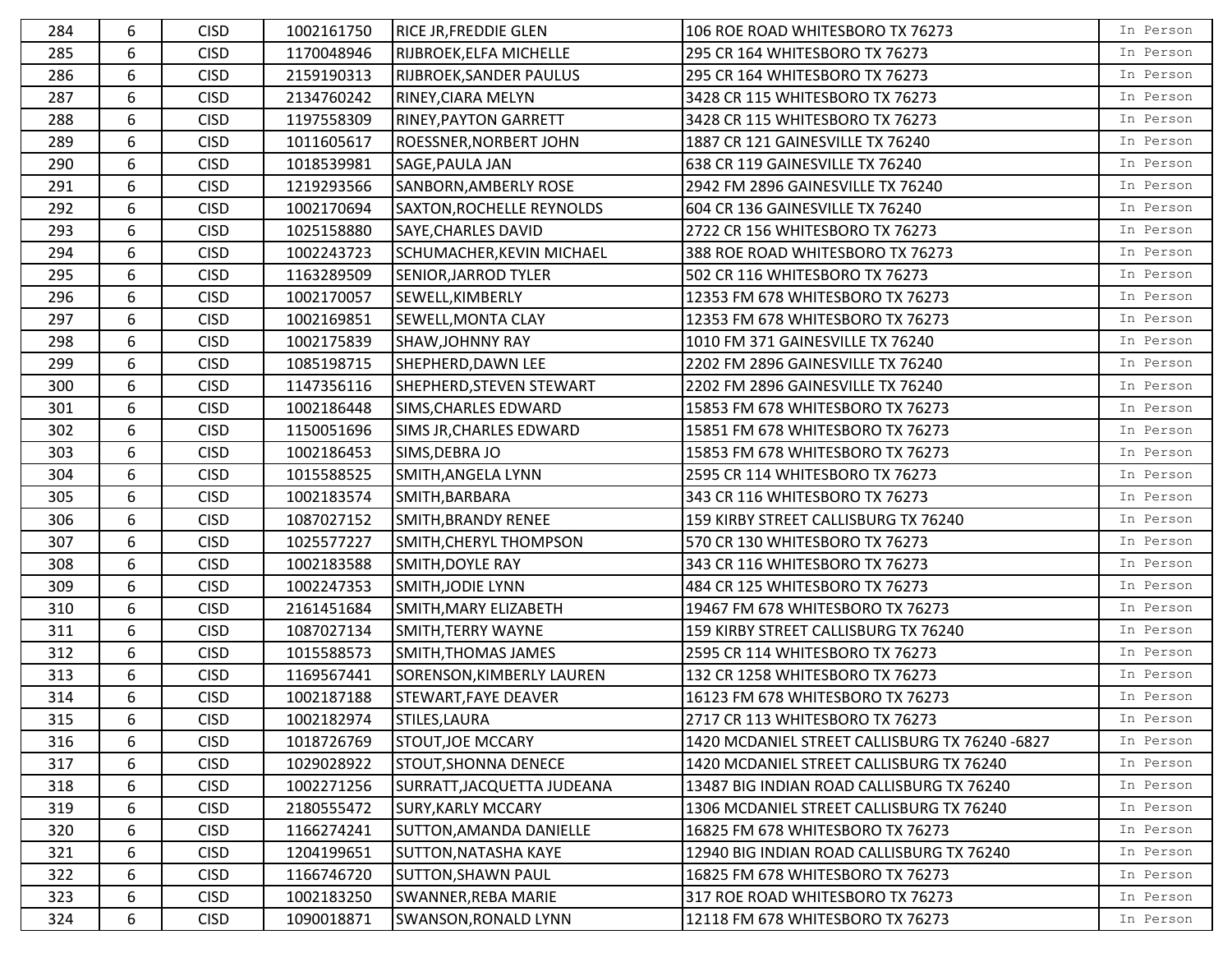| 325 | 6 | <b>CISD</b> | 1009738532 | <b>SWANSON, WENDY ANN</b>       | 12118 FM 678 WHITESBORO TX 76273          | In Person |
|-----|---|-------------|------------|---------------------------------|-------------------------------------------|-----------|
| 326 | 6 | <b>CISD</b> | 1002247617 | TERRY, KATHY SUE                | 315 MULE RUN GAINESVILLE TX 76240 -1136   | In Person |
| 327 | 6 | <b>CISD</b> | 2153140700 | THACKER, MICHAEL WILLIAM        | 736 CR 169 WHITESBORO TX 76273            | In Person |
| 328 | 6 | <b>CISD</b> | 1204558684 | THACKER, SYDNEY MARIE           | 736 CR 169 WHITESBORO TX 76273            | In Person |
| 329 | 6 | <b>CISD</b> | 1060215521 | THREADGILL, ANITA ARINE         | 482 MCCARY ROAD GAINESVILLE TX 76240      | In Person |
| 330 | 6 | <b>CISD</b> | 1026712142 | THREADGILL,JEFFERY DAVID        | 482 MCCARY ROAD GAINESVILLE TX 76240      | In Person |
| 331 | 6 | <b>CISD</b> | 1002171833 | TUGGLE, CRYSTAL CORINE          | 13487 BIG INDIAN ROAD CALLISBURG TX 76240 | In Person |
| 332 | 6 | <b>CISD</b> | 1002170455 | TUTT, MILTON                    | 835 CR 187 GAINESVILLE TX 76240           | In Person |
| 333 | 6 | <b>CISD</b> | 1006729605 | ULLRICH, BARTON CHARLES         | 198 CR 1262 WHITESBORO TX 76273           | In Person |
| 334 | 6 | <b>CISD</b> | 1006729596 | ULLRICH, SHEILA K               | 198 CR 1262 WHITESBORO TX 76273           | In Person |
| 335 | 6 | <b>CISD</b> | 2149378947 | UNDERWOOD III, WILLIAM HARLAN   | 359 CR 118 WHITESBORO TX 76273            | In Person |
| 336 | 6 | <b>CISD</b> | 1002186597 | VANHOOZER, DARRELL G            | 3544 FM 2383 WHITESBORO TX 76273          | In Person |
| 337 | 6 | <b>CISD</b> | 1002185423 | VANHOOZER, RHONDA ANNETT        | 3544 FM 2383 WHITESBORO TX 76273          | In Person |
| 338 | 6 | <b>CISD</b> | 1003942451 | <b>WALLACE, DEBRA MERCER</b>    | 135 ROE ROAD WHITESBORO TX 76273          | In Person |
| 339 | 6 | <b>CISD</b> | 1002184498 | <b>WALLACE, JAMES LARRY</b>     | 135 ROE ROAD WHITESBORO TX 76273          | In Person |
| 340 | 6 | <b>CISD</b> | 1019189389 | <b>WARD, REBECCA LOGUE</b>      | 13023 BIG INDIAN ROAD CALLISBURG TX 76240 | In Person |
| 341 | 6 | <b>CISD</b> | 2165033168 | <b>WATSON, JOEL LINDLEY</b>     | 930 CR 139 GAINESVILLE TX 76240           | In Person |
| 342 | 6 | <b>CISD</b> | 1177782314 | <b>WEAVER, JORDEN DUSTIN</b>    | 468 ROE ROAD WHITESBORO TX 76273          | In Person |
| 343 | 6 | <b>CISD</b> | 1002183073 | <b>WEIR, JACK ALLEN</b>         | 15109 FM 678 WHITESBORO TX 76273 -6875    | In Person |
| 344 | 6 | <b>CISD</b> | 1002182855 | <b>WEIR, PATTY LAVELL</b>       | 15109 FM 678 WHITESBORO TX 76273          | In Person |
| 345 | 6 | <b>CISD</b> | 1002171313 | <b>WEST, CHARLES DEAN</b>       | 1209 THRASHER ROAD CALLISBURG TX 76240    | In Person |
| 346 | 6 | <b>CISD</b> | 1002169949 | <b>WEST, FRANCES E</b>          | 1209 THRASHER ROAD CALLISBURG TX 76240    | In Person |
| 347 | 6 | <b>CISD</b> | 1002187072 | <b>WEST, RONALD LEROY</b>       | 17502 FM 678 WHITESBORO TX 76273          | In Person |
| 348 | 6 | <b>CISD</b> | 1002175357 | <b>WESTBROOK, BILLIE JO</b>     | 2578 CR 122 GAINESVILLE TX 76240          | In Person |
| 349 | 6 | <b>CISD</b> | 1002170527 | <b>WESTBROOK, DOYLE WAYNE</b>   | 1562 CR 122 GAINESVILLE TX 76240          | In Person |
| 350 | 6 | <b>CISD</b> | 1146628521 | <b>WESTBROOK, ELLIOTT RAY</b>   | 215 CR 197 GAINESVILLE TX 76240           | In Person |
| 351 | 6 | <b>CISD</b> | 1002171585 | <b>WESTBROOK, GLORIA ROSE</b>   | 3386 FM 2896 GAINESVILLE TX 76240         | In Person |
| 352 | 6 | <b>CISD</b> | 1002186257 | <b>WESTBROOK, LLOYD DEAN</b>    | 222 CR 109 WHITESBORO TX 76273            | In Person |
| 353 | 6 | <b>CISD</b> | 1002274347 | <b>WESTBROOK, STEVEN LYNN</b>   | 2578 CR 122 GAINESVILLE TX 76240          | In Person |
| 354 | 6 | <b>CISD</b> | 1002169965 | <b>WESTBROOK, THOMAS DARREL</b> | 215 CR 197 GAINESVILLE TX 76240           | In Person |
| 355 | 6 | <b>CISD</b> | 1002170813 | <b>WILLIAMS, BRADLEY KENT</b>   | 1185 CR 115 GAINESVILLE TX 76240          | In Person |
| 356 | 6 | <b>CISD</b> | 1002170969 | WILLIAMS, CHARLOTTE RENE        | 1185 CR 115 GAINESVILLE TX 76240          | In Person |
| 357 | 6 | <b>CISD</b> | 1175642459 | WILLIAMS, CYNTHIA ANN           | 1553 CR 115 GAINESVILLE TX 76240          | In Person |
| 358 | 6 | <b>CISD</b> | 1042793399 | <b>WILLIAMS, DEBRA TERESA</b>   | 56 HOGAN LANE WHITESBORO TX 76273         | In Person |
| 359 | 6 | <b>CISD</b> | 1192208814 | <b>WILLIAMS, MARK LEE</b>       | 1943 FM 2896 GAINESVILLE TX 76240         | In Person |
| 360 | 6 | <b>CISD</b> | 2150352771 | WILLIAMS, VERONICA JILL         | 575 CR 1264 WHITESBORO TX 76273           | In Person |
| 361 | 6 | <b>CISD</b> | 1091247155 | <b>WILSON, SHARON ANNE</b>      | 361 CR 136 GAINESVILLE TX 76240           | In Person |
| 362 | 6 | <b>CISD</b> | 2177773238 | <b>WOLF, CHISAM DARRELL</b>     | 7226 FM 371 GAINESVILLE TX 76240          | In Person |
| 363 | 6 | <b>CISD</b> | 1014210360 | <b>WOOTEN,LOU ANN</b>           | 16583 FM 678 WHITESBORO TX 76273          | In Person |
| 364 | 6 | <b>CISD</b> | 1002272221 | <b>WOOTEN, WILLIAM WALTER</b>   | 16583 FM 678 WHITESBORO TX 76273          | In Person |
| 365 | 6 | <b>CISD</b> | 2123044129 | YANCO, MADDISON ALYCIA          | 388 ROE ROAD WHITESBORO TX 76273          | In Person |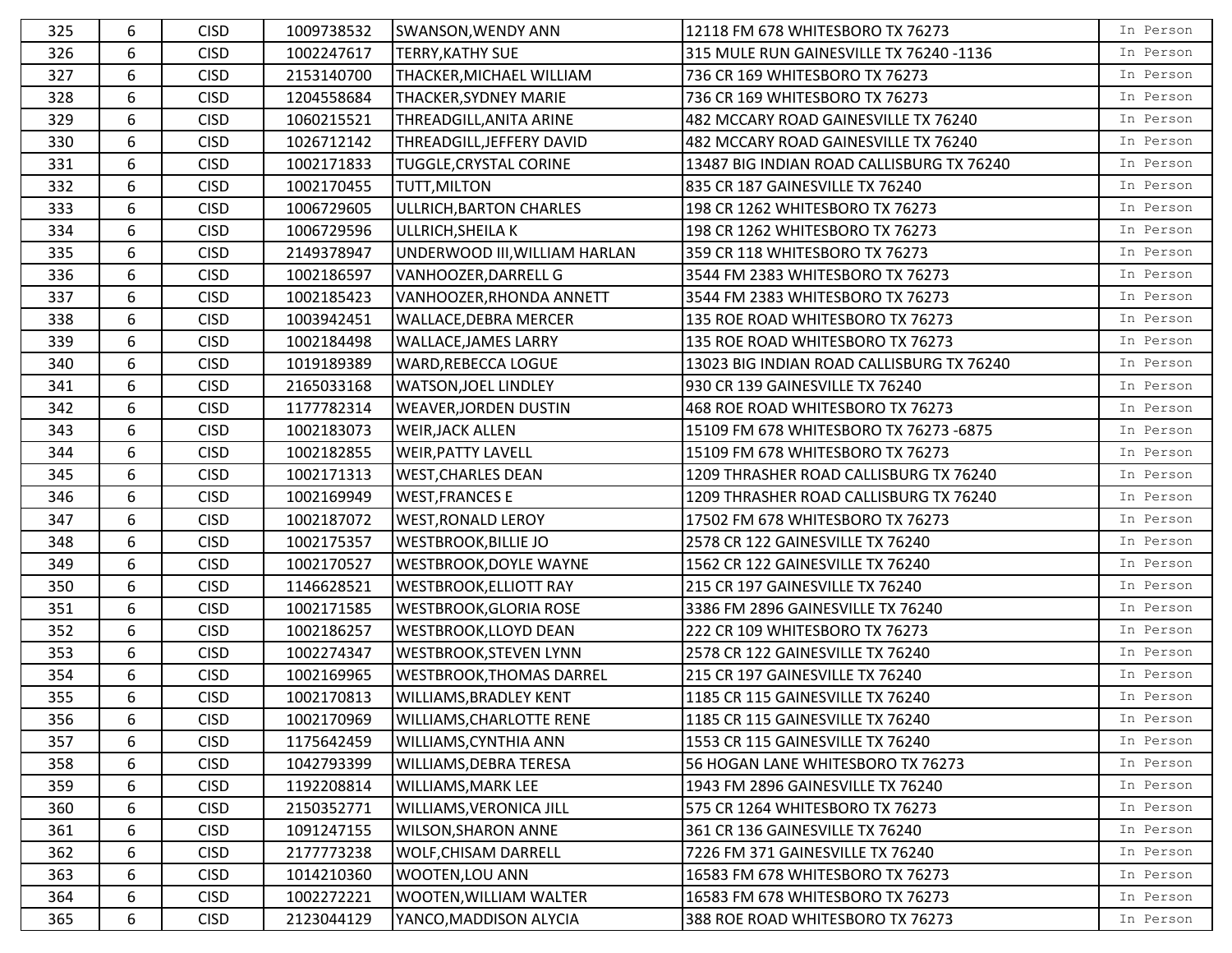| 366 | 6              | <b>CISD</b> | 1002271651 | YARBROUGH, ELDON RAY           | 371 HOGAN LANE WHITESBORO TX 76273         | In Person |
|-----|----------------|-------------|------------|--------------------------------|--------------------------------------------|-----------|
| 367 | 6              | <b>CISD</b> | 1002176315 | YARBROUGH, JENNIFER ALLISON    | 371 HOGAN LANE WHITESBORO TX 76273 -6911   | In Person |
| 368 | 6              | <b>CISD</b> | 1199406528 | YEARY, ASHLEY DAWN             | 901 CR 109 WHITESBORO TX 76273             | In Person |
| 369 | 6              | <b>CISD</b> | 1171769224 | YORK, JOY ROBINSON             | 62 CR 126 WHITESBORO TX 76273 -4742        | In Person |
| 370 | 6              | <b>CISD</b> | 1024026186 | <b>YORK, TROY LYNN</b>         | 62 CR 126 WHITESBORO TX 76273              | In Person |
| 371 | 6              | <b>CISD</b> | 1012278177 | YOUNG, REBECCA LYNN            | 13988 BIG INDIAN ROAD CALLISBURG TX 76240  | In Person |
| 372 | 6              | <b>CISD</b> | 1142891650 | ZIMMERER, HILARY ANN           | 3152 FM 2896 GAINESVILLE TX 76240          | In Person |
| 373 | 7              | <b>CISD</b> | 1002919449 | <b>BAUWIN, HARRY FRANKLIN</b>  | 862 CR 150 GAINESVILLE TX 76240            | In Person |
| 374 | $\overline{7}$ | <b>CISD</b> | 1020937653 | <b>BAUWIN, ROBIN REIGH</b>     | 45 THE OIL ROAD GAINESVILLE TX 76240       | In Person |
| 375 | 7              | <b>CISD</b> | 2165154619 | <b>BELL, BOYD RANDALL</b>      | 1404 CR 150 GAINESVILLE TX 76240           | In Person |
| 376 | 7              | <b>CISD</b> | 1011077217 | <b>BILLINGS, ABRAHAM AARON</b> | 6263 FM 678 GAINESVILLE TX 76240           | In Person |
| 377 | $\overline{7}$ | <b>CISD</b> | 1002178610 | <b>CANNADY, ROGER DALE</b>     | 9084 E EAST HWY 82 GAINESVILLE TX 76240    | In Person |
| 378 | $\overline{7}$ | <b>CISD</b> | 1015363566 | CANNADY JR, ROGER DALE         | 166 ROBERTSON LANE GAINESVILLE TX 76240    | In Person |
| 379 | $\overline{7}$ | <b>CISD</b> | 2165156629 | <b>CARR, BRANDY NICOLE</b>     | 112 CR 190 GAINESVILLE TX 76240            | In Person |
| 380 | $\overline{7}$ | <b>CISD</b> | 1008661151 | <b>CHAPA, SHELLY DEE</b>       | 462 CR 163 GAINESVILLE TX 76240 -7650      | In Person |
| 381 | $\overline{7}$ | <b>CISD</b> | 1150623428 | <b>DICKERSON, LARRY DEAN</b>   | 391 WOODBINE LANE GAINESVILLE TX 76240     | In Person |
| 382 | $\overline{7}$ | <b>CISD</b> | 1002176078 | <b>DICKERSON, ROSE DEANDA</b>  | 391 WOODBINE LANE GAINESVILLE TX 76240     | In Person |
| 383 | $\overline{7}$ | <b>CISD</b> | 1169588422 | <b>ERLANDSON, BARBARA LYNN</b> | 27 CR 147 GAINESVILLE TX 76240             | In Person |
| 384 | $\overline{7}$ | <b>CISD</b> | 1002178226 | <b>ERLANDSON, LISA GAIL</b>    | 1920 CR 150 GAINESVILLE TX 76240           | In Person |
| 385 | $\overline{7}$ | <b>CISD</b> | 1002178235 | <b>ERLANDSON, RICKY ARVID</b>  | 1920 CR 150 GAINESVILLE TX 76240           | In Person |
| 386 | $\overline{7}$ | <b>CISD</b> | 1002172317 | <b>ERLANDSON, TONY CRAIG</b>   | 27 CR 147 GAINESVILLE TX 76240             | In Person |
| 387 | $\overline{7}$ | <b>CISD</b> | 1002175199 | <b>EUGSTER, ERIC JOHN</b>      | 526 CR 163 GAINESVILLE TX 76240            | In Person |
| 388 | $\overline{7}$ | <b>CISD</b> | 1002162303 | <b>EUGSTER, STACEY RICHELL</b> | 526 CR 163 GAINESVILLE TX 76240            | In Person |
| 389 | $\overline{7}$ | <b>CISD</b> | 1021333483 | <b>FREEMAN, KAREN LOUISE</b>   | 540 CR 154 GAINESVILLE TX 76240            | In Person |
| 390 | $\overline{7}$ | <b>CISD</b> | 1004964683 | <b>GLENN, SHERRY WILSON</b>    | 80 CR 171 GAINESVILLE TX 76240 -7107       | In Person |
| 391 | $\overline{7}$ | <b>CISD</b> | 2167429679 | HERNANDEZ, GUSTAVO             | 657 CR 147 GAINESVILLE TX 76240            | In Person |
| 392 | 7              | <b>CISD</b> | 1150637546 | <b>HOENIG, CURTIS CHARLES</b>  | 291 CR 143 WHITESBORO TX 76273             | In Person |
| 393 | $\overline{7}$ | <b>CISD</b> | 1002173659 | HOLT, CONNIE                   | 6987 FM 678 GAINESVILLE TX 76240           | In Person |
| 394 | 7              | <b>CISD</b> | 1002173721 | <b>HOLT, GERTRUDE BEAVER</b>   | 4729 FM 678 GAINESVILLE TX 76240           | In Person |
| 395 | $\overline{7}$ | <b>CISD</b> | 1013523987 | HOLT, WILLIAM DANIEL           | 6987 FM 678 GAINESVILLE TX 76240           | In Person |
| 396 | $\overline{7}$ | <b>CISD</b> | 1017229550 | JONES, DONA BOHANON            | 874 CR 174 GAINESVILLE TX 76240            | In Person |
| 397 | 7 <sup>7</sup> | <b>CISD</b> | 1015067221 | JONES, LARRY RANDEL            | 874 CR 174 GAINESVILLE TX 76240            | In Person |
| 398 | $\overline{7}$ | <b>CISD</b> | 2137274565 | JONES, ROBERT KYLE             | 717 WOODBINE EST ROAD GAINESVILLE TX 76240 | In Person |
| 399 | $\overline{7}$ | <b>CISD</b> | 1089941256 | KALLHOFF,REBECCA GRACE         | 631 CR 163 GAINESVILLE TX 76240            | In Person |
| 400 | 7              | <b>CISD</b> | 1002415112 | KALLHOFF, TYREL JAMES          | 631 CR 163 GAINESVILLE TX 76240            | In Person |
| 401 | $\overline{7}$ | <b>CISD</b> | 1204651337 | LANCE, LARISSA JUANITA         | 790 HAWKINS ROAD WHITESBORO TX 76273       | In Person |
| 402 | $\overline{7}$ | <b>CISD</b> | 1089209521 | LEE, AUSTIN RYAN               | 84 DELOSSANTES LANE GAINESVILLE TX 76240   | In Person |
| 403 | $\overline{7}$ | <b>CISD</b> | 1157872569 | LEE, BRITTNEY MARIE            | 84 DELOSSANTES LANE GAINESVILLE TX 76240   | In Person |
| 404 | $\overline{7}$ | <b>CISD</b> | 1002173334 | LIDDELL JR, BILLY DOUGLAS      | 1705 CR 172 GAINESVILLE TX 76240           | In Person |
| 405 | $\overline{7}$ | <b>CISD</b> | 1002172761 | LIDDELL, MARTHA                | 1705 CR 172 GAINESVILLE TX 76240           | In Person |
| 406 | $\overline{7}$ | <b>CISD</b> | 1002257017 | LONES, BONITA DALE             | 446 CR 161 GAINESVILLE TX 76240            | In Person |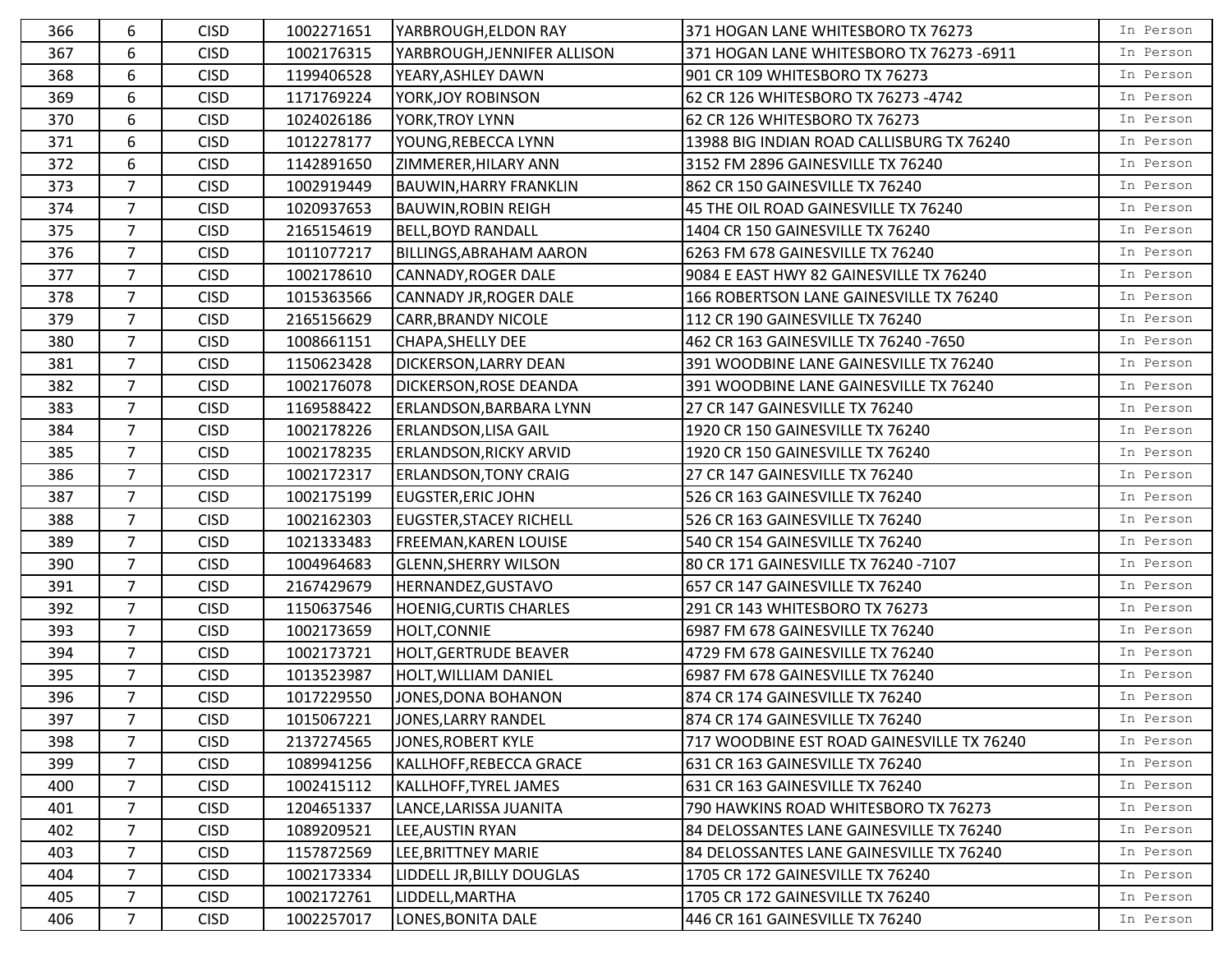| 407 | 7              | <b>CISD</b> | 1010812663 | <b>LONES, DONNY RAY</b>        | 446 CR 161 GAINESVILLE TX 76240            | In Person |
|-----|----------------|-------------|------------|--------------------------------|--------------------------------------------|-----------|
| 408 | $\overline{7}$ | <b>CISD</b> | 2185387174 | LONES, ZOE AUSTIN              | 446 CR 161 GAINESVILLE TX 76240            | In Person |
| 409 | $\overline{7}$ | <b>CISD</b> | 1002172355 | MASSEY, THERESA KNIGHT         | 6871 FM 678 GAINESVILLE TX 76240           | In Person |
| 410 | $\overline{7}$ | <b>CISD</b> | 1002271468 | MOORE, MICAH RAE               | 150 CR 154 GAINESVILLE TX 76240            | In Person |
| 411 | $\overline{7}$ | <b>CISD</b> | 1002174095 | MOORE, PEGGY                   | 150 CR 154 GAINESVILLE TX 76240            | In Person |
| 412 | $\overline{7}$ | <b>CISD</b> | 1192263938 | MORGAN, AMANDA PHYLLIS         | 121 CR 163 GAINESVILLE TX 76240            | In Person |
| 413 | $\overline{7}$ | <b>CISD</b> | 1015385366 | MORGAN, BRIAN PAUL             | 121 CR 163 GAINESVILLE TX 76240            | In Person |
| 414 | $\overline{7}$ | <b>CISD</b> | 1002176764 | MORRELL, BRADLEY DANE          | 1229 FM 371 GAINESVILLE TX 76240 -7379     | In Person |
| 415 | 7              | <b>CISD</b> | 2166925601 | MORRELL, ETHAN M               | 1229 FM 371 GAINESVILLE TX 76240           | In Person |
| 416 | $\overline{7}$ | <b>CISD</b> | 1002174770 | MORRELL, LINDA TRAMMELL        | 1287 FM 371 GAINESVILLE TX 76240           | In Person |
| 417 | $\overline{7}$ | <b>CISD</b> | 1002252409 | MORRELL, NICOLE LYNN           | 1229 FM 371 GAINESVILLE TX 76240           | In Person |
| 418 | $\overline{7}$ | <b>CISD</b> | 1143613526 | MOSS, TIMOTHY EDWARD           | 1307 CR 147 GAINESVILLE TX 76240           | In Person |
| 419 | $\overline{7}$ | <b>CISD</b> | 1029250789 | <b>ODELL, PATRICIA KARINE</b>  | 891 CR 150 GAINESVILLE TX 76240            | In Person |
| 420 | $\overline{7}$ | <b>CISD</b> | 1089212856 | PARKS, MARY AMBER              | 355 CR 163 GAINESVILLE TX 76240            | In Person |
| 421 | $\overline{7}$ | <b>CISD</b> | 1010781840 | PERRY, JEFFREY JON             | 1893 FM 371 GAINESVILLE TX 76240           | In Person |
| 422 | $\overline{7}$ | <b>CISD</b> | 1002175737 | PERRY, PAMELA JONES            | 1893 FM 371 GAINESVILLE TX 76240           | In Person |
| 423 | $\overline{7}$ | <b>CISD</b> | 1166290963 | RAINS, BRADLEY MYLES           | 3033 CR 178 GAINESVILLE TX 76240           | In Person |
| 424 | $\overline{7}$ | <b>CISD</b> | 1007700489 | <b>REEDER, NELLIE COCKRELL</b> | 82 CR 154 GAINESVILLE TX 76240 -7342       | In Person |
| 425 | $\overline{7}$ | <b>CISD</b> | 1002173055 | <b>ROBERTS, JAY RUSSELL</b>    | 1225 CR 150 GAINESVILLE TX 76240           | In Person |
| 426 | $\overline{7}$ | <b>CISD</b> | 1002138377 | <b>ROBERTS, LAURA JANE</b>     | 1225 CR 150 GAINESVILLE TX 76240           | In Person |
| 427 | 7              | <b>CISD</b> | 1002243710 | <b>ROWLAND, JIMMY KIRK</b>     | 164 CR 143 WHITESBORO TX 76273             | In Person |
| 428 | 7              | <b>CISD</b> | 1002243706 | ROWLAND, PEGGY                 | 164 CR 143 WHITESBORO TX 76273             | In Person |
| 429 | $\overline{7}$ | <b>CISD</b> | 1002177322 | SANDERS, JEFFREY LYNN          | 637 CR 150 GAINESVILLE TX 76240            | In Person |
| 430 | $\overline{7}$ | <b>CISD</b> | 1002177950 | SANDERS, KELLIE GEORGETTE      | 637 CR 150 GAINESVILLE TX 76240            | In Person |
| 431 | $\overline{7}$ | <b>CISD</b> | 1020824840 | SCHUELKE, ROY                  | 82 CR 154 GAINESVILLE TX 76240             | In Person |
| 432 | $\overline{7}$ | <b>CISD</b> | 1009627932 | SCONCE, CHAD NEIL              | 8943 EAST HWY 82 GAINESVILLE TX 76240      | In Person |
| 433 | $\overline{7}$ | <b>CISD</b> | 1011439815 | SCONCE, LISA DANIELLE          | 8945 EAST HWY 82 GAINESVILLE TX 76240      | In Person |
| 434 | $\overline{7}$ | <b>CISD</b> | 1002251529 | SHASTEEN, DAVID EUGENE         | 8793 EAST HWY 82 GAINESVILLE TX 76240      | In Person |
| 435 | $\overline{7}$ | <b>CISD</b> | 1002251538 | SHASTEEN, JUANITA TERESA MARIE | 8793 EAST HWY 82 GAINESVILLE TX 76240      | In Person |
| 436 | $\overline{7}$ | <b>CISD</b> | 1002245014 | SICKING, DONALD RAY            | 463 WOODBINE EST ROAD GAINESVILLE TX 76240 | In Person |
| 437 | $\overline{7}$ | <b>CISD</b> | 1002274541 | SICKING, KAREN JEAN            | 463 WOODBINE EST ROAD GAINESVILLE TX 76240 | In Person |
| 438 | $\overline{7}$ | <b>CISD</b> | 2133670076 | SMITH, MARGARET KATY           | 160 OAK RIDGE DRIVE GAINESVILLE TX 76240   | In Person |
| 439 | $\overline{7}$ | <b>CISD</b> | 1002186652 | STEINBERG, BARRY STEVEN        | 8376 EAST HWY 82 GAINESVILLE TX 76240      | In Person |
| 440 | $\overline{7}$ | <b>CISD</b> | 1002186718 | STEINBERG, DEBORAH ANNE        | 8376 EAST HWY 82 GAINESVILLE TX 76240      | In Person |
| 441 | 7              | <b>CISD</b> | 1012446117 | SULLIVAN, KIMBERLY KAY         | 1011 CR 212 GAINESVILLE TX 76240           | In Person |
| 442 | $\overline{7}$ | <b>CISD</b> | 1012703277 | SULLIVAN, WILEY HAMPTON        | 1011 CR 212 GAINESVILLE TX 76240           | In Person |
| 443 | $\overline{7}$ | <b>CISD</b> | 1002173142 | SWEARINGIN, JANIE              | 407 LABORDE LANE GAINESVILLE TX 76240      | In Person |
| 444 | $\overline{7}$ | <b>CISD</b> | 1002172408 | TAYLOR, DONNA                  | 363 CR 150 GAINESVILLE TX 76240            | In Person |
| 445 | $\overline{7}$ | <b>CISD</b> | 1144244743 | TAYLOR, JOSHUA LEE             | 7150 FM 678 GAINESVILLE TX 76240           | In Person |
| 446 | 7              | <b>CISD</b> | 1002174649 | TAYLOR, RICHARD LEE            | 363 CR 150 GAINESVILLE TX 76240            | In Person |
| 447 | $\overline{7}$ | <b>CISD</b> | 1002178203 | THOMAS, CHRISTIAN MARIE        | 149 DELOSSANTES LANE GAINESVILLE TX 76240  | In Person |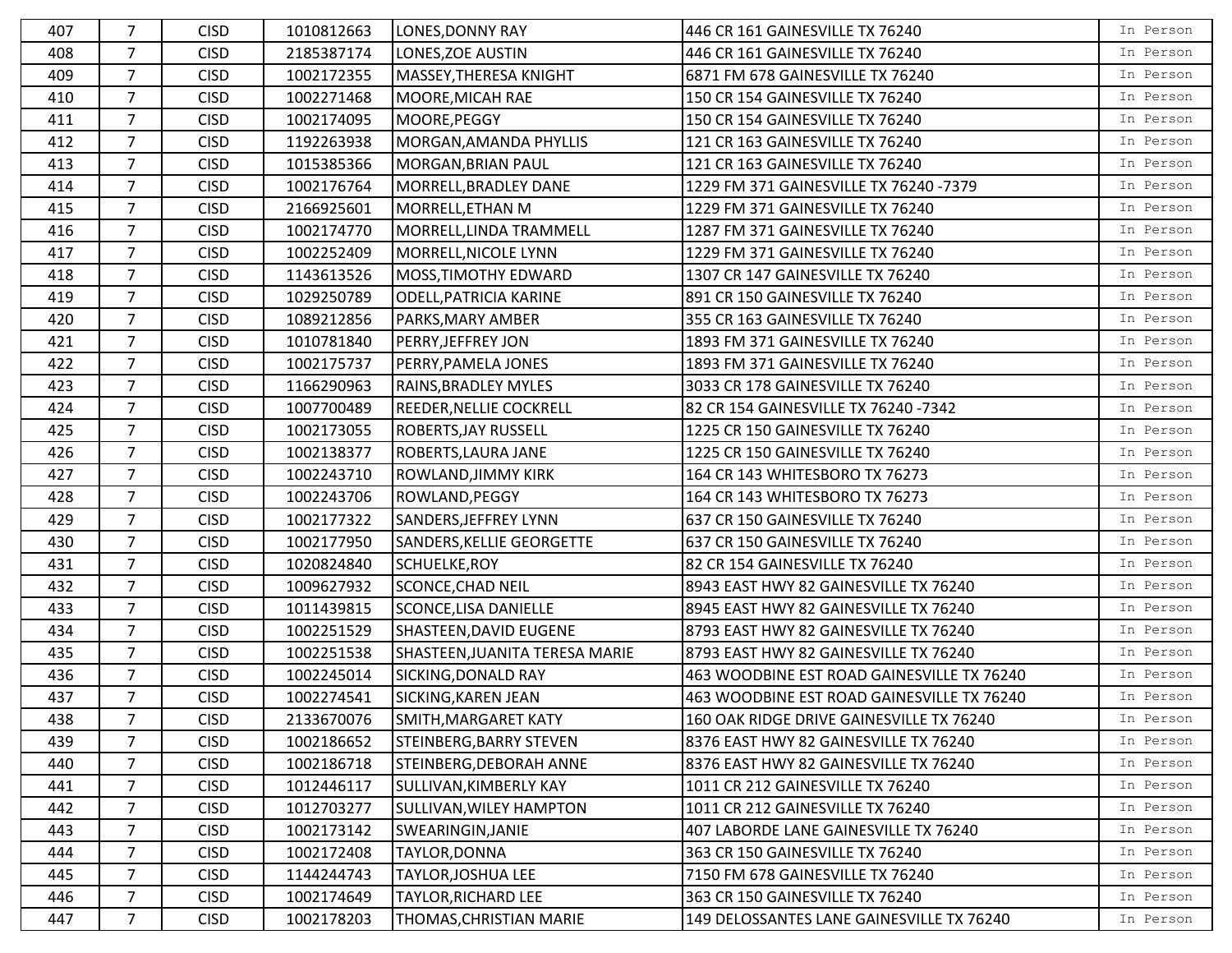| 448 | 7              | <b>CISD</b> | 1006957433 | THOMAS, JOHN KEVIN            | 149 DELOSSANTES LANE GAINESVILLE TX 76240  | In Person |
|-----|----------------|-------------|------------|-------------------------------|--------------------------------------------|-----------|
| 449 | $\overline{7}$ | <b>CISD</b> | 2139036001 | <b>TIFFANY, HANNAH LOUISE</b> | 717 WOODBINE EST ROAD GAINESVILLE TX 76240 | In Person |
| 450 | $\overline{7}$ | <b>CISD</b> | 1144850290 | <b>WALKER, MICHAEL CHAD</b>   | 1399 CR 212 GAINESVILLE TX 76240 -7978     | In Person |
| 451 | $\overline{7}$ | <b>CISD</b> | 1184738301 | <b>WALKER, TAMMY LAY</b>      | 1399 CR 212 GAINESVILLE TX 76240           | In Person |
| 452 | $\overline{7}$ | <b>CISD</b> | 2138121726 | <b>WALTERS, DIANE</b>         | 9743 EAST HWY 82 WHITESBORO TX 76273       | In Person |
| 453 | $\overline{7}$ | <b>CISD</b> | 2138121800 | <b>WALTERS, VIRGINIA T</b>    | 9743 EAST HWY 82 WHITESBORO TX 76273       | In Person |
| 454 | $\overline{7}$ | <b>CISD</b> | 1025491968 | <b>WEST, JOHNNY DALE</b>      | 3464 CR 178 GAINESVILLE TX 76240           | In Person |
| 455 | 7              | <b>CISD</b> | 1024802207 | <b>WEST, MELISSA MICHELLE</b> | 3464 CR 178 GAINESVILLE TX 76240           | In Person |
| 456 | 7              | <b>CISD</b> | 1021127113 | WILLIAMS, ANGELA RICHMOND     | 540 CR 154 GAINESVILLE TX 76240            | In Person |
| 457 | $\overline{7}$ | <b>CISD</b> | 1021139589 | WILLIAMS, JAMES RONALD        | 540 CR 154 GAINESVILLE TX 76240            | In Person |
| 458 | 7              | <b>CISD</b> | 1002173443 | WILLIAMS, LINDA               | 287 WOODBINE EST ROAD GAINESVILLE TX 76240 | In Person |
| 459 | $\overline{7}$ | <b>CISD</b> | 1002177139 | <b>WILSON, DARLA KAY</b>      | 628 CR 150 GAINESVILLE TX 76240            | In Person |
| 460 | $\overline{7}$ | <b>CISD</b> | 1002177125 | <b>WILSON, DONALD RAY</b>     | 628 CR 150 GAINESVILLE TX 76240            | In Person |
| 461 | $\overline{7}$ | <b>CISD</b> | 1090630685 | WILSON, JULIA MARIAN          | 808 CR 147 GAINESVILLE TX 76240            | In Person |
| 462 | $\overline{7}$ | <b>CISD</b> | 1090621343 | <b>WILSON, KENNETH EDWARD</b> | 808 CR 147 GAINESVILLE TX 76240            | In Person |
| 463 | $\overline{7}$ | <b>CISD</b> | 1163071381 | <b>WIMMER, TINA MARIE</b>     | 1218 PARKSIDE CIRCLE GAINESVILLE TX 76240  | In Person |
| 464 | 7              | <b>CISD</b> | 1002177016 | YOUNG, ANGELA MAYS            | 739 CR 163 GAINESVILLE TX 76240            | In Person |
| 465 | $\overline{7}$ | <b>CISD</b> | 1002177000 | YOUNG, PHILLIP LOUIS          | 739 CR 163 GAINESVILLE TX 76240            | In Person |
| 466 | $\overline{7}$ | <b>CISD</b> | 1165505070 | ZARAGOZA, LOUIS JOSEPH        | 524 CR 174 GAINESVILLE TX 76240            | In Person |
| 467 | 8              | <b>CISD</b> | 1002152323 | <b>BANKS, JAMES DALE</b>      | 814 CR 219 GAINESVILLE TX 76240            | In Person |
| 468 | 8              | <b>CISD</b> | 1002152334 | <b>BANKS, JULIE ANNE</b>      | 814 CR 219 GAINESVILLE TX 76240            | In Person |
| 469 | 8              | <b>CISD</b> | 1010101752 | <b>BONN, MICHAEL LEE</b>      | 1717 CR 297 GAINESVILLE TX 76240 -7895     | In Person |
| 470 | 8              | <b>CISD</b> | 1002167416 | <b>BOONE, POLLY ANN</b>       | 1282 CR 219 GAINESVILLE TX 76240           | In Person |
| 471 | 8              | <b>CISD</b> | 1002166420 | <b>BOONE, STEVEN RAY</b>      | 1282 CR 219 GAINESVILLE TX 76240           | In Person |
| 472 | 8              | <b>CISD</b> | 1024050999 | <b>BRODT, RONALD JAMES</b>    | 1072 CR 262 GAINESVILLE TX 76240 -7929     | In Person |
| 473 | 8              | <b>CISD</b> | 2134881489 | <b>CHAFFIN, ASHLEY NICOLE</b> | 1198 CR 212 GAINESVILLE TX 76240           | In Person |
| 474 | 8              | <b>CISD</b> | 1176493957 | CHAFFIN, LUKE DAVID           | 1198 CR 212 GAINESVILLE TX 76240           | In Person |
| 475 | 8              | <b>CISD</b> | 1034579228 | CORBIN, BARBARA JOAN          | 9391 FM 902 COLLINSVILLE TX 76233          | In Person |
| 476 | 8              | <b>CISD</b> | 1025349214 | <b>CORBIN, JAMES BRYAN</b>    | 9391 FM 902 COLLINSVILLE TX 76233          | In Person |
| 477 | 8              | <b>CISD</b> | 1002179250 | <b>CUNNINGHAM, ROBBIE L</b>   | 2959 CR 224 GAINESVILLE TX 76240           | In Person |
| 478 | 8              | <b>CISD</b> | 1014221866 | DAVIS, STEVEN WAYNE           | 1198 CR 212 GAINESVILLE TX 76240           | In Person |
| 479 | 8              | <b>CISD</b> | 2177045395 | DAVIS, TAWNIA KAY             | 1198 CR 212 GAINESVILLE TX 76240           | In Person |
| 480 | 8              | <b>CISD</b> | 1002181028 | DOUGHERTY, ROSE MARY          | 762 CR 214 GAINESVILLE TX 76240            | In Person |
| 481 | 8              | <b>CISD</b> | 1009444678 | ELDREDGE,JOEL DANIEL          | 4375 FM 902 GAINESVILLE TX 76240           | In Person |
| 482 | 8              | <b>CISD</b> | 1009161767 | ELDREDGE, PAMELA DENISE       | 4375 FM 902 GAINESVILLE TX 76240           | In Person |
| 483 | 8              | <b>CISD</b> | 2122093516 | GARDELLA, VIRGINIA BRUCE      | 592 CR 262 GAINESVILLE TX 76240            | In Person |
| 484 | 8              | <b>CISD</b> | 1163915474 | <b>GASPARD, SHERIAL DALE</b>  | 80 AQUADEC PONDS LANE GAINESVILLE TX 76240 | In Person |
| 485 | 8              | <b>CISD</b> | 1002271583 | GIBBS, STEPHEN BERT           | 1175 CR 214 GAINESVILLE TX 76240           | In Person |
| 486 | 8              | <b>CISD</b> | 1009095834 | GIBBS, WANDA LUBBERS          | 1175 CR 214 GAINESVILLE TX 76240           | In Person |
| 487 | 8              | <b>CISD</b> | 1049878445 | <b>GIBSON, RICKIE JOE</b>     | 2326 FM 3164 GAINESVILLE TX 76240          | In Person |
| 488 | 8              | <b>CISD</b> | 1049516238 | <b>GIBSON, TINA SUE</b>       | 2326 FM 3164 GAINESVILLE TX 76240          | In Person |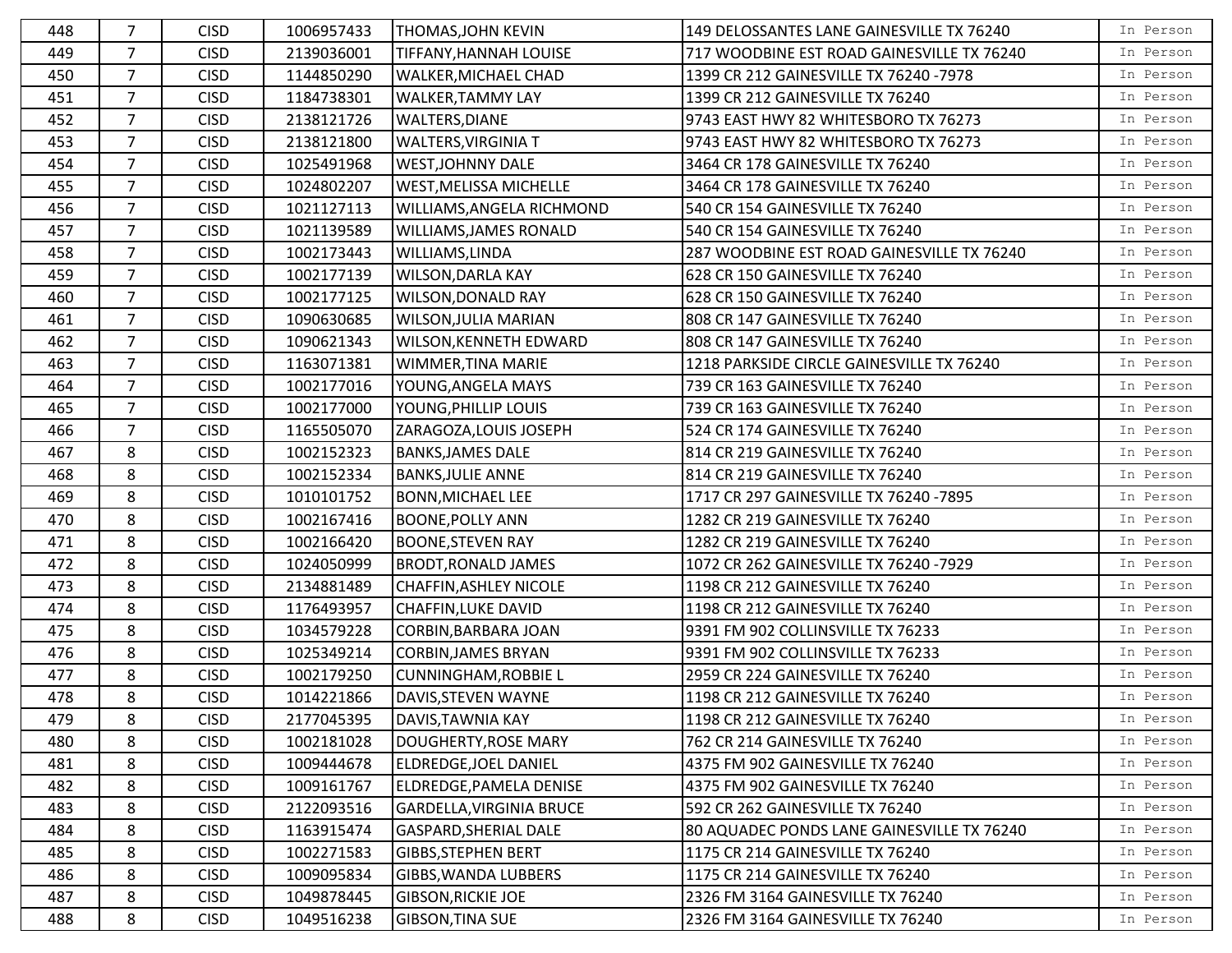| 489 | 8 | <b>CISD</b> | 1126732254 | <b>HALL, NATALIE CAROL</b>      | 4726 FM 3164 GAINESVILLE TX 76240          | In Person |
|-----|---|-------------|------------|---------------------------------|--------------------------------------------|-----------|
| 490 | 8 | <b>CISD</b> | 1002180730 | HARWELL, GWENDOLYN ELAINE       | 514 CR 222 GAINESVILLE TX 76240            | In Person |
| 491 | 8 | <b>CISD</b> | 2157934277 | <b>HARWELL, LEAH NICOLE</b>     | 1669 CR 222 GAINESVILLE TX 76240           | In Person |
| 492 | 8 | <b>CISD</b> | 1002179952 | HERMES, CHRISTOPHER M           | 448 CR 209 GAINESVILLE TX 76240            | In Person |
| 493 | 8 | <b>CISD</b> | 1002179714 | <b>HERMES, DOLORES MARGARET</b> | 448 CR 209 GAINESVILLE TX 76240            | In Person |
| 494 | 8 | <b>CISD</b> | 1002179733 | HERMES, MICHELLE RENAE          | 448 CR 209 GAINESVILLE TX 76240            | In Person |
| 495 | 8 | <b>CISD</b> | 1009335676 | HERNANDEZ, ELIZABETH GARCIA     | 673 CR 2134 GAINESVILLE TX 76240           | In Person |
| 496 | 8 | <b>CISD</b> | 2167436652 | <b>HESTON, BRIAN RAY</b>        | 1385 CR 297 GAINESVILLE TX 76240           | In Person |
| 497 | 8 | <b>CISD</b> | 2187122073 | <b>HESTON, LIAM JACKSON</b>     | 1385 CR 297 GAINESVILLE TX 76240           | In Person |
| 498 | 8 | <b>CISD</b> | 1126555220 | HILL, GARY KEITH                | 4726 FM 3164 GAINESVILLE TX 76240          | In Person |
| 499 | 8 | <b>CISD</b> | 1020822885 | <b>HODGKINSON, JASON PAUL</b>   | 5148 FM 3164 GAINESVILLE TX 76240          | In Person |
| 500 | 8 | <b>CISD</b> | 1014007405 | <b>HOLT, JEFFERY LYNN</b>       | 79 AQUADEC PONDS LANE GAINESVILLE TX 76240 | In Person |
| 501 | 8 | <b>CISD</b> | 1036546288 | <b>HOLT, KRISTY CECIL</b>       | 79 AQUADEC PONDS LANE GAINESVILLE TX 76240 | In Person |
| 502 | 8 | <b>CISD</b> | 1188227382 | <b>HUNT, JOHN ROBERT</b>        | 592 CR 262 GAINESVILLE TX 76240            | In Person |
| 503 | 8 | <b>CISD</b> | 1022192684 | JACKSON, DONNA GAYLE            | 2043 CR 219 GAINESVILLE TX 76240           | In Person |
| 504 | 8 | <b>CISD</b> | 1022192716 | JACKSON, SCOTT CALVIN           | 2043 CR 219 GAINESVILLE TX 76240           | In Person |
| 505 | 8 | <b>CISD</b> | 2126311083 | <b>JONES, TERRI LYNN</b>        | 3223 FM 3164 GAINESVILLE TX 76240          | In Person |
| 506 | 8 | <b>CISD</b> | 1013556523 | JOYCE, CHRISTOPHER WRIGHT       | 641 CR 2114 GAINESVILLE TX 76240           | In Person |
| 507 | 8 | <b>CISD</b> | 1013159372 | JOYCE, DIANE MARIE              | 641 CR 2114 GAINESVILLE TX 76240           | In Person |
| 508 | 8 | <b>CISD</b> | 1089276767 | MCCRAY, RODNEY WAYNE            | 328 CR 2183 GAINESVILLE TX 76240           | In Person |
| 509 | 8 | <b>CISD</b> | 1002180397 | MCNAIRN, CARL BRET              | 50 CR 209 GAINESVILLE TX 76240 -7972       | In Person |
| 510 | 8 | <b>CISD</b> | 1010416757 | MCNAIRN, VICKEY BLEVINS         | 50 CR 209 GAINESVILLE TX 76240             | In Person |
| 511 | 8 | <b>CISD</b> | 1002229361 | MIYASHITA, LINDA ANNETTE        | 175 CR 226 GAINESVILLE TX 76240            | In Person |
| 512 | 8 | <b>CISD</b> | 1188968296 | MOLSBEE, CHANSE RENEE           | 10121 FM 902 COLLINSVILLE TX 76233         | In Person |
| 513 | 8 | <b>CISD</b> | 1056733817 | MOLSBEE, RYAN WAYNE             | 10121 FM 902 COLLINSVILLE TX 76233         | In Person |
| 514 | 8 | <b>CISD</b> | 1027206895 | MORSE, FRANCES NEAL             | 2043 CR 219 GAINESVILLE TX 76240           | In Person |
| 515 | 8 | <b>CISD</b> | 1002179981 | MOSS, DANA ARMSTRONG            | 2149 CR 297 GAINESVILLE TX 76240           | In Person |
| 516 | 8 | <b>CISD</b> | 1002179999 | MOSS, JAMES RONALD              | 2149 CR 297 GAINESVILLE TX 76240           | In Person |
| 517 | 8 | <b>CISD</b> | 1163965239 | NICHOLS, RICKEY WAYNE           | 61 CR 226 GAINESVILLE TX 76240             | In Person |
| 518 | 8 | <b>CISD</b> | 1166715879 | NICHOLS, SHARON FLETCHER        | 61 CR 226 GAINESVILLE TX 76240 -1805       | In Person |
| 519 | 8 | <b>CISD</b> | 1002243493 | <b>OTTO, BRIAN MICHAEL</b>      | 1787 CR 219 GAINESVILLE TX 76240           | In Person |
| 520 | 8 | <b>CISD</b> | 1030183575 | PEASE, CHRISTY MICHELLE         | 835 CR 262 GAINESVILLE TX 76240            | In Person |
| 521 | 8 | <b>CISD</b> | 1074165323 | PEASE, MATTHEW MYRON            | *****                                      | In Person |
| 522 | 8 | <b>CISD</b> | 1014506374 | PETERS,MARY T                   | 2133 FM 3164 GAINESVILLE TX 76240          | In Person |
| 523 | 8 | <b>CISD</b> | 1060223151 | PETERS, STACY MARIE             | 2133 FM 3164 GAINESVILLE TX 76240          | In Person |
| 524 | 8 | <b>CISD</b> | 1002179947 | PETTY, MARK RANDEL              | 1398 CR 211 GAINESVILLE TX 76240           | In Person |
| 525 | 8 | <b>CISD</b> | 1002202723 | PIERCE, PATTY DIANN             | 1380 CR 219 GAINESVILLE TX 76240           | In Person |
| 526 | 8 | <b>CISD</b> | 1002219415 | PIERCE, RANDY GENE              | 1380 CR 219 GAINESVILLE TX 76240           | In Person |
| 527 | 8 | <b>CISD</b> | 1022872312 | <b>PRESTON, SALLY JANE</b>      | 4590 FM 3164 GAINESVILLE TX 76240 -7997    | In Person |
| 528 | 8 | <b>CISD</b> | 1157101376 | <b>REAVES, BILLY JARET</b>      | 487 CR 211 GAINESVILLE TX 76240            | In Person |
| 529 | 8 | <b>CISD</b> | 1035319841 | <b>REAVES, LISA MARIE</b>       | 487 CR 211 GAINESVILLE TX 76240            | In Person |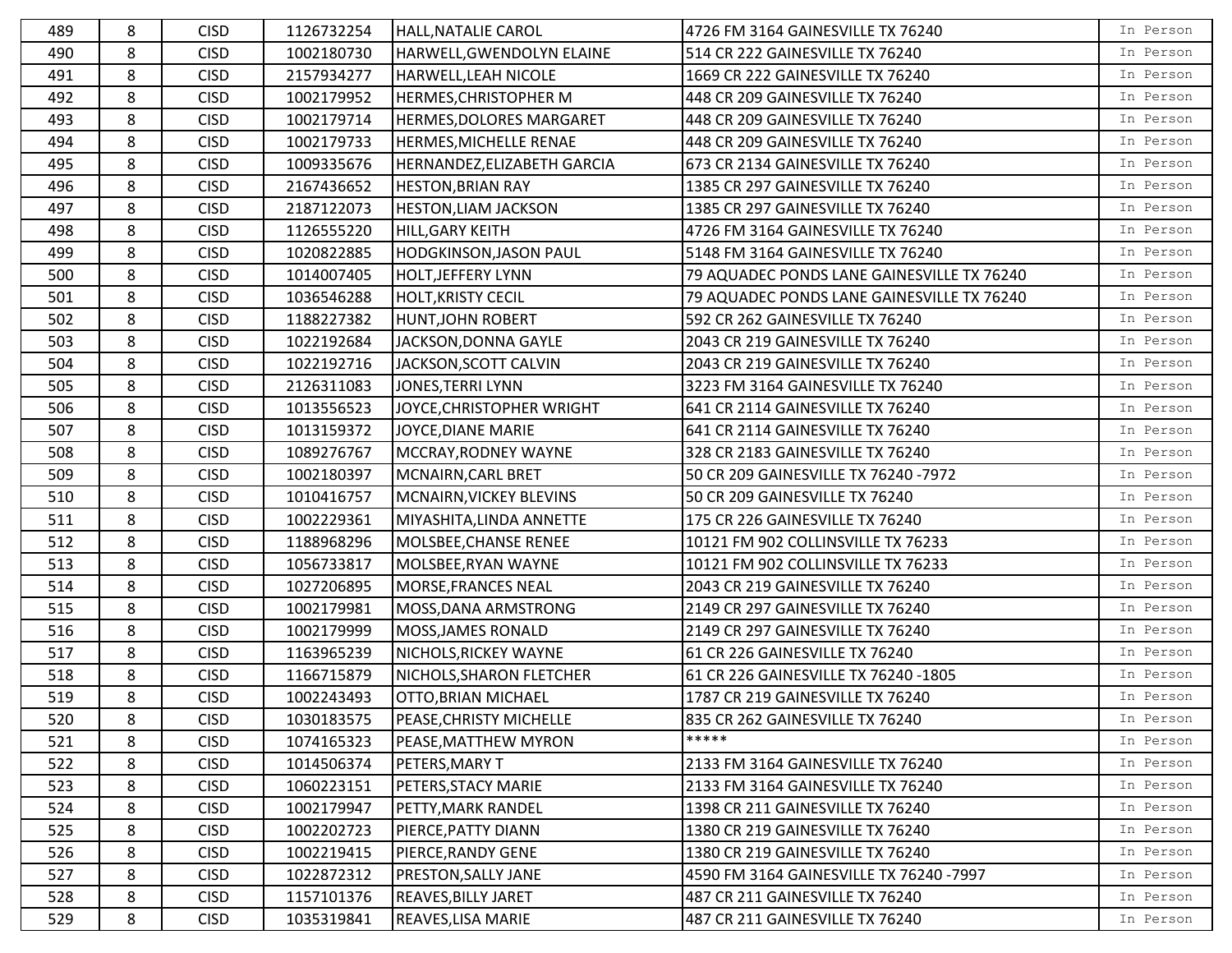| 530 | 8      | <b>CISD</b> | 1025443440 | ROBINSON, JOHNNIE MARTIN         | 1802 CR 222 GAINESVILLE TX 76240        | In Person |
|-----|--------|-------------|------------|----------------------------------|-----------------------------------------|-----------|
| 531 | 8      | <b>CISD</b> | 1025398259 | ROBINSON, KRISTIN MARIE          | 1802 CR 222 GAINESVILLE TX 76240        | In Person |
| 532 | 8      | <b>CISD</b> | 1002191648 | <b>SHAVER, DANNY KEITH</b>       | 2374 FM 3164 GAINESVILLE TX 76240       | In Person |
| 533 | 8      | <b>CISD</b> | 1002192309 | SHAVER, RETA ANN                 | 2374 FM 3164 GAINESVILLE TX 76240       | In Person |
| 534 | 8      | <b>CISD</b> | 1002237295 | SICKING, DEBRA KAYE              | 747 CR 2134 GAINESVILLE TX 76240        | In Person |
| 535 | 8      | <b>CISD</b> | 1002182552 | SICKING, JOE LEO                 | 747 CR 2134 GAINESVILLE TX 76240        | In Person |
| 536 | 8      | <b>CISD</b> | 1009704245 | <b>SKUPIN, JANIS MARILYN</b>     | 4508 CR 211 GAINESVILLE TX 76240        | In Person |
| 537 | 8      | <b>CISD</b> | 1021126746 | SMITH, ANGELA FAY                | 2175 CR 224 GAINESVILLE TX 76240        | In Person |
| 538 | 8      | <b>CISD</b> | 1002179780 | <b>SMITH, PAUL RAY</b>           | 2175 CR 224 GAINESVILLE TX 76240        | In Person |
| 539 | 8      | <b>CISD</b> | 1002179561 | <b>SNOWDEN, LANA THOMASON</b>    | 4103 FM 3164 GAINESVILLE TX 76240 -7910 | In Person |
| 540 | 8      | <b>CISD</b> | 1150372254 | <b>SNOWDEN, NORMAN RAY</b>       | 4103 FM 3164 GAINESVILLE TX 76240 -7910 | In Person |
| 541 | 8      | <b>CISD</b> | 1145192550 | <b>STOKES, BRIAN ANTHONY</b>     | 208 CR 222 GAINESVILLE TX 76240 -7824   | In Person |
| 542 | 8      | <b>CISD</b> | 2125175684 | <b>TELL, MARK ALLEN</b>          | 1488 CR 222 GAINESVILLE TX 76240        | In Person |
| 543 | 8      | <b>CISD</b> | 1009541799 | TILLER, NICHOLAS KYLE            | 2070 CR 297 GAINESVILLE TX 76240        | In Person |
| 544 | 8      | <b>CISD</b> | 1002251248 | <b>TRUITT, EDDIE LOUIS</b>       | 2437 FM 3164 GAINESVILLE TX 76240       | In Person |
| 545 | 8      | <b>CISD</b> | 1002181978 | <b>TRUITT, EDDIE SHANE</b>       | 2645 FM 3164 GAINESVILLE TX 76240       | In Person |
| 546 | 8      | <b>CISD</b> | 1019031807 | TRUITT, JENNIFER MORRISON        | 2645 FM 3164 GAINESVILLE TX 76240       | In Person |
| 547 | 8      | <b>CISD</b> | 1040134550 | <b>TURLEY, DANETTA LYNN</b>      | 1717 CR 297 GAINESVILLE TX 76240        | In Person |
| 548 | 8      | <b>CISD</b> | 1022872383 | <b>VANHOOREBEKE, JANIS KAY</b>   | 4590 FM 3164 GAINESVILLE TX 76240       | In Person |
| 549 | 8      | <b>CISD</b> | 1110959469 | <b>WAGNER, KURT R</b>            | 4468 FM 3164 GAINESVILLE TX 76240       | In Person |
| 550 | 8      | <b>CISD</b> | 1002181708 | <b>WALKER, GERALD RAY</b>        | 801 CR 222 GAINESVILLE TX 76240         | In Person |
| 551 | 8      | <b>CISD</b> | 1002181691 | <b>WALKER, RHEBA ROSETTA</b>     | 801 CR 222 GAINESVILLE TX 76240         | In Person |
| 552 | 8      | <b>CISD</b> | 1002181398 | <b>WATSON, ANDREA JUDITH</b>     | 1229 CR 222 GAINESVILLE TX 76240        | In Person |
| 553 | 8      | <b>CISD</b> | 1017229226 | <b>WEST, DANIEL LEE</b>          | 1724 CR 297 GAINESVILLE TX 76240        | In Person |
| 554 | 8      | <b>CISD</b> | 1002203083 | <b>WEST, VIRGINIA SUZEN</b>      | 1724 CR 297 GAINESVILLE TX 76240        | In Person |
| 555 | 8      | <b>CISD</b> | 1002171879 | <b>WILSON, JOAN FRITZ</b>        | 1990 CR 211 GAINESVILLE TX 76240        | In Person |
| 556 | 8      | <b>CISD</b> | 1007312345 | <b>WILSON, ROBERT KEITH</b>      | 1990 CR 211 GAINESVILLE TX 76240        | In Person |
| 557 | 10     | <b>CISD</b> | 1026600024 | ANDERSON, BARBRA SUZANNE         | 627 CR 286 COLLINSVILLE TX 76233        | In Person |
| 558 | 10     | <b>CISD</b> | 1026600053 | <b>ANDERSON, RICHARD JOHN</b>    | 627 CR 286 COLLINSVILLE TX 76233        | In Person |
| 559 | 10     | <b>CISD</b> | 2152816410 | <b>AWBREY, JUSTIN LANE</b>       | 699 CR 232 COLLINSVILLE TX 76233        | In Person |
| 560 | 10     | <b>CISD</b> | 1076995216 | <b>BEDNAR, ANDREA LEE</b>        | 300 WISHINGTREE LANE TIOGA TX 76271     | In Person |
| 561 | $10\,$ | <b>CISD</b> | 1076988003 | <b>BEDNAR, TIMOTHY NEAL</b>      | 300 WISHINGTREE LANE TIOGA TX 76271     | In Person |
| 562 | 10     | <b>CISD</b> | 1012020668 | <b>BELL, RANDALL EARL</b>        | 1441 FM 3496 GAINESVILLE TX 76240       | In Person |
| 563 | 10     | <b>CISD</b> | 1012013591 | <b>BELL, SARA DIANNE</b>         | 1441 FM 3496 GAINESVILLE TX 76240       | In Person |
| 564 | 10     | <b>CISD</b> | 1091190499 | BURNETT,MARK A                   | 4314 CR 265 COLLINSVILLE TX 76233       | In Person |
| 565 | 10     | <b>CISD</b> | 1091181056 | <b>BURNETT, SHERI E</b>          | 4314 CR 265 COLLINSVILLE TX 76233       | In Person |
| 566 | 10     | <b>CISD</b> | 1091190729 | <b>BURNETT, STEPHEN JAMES</b>    | 4314 CR 265 COLLINSVILLE TX 76233       | In Person |
| 567 | 10     | <b>CISD</b> | 1149047548 | CHILDRESS, ALVIN RAY             | 9494 FM 902 COLLINSVILLE TX 76233       | In Person |
| 568 | 10     | <b>CISD</b> | 1025408707 | <b>CHILDRESS, STACY MACHELLE</b> | 9494 FM 902 COLLINSVILLE TX 76233       | In Person |
| 569 | 10     | <b>CISD</b> | 1011973430 | <b>CHOWN, MARY JEAN</b>          | 301 CR 286 COLLINSVILLE TX 76233        | In Person |
| 570 | 10     | <b>CISD</b> | 1060459321 | <b>CLAYTON, MELANIE KURFMAN</b>  | 2970 CR 232 COLLINSVILLE TX 76233       | In Person |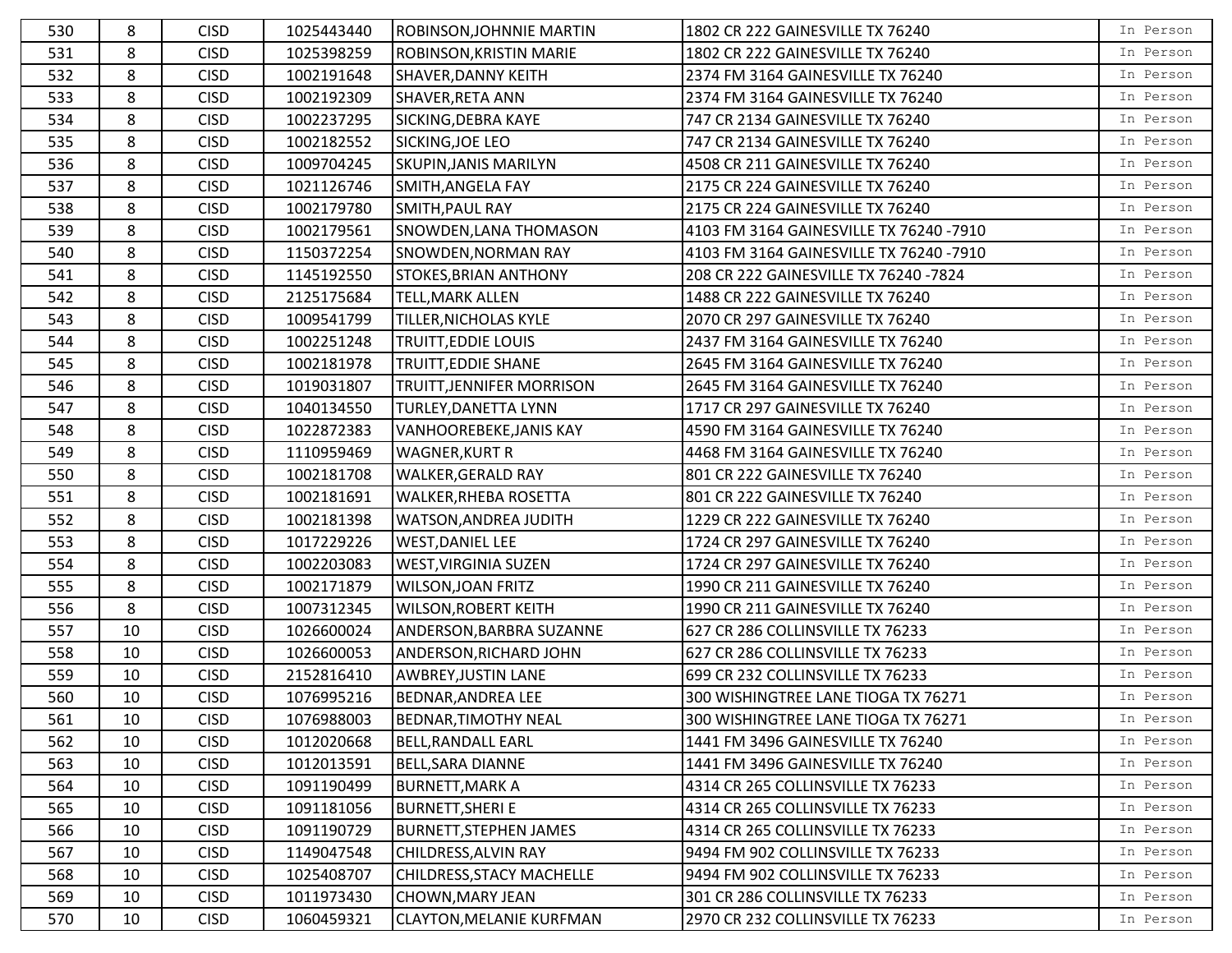| 571 | 10     | <b>CISD</b> | 1023414148 | <b>CRAVENS, ALLEN CLAUDE</b>   | 3942 CR 220 GAINESVILLE TX 76240 -6325   | In Person |
|-----|--------|-------------|------------|--------------------------------|------------------------------------------|-----------|
| 572 | 10     | <b>CISD</b> | 1002187745 | <b>DOVE, JOHNNY MACK</b>       | 10088 FM 902 COLLINSVILLE TX 76233       | In Person |
| 573 | 10     | <b>CISD</b> | 1002190394 | <b>GROCE, JARED JACKSON</b>    | 245 CR 285 GAINESVILLE TX 76240          | In Person |
| 574 | 10     | <b>CISD</b> | 1002156486 | <b>HERMES, DEBORAH HORNER</b>  | 2799 CR 265 COLLINSVILLE TX 76233        | In Person |
| 575 | 10     | <b>CISD</b> | 1002156493 | <b>HERMES, RALPH JOSEPH</b>    | 2799 CR 265 COLLINSVILLE TX 76233        | In Person |
| 576 | 10     | <b>CISD</b> | 1201000805 | HINOJOSA, AMANDA NICOLE        | 1442 CR 203 COLLINSVILLE TX 76233        | In Person |
| 577 | 10     | <b>CISD</b> | 1005576183 | HITCHCOCK, TIMOTHY CHARLES     | 7994 FM 902 COLLINSVILLE TX 76233        | In Person |
| 578 | 10     | <b>CISD</b> | 1090069431 | <b>HUTSON, PAULINE ODETTE</b>  | 1493 CR 286 COLLINSVILLE TX 76233        | In Person |
| 579 | 10     | <b>CISD</b> | 1090012095 | <b>HUTSON, THOMAS GLENN</b>    | 1493 CR 286 COLLINSVILLE TX 76233        | In Person |
| 580 | 10     | <b>CISD</b> | 1076174443 | KINGSBERY, KERRI ELIZABETH     | 469 HARPOLE ROAD TIOGA TX 76271          | In Person |
| 581 | 10     | <b>CISD</b> | 1076162555 | KINGSBERY, ROBERT CLAY         | 469 HARPOLE ROAD TIOGA TX 76271          | In Person |
| 582 | 10     | <b>CISD</b> | 1014065213 | <b>KNOTT, RODNEY BRET</b>      | 1771 CR 243 COLLINSVILLE TX 76233        | In Person |
| 583 | 10     | <b>CISD</b> | 1014060478 | LEMONS, WHITNEY DENISE         | 1790 CR 281 GAINESVILLE TX 76240         | In Person |
| 584 | 10     | <b>CISD</b> | 1002190421 | LYONS, ANDREA FELLNER          | 632 CR 281 GAINESVILLE TX 76240 -8424    | In Person |
| 585 | 10     | <b>CISD</b> | 1002193032 | LYONS, CHRISTOPHER NEIL        | 672 CR 281 GAINESVILLE TX 76240          | In Person |
| 586 | 10     | <b>CISD</b> | 1005020497 | MCGOWAN, ARLENE DEBORAH        | 1778 CR 217 COLLINSVILLE TX 76233        | In Person |
| 587 | 10     | <b>CISD</b> | 1005020478 | MCGOWAN, DENNIS ANTHONY        | 1778 CR 217 COLLINSVILLE TX 76233        | In Person |
| 588 | 10     | <b>CISD</b> | 1178178942 | MICHALKE, DAWNA HENDERSON      | 115 CR 203 COLLINSVILLE TX 76233         | In Person |
| 589 | 10     | <b>CISD</b> | 1009444548 | <b>MORAN, BILLY DON</b>        | 396 CR 286 COLLINSVILLE TX 76233         | In Person |
| 590 | 10     | <b>CISD</b> | 1009444553 | MORAN, MINTA G                 | 396 CR 286 COLLINSVILLE TX 76233         | In Person |
| 591 | 10     | <b>CISD</b> | 2143496850 | MUNOZ, TANA SHEA               | 2225 CR 223 COLLINSVILLE TX 76233        | In Person |
| 592 | 10     | <b>CISD</b> | 1074696009 | MURPHY, THOMAS JAMES           | 1442 CR 203 COLLINSVILLE TX 76233        | In Person |
| 593 | 10     | <b>CISD</b> | 2129338311 | <b>NOCKTONICK, GREGORY T</b>   | 2285 CR 217 COLLINSVILLE TX 76233        | In Person |
| 594 | 10     | <b>CISD</b> | 1002193819 | SALSMAN, ROSINA BETH           | 1908 CR 281 GAINESVILLE TX 76240         | In Person |
| 595 | 10     | <b>CISD</b> | 1002191047 | SALSMAN, WILLIAM MONROE        | 1908 CR 281 GAINESVILLE TX 76240         | In Person |
| 596 | 10     | <b>CISD</b> | 1089258169 | SAYE, ANNIE LAURA              | 1380 CR 286 COLLINSVILLE TX 76233        | In Person |
| 597 | 10     | <b>CISD</b> | 1089258176 | <b>SAYE, RUSSELL LEROY</b>     | 1380 CR 286 COLLINSVILLE TX 76233        | In Person |
| 598 | 10     | <b>CISD</b> | 1077261742 | SHASTEEN, RHONDA LYN           | 2178 CR 281 GAINESVILLE TX 76240         | In Person |
| 599 | 10     | <b>CISD</b> | 1077261735 | SHASTEEN, VAN CLIFTON          | 2178 CR 281 GAINESVILLE TX 76240         | In Person |
| 600 | 10     | <b>CISD</b> | 1089477148 | <b>STEVENS, DESIREE THEA</b>   | 3727 CR 265 COLLINSVILLE TX 76233        | In Person |
| 601 | 10     | <b>CISD</b> | 1216402048 | <b>STONE II, LARRY JOE</b>     | 1485 CR 286 COLLINSVILLE TX 76233        | In Person |
| 602 | $10\,$ | <b>CISD</b> | 1168285722 | STONE, LAURA LEANNE            | 1485 CR 286 COLLINSVILLE TX 76233        | In Person |
| 603 | 10     | <b>CISD</b> | 1089625257 | TERRELL, JEAN LEE              | 105 HAYESPORT LANE COLLINSVILLE TX 76233 | In Person |
| 604 | 10     | <b>CISD</b> | 1089520329 | <b>TERRELL, PAUL L</b>         | 105 HAYESPORT LANE COLLINSVILLE TX 76233 | In Person |
| 605 | 10     | <b>CISD</b> | 1002191449 | TUCK, SUZANNE                  | 897 CR 265 COLLINSVILLE TX 76233         | In Person |
| 606 | 10     | <b>CISD</b> | 2133398967 | WHITLEY, HAROLD MANFRED        | 3895 CR 220 GAINESVILLE TX 76240         | In Person |
| 607 | 10     | <b>CISD</b> | 1089993010 | <b>WOOD JR, HAROLD FRANCIS</b> | 1485 CR 286 COLLINSVILLE TX 76233        | In Person |
| 608 | 10     | <b>CISD</b> | 1212838218 | <b>WRIGHT, MASON LEE</b>       | 945 CR 203 COLLINSVILLE TX 76233         | In Person |
| 609 | 10     | <b>CISD</b> | 2141197971 | <b>WRIGHT, MORGAN PATRICIA</b> | 945 CR 203 COLLINSVILLE TX 76233         | In Person |
| 610 | 10     | <b>CISD</b> | 1015403916 | ZIMMERER, JOHN JOSEPH          | 2093 CR 215 COLLINSVILLE TX 76233 -2342  | In Person |
| 611 | 10     | <b>CISD</b> | 1009075317 | ZIMMERER, SHIRLEY JEAN         | 2093 CR 215 COLLINSVILLE TX 76233        | In Person |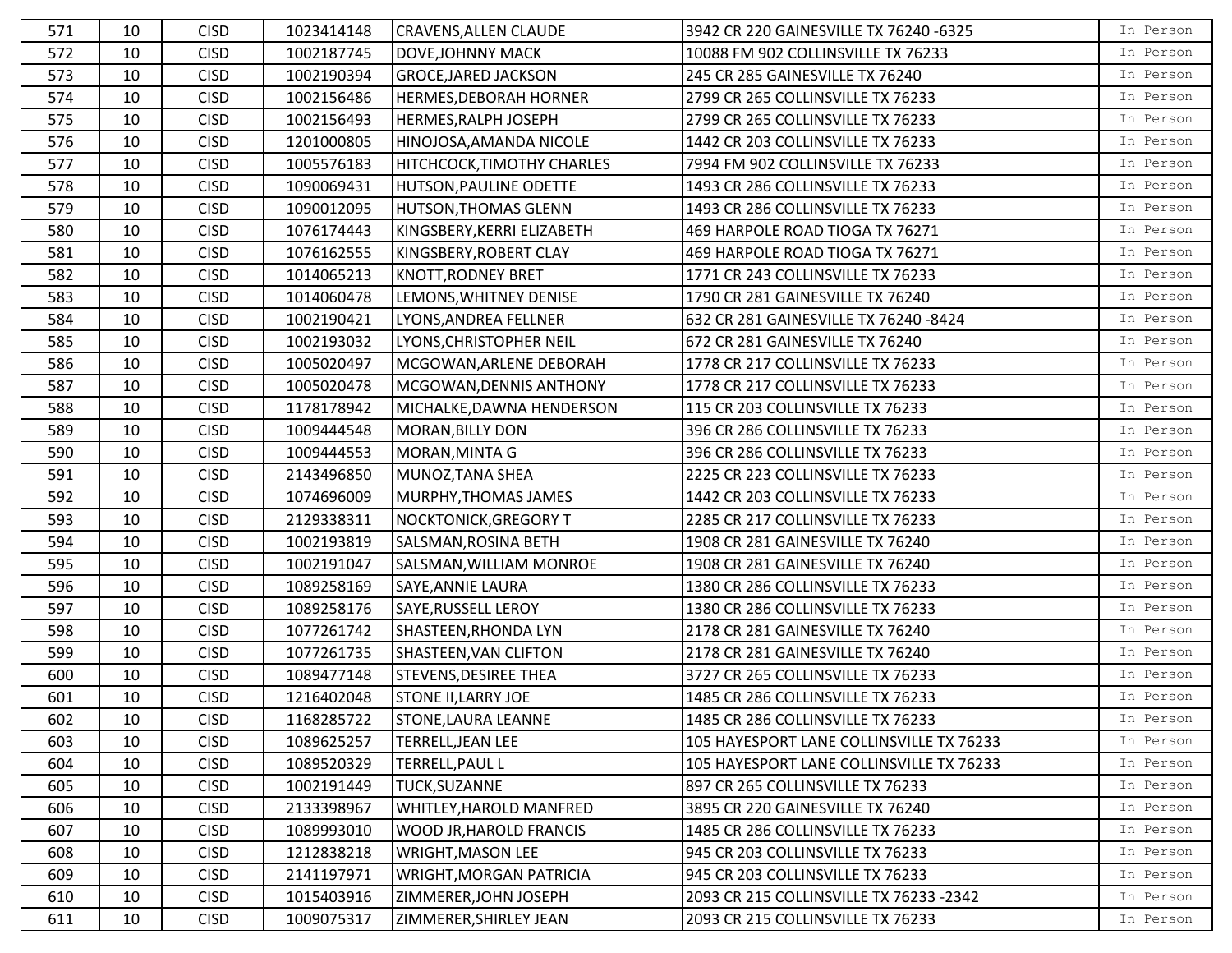| 612 | 22 | <b>CISD</b> | 1014325005 | <b>ACKER, ARNOLD PHILIP</b>      | 111 MOHAWK COVE LAKE KIOWA TX 76240        | In Person |
|-----|----|-------------|------------|----------------------------------|--------------------------------------------|-----------|
| 613 | 22 | <b>CISD</b> | 1014320643 | <b>ACKER, SHARRON FLYNT</b>      | 111 MOHAWK COVE LAKE KIOWA TX 76240        | In Person |
| 614 | 22 | <b>CISD</b> | 1143744752 | ADAMA, DAVID JAY                 | 110 HOUSTON LAKE KIOWA TX 76240            | In Person |
| 615 | 22 | <b>CISD</b> | 1009702602 | ADAMA, SHARON CROWDER            | 110 HOUSTON LAKE KIOWA TX 76240            | In Person |
| 616 | 22 | <b>CISD</b> | 1076294562 | <b>ADAMS JR, JAMES ALLEN</b>     | 102 TEEPEE COVE LAKE KIOWA TX 76240        | In Person |
| 617 | 22 | <b>CISD</b> | 1076296830 | ADAMS, MARY DENISE               | 102 TEEPEE COVE LAKE KIOWA TX 76240        | In Person |
| 618 | 22 | <b>CISD</b> | 2135503852 | <b>ANDERSON, JERRY CARL</b>      | 115 PONTIAC DRIVE LAKE KIOWA TX 76240      | In Person |
| 619 | 22 | <b>CISD</b> | 2135503868 | ANDERSON, LATRICA FERN           | 115 PONTIAC DRIVE LAKE KIOWA TX 76240      | In Person |
| 620 | 22 | <b>CISD</b> | 1027465094 | ANDREWS, PAULETTE BRYANT         | 316 COCOPA DRIVE LAKE KIOWA TX 76240       | In Person |
| 621 | 22 | <b>CISD</b> | 1010808919 | <b>ANTHONY, ARTHUR HALE</b>      | 103 NOWETA PLACE LAKE KIOWA TX 76240       | In Person |
| 622 | 22 | <b>CISD</b> | 1010065497 | ANTHONY, SANDRA LEE              | 103 NOWETA PLACE LAKE KIOWA TX 76240       | In Person |
| 623 | 22 | <b>CISD</b> | 1002226017 | <b>ATTERBURY, GARY PRICE</b>     | 401 COCOPA DRIVE LAKE KIOWA TX 76240       | In Person |
| 624 | 22 | <b>CISD</b> | 1002226616 | <b>ATTERBURY, TERESA LEE</b>     | 401 COCOPA DRIVE LAKE KIOWA TX 76240       | In Person |
| 625 | 22 | <b>CISD</b> | 1181430601 | AUNE JR, EDWARD GEORGE           | 110 COCOPA DRIVE LAKE KIOWA TX 76240 -9280 | In Person |
| 626 | 22 | <b>CISD</b> | 1213370634 | <b>AUNE, MARGARET ANN</b>        | 110 COCOPA DRIVE LAKE KIOWA TX 76240       | In Person |
| 627 | 22 | <b>CISD</b> | 1002230365 | AVINGER, GENEVIEVE               | 930 KIOWA DRIVE EAST LAKE KIOWA TX 76240   | In Person |
| 628 | 22 | <b>CISD</b> | 2000138151 | <b>BACHMAN, BRUCE CARLTON</b>    | 1116 KIOWA DRIVE WEST LAKE KIOWA TX 76240  | In Person |
| 629 | 22 | <b>CISD</b> | 2000292784 | <b>BACHMAN, ELLEN ANN</b>        | 1116 KIOWA DRIVE WEST LAKE KIOWA TX 76240  | In Person |
| 630 | 22 | <b>CISD</b> | 1201595325 | <b>BAKER, APRIL LEE</b>          | 111 MODOC TRAIL LAKE KIOWA TX 76240        | In Person |
| 631 | 22 | <b>CISD</b> | 1025657964 | <b>BAKER, CHESTER LEE</b>        | 111 MODOC TRAIL LAKE KIOWA TX 76240        | In Person |
| 632 | 22 | <b>CISD</b> | 1026664092 | <b>BARNES, DAVID TWAIN</b>       | 106 YUMA LAKE KIOWA TX 76240               | In Person |
| 633 | 22 | <b>CISD</b> | 1002158640 | <b>BARNES, JENNIFER JANE</b>     | 106 YUMA LAKE KIOWA TX 76240               | In Person |
| 634 | 22 | <b>CISD</b> | 2164974043 | <b>BARNES, LAWRENCE KEITH</b>    | 209 COLT DRIVE LAKE KIOWA TX 76240         | In Person |
| 635 | 22 | <b>CISD</b> | 1091592198 | <b>BECKER, HARRY RICHARD</b>     | 1336 KIOWA DRIVE EAST LAKE KIOWA TX 76240  | In Person |
| 636 | 22 | <b>CISD</b> | 1002191454 | <b>BECKER JR, LEROY AUGUST</b>   | 213 SAN CHEZ DRIVE LAKE KIOWA TX 76240     | In Person |
| 637 | 22 | <b>CISD</b> | 1002191465 | <b>BECKER, MARY ELIZABETH</b>    | 213 SAN CHEZ DRIVE LAKE KIOWA TX 76240     | In Person |
| 638 | 22 | <b>CISD</b> | 1002233212 | BEEBE, MIRIAM ELIZABETH          | 212 COCOPA DRIVE LAKE KIOWA TX 76240       | In Person |
| 639 | 22 | <b>CISD</b> | 1002233208 | <b>BEEBE, WILLIAM HENRY</b>      | 212 COCOPA DRIVE LAKE KIOWA TX 76240       | In Person |
| 640 | 22 | <b>CISD</b> | 1002232262 | <b>BERGBOWER, BARBARA ANN</b>    | 527 KIOWA DRIVE WEST LAKE KIOWA TX 76240   | In Person |
| 641 | 22 | <b>CISD</b> | 1002232270 | <b>BERGBOWER, ROBERT JOHN</b>    | 527 KIOWA DRIVE WEST LAKE KIOWA TX 76240   | In Person |
| 642 | 22 | <b>CISD</b> | 1011512206 | BERRYMAN, BEVERLY ANN            | 101 MOHICAN TRAIL LAKE KIOWA TX 76240      | In Person |
| 643 | 22 | <b>CISD</b> | 1010939344 | BERRYMAN, STEVEN TODD            | 101 MOHICAN TRAIL LAKE KIOWA TX 76240      | In Person |
| 644 | 22 | <b>CISD</b> | 1188637618 | <b>BITSCHE, MARK CHRISTOPHER</b> | 1305 KIOWA DRIVE EAST LAKE KIOWA TX 76240  | In Person |
| 645 | 22 | <b>CISD</b> | 1184204931 | <b>BLACKLOCK, GLENDA L</b>       | 1234 KIOWA DRIVE EAST LAKE KIOWA TX 76240  | In Person |
| 646 | 22 | <b>CISD</b> | 1184205035 | <b>BLACKLOCK, WAYNE LA MAR</b>   | 1234 KIOWA DRIVE EAST LAKE KIOWA TX 76240  | In Person |
| 647 | 22 | <b>CISD</b> | 1002233277 | <b>BLACKWELL, THOMAS LEROY</b>   | 233 CAYUGA TRAIL LAKE KIOWA TX 76240       | In Person |
| 648 | 22 | <b>CISD</b> | 1215522966 | <b>BLANE, LINDA</b>              | 1232 KIOWA DRIVE EAST LAKE KIOWA TX 76240  | In Person |
| 649 | 22 | <b>CISD</b> | 1175997469 | <b>BLANE, WILLIAM THOMAS</b>     | 1232 KIOWA DRIVE EAST LAKE KIOWA TX 76240  | In Person |
| 650 | 22 | <b>CISD</b> | 1090682528 | <b>BOHANNON, LISA DALYN</b>      | 1240 KIOWA DRIVE EAST LAKE KIOWA TX 76240  | In Person |
| 651 | 22 | <b>CISD</b> | 1090682516 | <b>BOHANNON, RONALD EUGENE</b>   | 1240 KIOWA DRIVE EAST LAKE KIOWA TX 76240  | In Person |
| 652 | 22 | <b>CISD</b> | 1059229092 | <b>BOLLS, JAMES FLETCHER</b>     | 118 PAWNEE TRAIL LAKE KIOWA TX 76240       | In Person |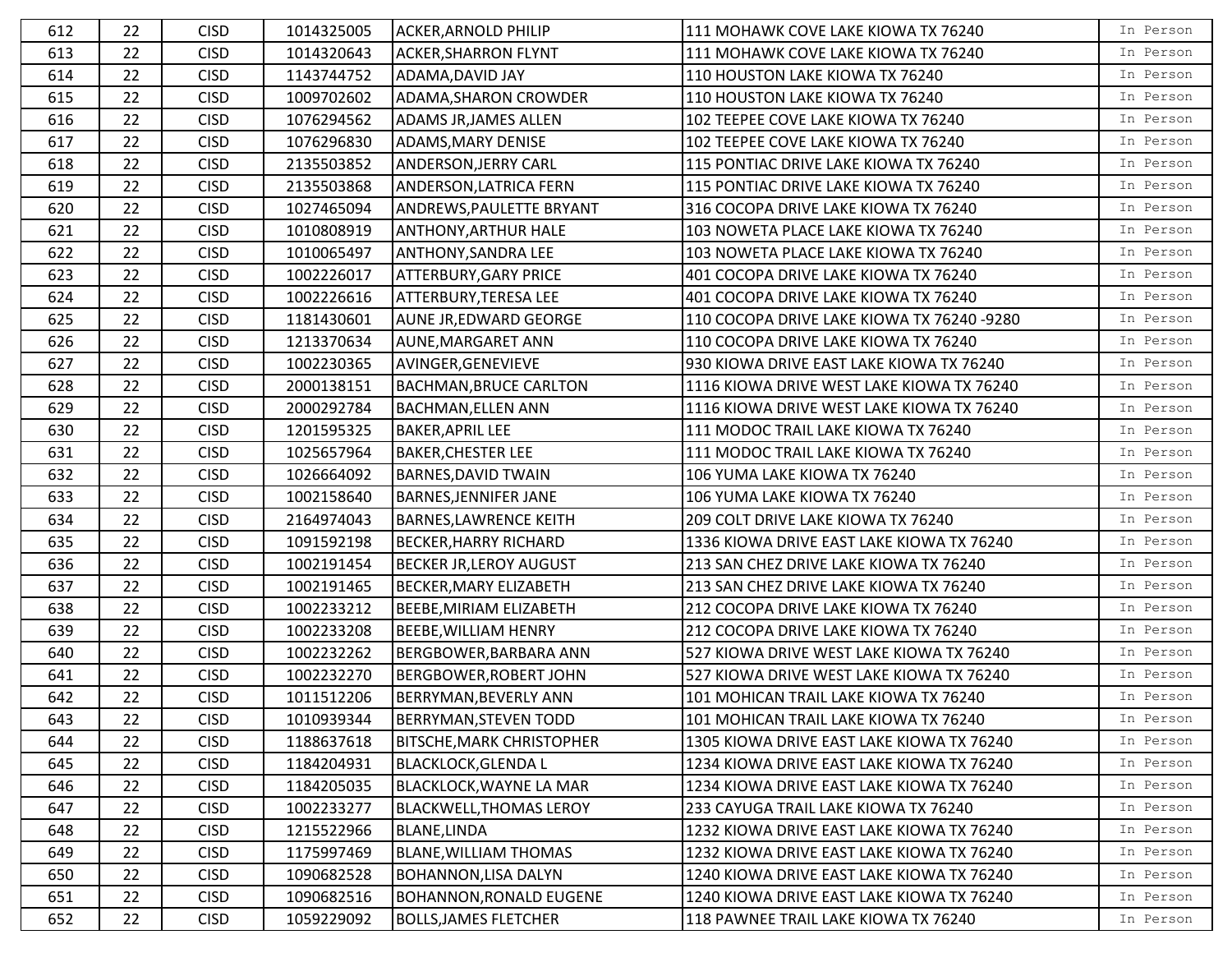| 653 | 22 | <b>CISD</b> | 1059677048 | <b>BOLLS, SHARON SAGE</b>       | 118 PAWNEE TRAIL LAKE KIOWA TX 76240            | In Person |
|-----|----|-------------|------------|---------------------------------|-------------------------------------------------|-----------|
| 654 | 22 | <b>CISD</b> | 1077272848 | <b>BONZO, DEBRA OSHAN</b>       | 310 KIOWA DRIVE EAST LAKE KIOWA TX 76240        | In Person |
| 655 | 22 | <b>CISD</b> | 1077327973 | <b>BONZO, KENNETH LEE</b>       | 310 KIOWA DRIVE EAST LAKE KIOWA TX 76240        | In Person |
| 656 | 22 | <b>CISD</b> | 1076787686 | <b>BOROSKI, FRANK ROBERT</b>    | 306 KIOWA DRIVE NORTH LAKE KIOWA TX 76240       | In Person |
| 657 | 22 | <b>CISD</b> | 1076771156 | <b>BOROSKI, GLENDA REED</b>     | 306 KIOWA DRIVE NORTH LAKE KIOWA TX 76240       | In Person |
| 658 | 22 | <b>CISD</b> | 1153038280 | <b>BOSSE, CAROL A</b>           | 109 SEQUOYA DRIVE LAKE KIOWA TX 76240           | In Person |
| 659 | 22 | <b>CISD</b> | 1156291364 | <b>BOSSE, HAROLD DAVID</b>      | 109 SEQUOYA DRIVE LAKE KIOWA TX 76240           | In Person |
| 660 | 22 | <b>CISD</b> | 1019022713 | <b>BRANNAN,JO ANN</b>           | 205 KIOWA DRIVE NORTH LAKE KIOWA TX 76240       | In Person |
| 661 | 22 | <b>CISD</b> | 1083253484 | <b>BREWTON, KAREN PLUNK</b>     | 103 CHEYENNE DRIVE LAKE KIOWA TX 76240          | In Person |
| 662 | 22 | <b>CISD</b> | 1164342562 | <b>BREWTON III, ROBERT J</b>    | 103 CHEYENNE DRIVE LAKE KIOWA TX 76240          | In Person |
| 663 | 22 | <b>CISD</b> | 1197796160 | <b>BRINDLE, LORI LEANN</b>      | 112 BLACKFOOT TRAIL LAKE KIOWA TX 76240         | In Person |
| 664 | 22 | <b>CISD</b> | 1132910704 | <b>BRINDLE, MICHAEL DAVID</b>   | 112 BLACKFOOT TRAIL LAKE KIOWA TX 76240         | In Person |
| 665 | 22 | <b>CISD</b> | 1074057588 | <b>BRONNENBERG, JERRITT D</b>   | 324 KIOWA DRIVE EAST LAKE KIOWA TX 76240        | In Person |
| 666 | 22 | <b>CISD</b> | 1115700078 | <b>BROUGHTON, JOANN CIANO</b>   | 102 CROCKETT DRIVE LAKE KIOWA TX 76240          | In Person |
| 667 | 22 | <b>CISD</b> | 1115700066 | <b>BROUGHTON JR, WILLIAM B</b>  | 102 CROCKETT DRIVE LAKE KIOWA TX 76240          | In Person |
| 668 | 22 | <b>CISD</b> | 1022188404 | <b>BROWN, MARCIA JOHNSON</b>    | 111 SHOSHONE DRIVE LAKE KIOWA TX 76240          | In Person |
| 669 | 22 | <b>CISD</b> | 1022188436 | <b>BROWN, ROBERT DEAN</b>       | 111 SHOSHONE DRIVE LAKE KIOWA TX 76240          | In Person |
| 670 | 22 | <b>CISD</b> | 1002225947 | <b>BUCHANAN, GREGORY MARTIN</b> | 115 SHOSHONE DRIVE LAKE KIOWA TX 76240          | In Person |
| 671 | 22 | <b>CISD</b> | 1091415151 | <b>BUCK, BRANT WHITTIER</b>     | 328 KIOWA DRIVE EAST LAKE KIOWA TX 76240        | In Person |
| 672 | 22 | <b>CISD</b> | 1091415167 | <b>BUCK, GLENDA MAY</b>         | 328 KIOWA DRIVE EAST LAKE KIOWA TX 76240        | In Person |
| 673 | 22 | <b>CISD</b> | 1077692332 | <b>BUSCH, DANIEL FRANCIS</b>    | 1332 KIOWA DRIVE EAST LAKE KIOWA TX 76240 -9582 | In Person |
| 674 | 22 | <b>CISD</b> | 1077692345 | <b>BUSCH, MELINDA ESTHER</b>    | 1332 KIOWA DRIVE EAST LAKE KIOWA TX 76240 -9582 | In Person |
| 675 | 22 | <b>CISD</b> | 1089180437 | <b>BYERS, KATHLEEN DOHERTY</b>  | 1210 KIOWA DRIVE EAST LAKE KIOWA TX 76240 -9580 | In Person |
| 676 | 22 | <b>CISD</b> | 1089323717 | <b>BYERS, WHITFIELD WEST</b>    | 1210 KIOWA DRIVE EAST LAKE KIOWA TX 76240       | In Person |
| 677 | 22 | <b>CISD</b> | 1092591767 | <b>CADE, CYNTHIA SUE</b>        | 519 KIOWA DRIVE WEST LAKE KIOWA TX 76240        | In Person |
| 678 | 22 | <b>CISD</b> | 2128722210 | CADE, JAY RANDALL               | 519 KIOWA DRIVE WEST LAKE KIOWA TX 76240        | In Person |
| 679 | 22 | <b>CISD</b> | 1155608891 | CAMPBELL, ELIZABETH JANE        | 101 CAYUGA TRAIL LAKE KIOWA TX 76240            | In Person |
| 680 | 22 | <b>CISD</b> | 1162376420 | <b>CAMPBELL, KYLE LUKE</b>      | 101 CAYUGA TRAIL LAKE KIOWA TX 76240            | In Person |
| 681 | 22 | <b>CISD</b> | 1002231070 | CARTER, JAMES                   | 1120 KIOWA DRIVE WEST LAKE KIOWA TX 76240       | In Person |
| 682 | 22 | <b>CISD</b> | 1002231062 | CARTER, MARGARET MCGINNIS       | 1120 KIOWA DRIVE WEST LAKE KIOWA TX 76240       | In Person |
| 683 | 22 | <b>CISD</b> | 2121366716 | CATES, CRISTINA                 | 105 COCOPA DRIVE LAKE KIOWA TX 76240            | In Person |
| 684 | 22 | <b>CISD</b> | 2137976629 | CAWTHON, BEVERLY ANN            | 100 YUMA LAKE KIOWA TX 76240                    | In Person |
| 685 | 22 | <b>CISD</b> | 2137976664 | CAWTHON, MARK CHARLES           | 100 YUMA LAKE KIOWA TX 76240                    | In Person |
| 686 | 22 | <b>CISD</b> | 1002703318 | <b>CHAPMAN, GEORGE ALLEN</b>    | 407 KIOWA DRIVE EAST LAKE KIOWA TX 76240        | In Person |
| 687 | 22 | <b>CISD</b> | 1011573162 | <b>CHAPMAN, SHARON TURNER</b>   | 407 KIOWA DRIVE EAST LAKE KIOWA TX 76240 -9565  | In Person |
| 688 | 22 | <b>CISD</b> | 1074661452 | <b>CLARK, JOHN MARK</b>         | 1101 KIOWA DRIVE WEST LAKE KIOWA TX 76240       | In Person |
| 689 | 22 | <b>CISD</b> | 1148252064 | <b>CLARK, KERMIT LEE</b>        | 1106 KIOWA DRIVE EAST LAKE KIOWA TX 76240       | In Person |
| 690 | 22 | <b>CISD</b> | 2171852465 | <b>CLARK, MARK ALLAN</b>        | 911 KIOWA DRIVE EAST LAKE KIOWA TX 76240        | In Person |
| 691 | 22 | <b>CISD</b> | 1021947206 | <b>CLARK, MARSHA ANN</b>        | 911 KIOWA DRIVE EAST LAKE KIOWA TX 76240        | In Person |
| 692 | 22 | <b>CISD</b> | 1074663957 | <b>CLARK, SANDRA GAIL</b>       | 1101 KIOWA DRIVE WEST LAKE KIOWA TX 76240       | In Person |
| 693 | 22 | <b>CISD</b> | 1148251991 | <b>CLARK, SHIRLEY M</b>         | 1106 KIOWA DRIVE EAST LAKE KIOWA TX 76240       | In Person |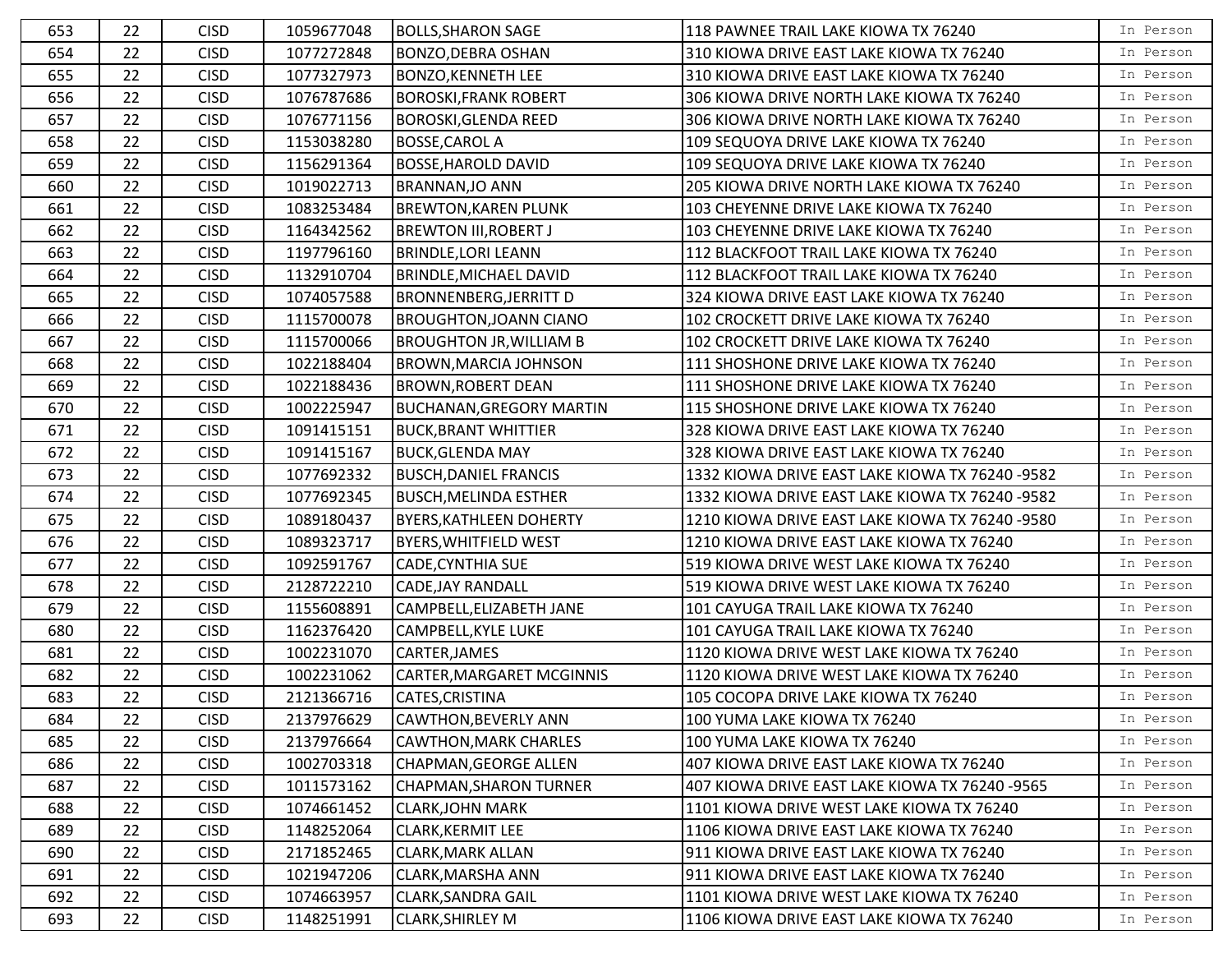| 694 | 22 | <b>CISD</b> | 1012274341 | <b>COLE, BARBARA GAYNELL</b>       | 127 PAWNEE TRAIL LAKE KIOWA TX 76240         | In Person |
|-----|----|-------------|------------|------------------------------------|----------------------------------------------|-----------|
| 695 | 22 | <b>CISD</b> | 1013299951 | <b>COLE, JOHN BENJAMIN</b>         | 127 PAWNEE TRAIL LAKE KIOWA TX 76240         | In Person |
| 696 | 22 | <b>CISD</b> | 1171478608 | <b>COLLIER, LENA YVONNE</b>        | 243 CAYUGA TRAIL LAKE KIOWA TX 76240         | In Person |
| 697 | 22 | <b>CISD</b> | 1028326830 | <b>COLLIER, MINDI KAY</b>          | 113 SAN CHEZ DRIVE LAKE KIOWA TX 76240       | In Person |
| 698 | 22 | <b>CISD</b> | 1171016624 | <b>COLLIER, SCOTT ALLEN</b>        | 243 CAYUGA TRAIL LAKE KIOWA TX 76240         | In Person |
| 699 | 22 | <b>CISD</b> | 1077160350 | <b>CONAWAY, JOHN CHARLES</b>       | 815 KIOWA DRIVE WEST LAKE KIOWA TX 76240     | In Person |
| 700 | 22 | <b>CISD</b> | 1074761501 | <b>COOKE, EDWARD FRANCIS</b>       | 1116 KIOWA DRIVE EAST LAKE KIOWA TX 76240    | In Person |
| 701 | 22 | <b>CISD</b> | 1074761517 | COOKE, LINDA VERNOOY               | 1116 KIOWA DRIVE EAST LAKE KIOWA TX 76240    | In Person |
| 702 | 22 | <b>CISD</b> | 1217031005 | <b>COOPER, BILL BRADLEY</b>        | 207 CAYUGA TRAIL LAKE KIOWA TX 76240         | In Person |
| 703 | 22 | <b>CISD</b> | 2126699117 | <b>COOPER, SHARA DENISE</b>        | 207 CAYUGA TRAIL LAKE KIOWA TX 76240         | In Person |
| 704 | 22 | <b>CISD</b> | 1076449006 | COUCH, ANNETTE JOHNSON             | 220 KIOWA DRIVE EAST LAKE KIOWA TX 76240     | In Person |
| 705 | 22 | <b>CISD</b> | 1076419362 | <b>COUCH, BRADLEY SCOTT</b>        | 220 KIOWA DRIVE EAST LAKE KIOWA TX 76240     | In Person |
| 706 | 22 | <b>CISD</b> | 2171858079 | <b>COUCH, JUNE ADELLE</b>          | 123 SAN CHEZ DRIVE LAKE KIOWA TX 76240       | In Person |
| 707 | 22 | <b>CISD</b> | 2185752418 | <b>COVERS, CARLA KANE</b>          | 114 NOWETA PLACE LAKE KIOWA TX 76240         | In Person |
| 708 | 22 | <b>CISD</b> | 1108508316 | <b>CUNNINGHAM, ELIZABETH H</b>     | 208 KIOWA DRIVE NORTH LAKE KIOWA TX 76240    | In Person |
| 709 | 22 | <b>CISD</b> | 1108508149 | <b>CUNNINGHAM JR, JACK COLEMAN</b> | 208 KIOWA DRIVE NORTH LAKE KIOWA TX 76240    | In Person |
| 710 | 22 | <b>CISD</b> | 2143484196 | DAUGHRITY, LEA ANNE                | 133 COMANCHE DRIVE LAKE KIOWA TX 76240       | In Person |
| 711 | 22 | <b>CISD</b> | 1092443314 | DAVIS, BRENDA COX                  | 606 KIOWA DRIVE EAST LAKE KIOWA TX 76240     | In Person |
| 712 | 22 | <b>CISD</b> | 1092443322 | DAVIS, ROBERT EARL                 | 606 KIOWA DRIVE EAST LAKE KIOWA TX 76240     | In Person |
| 713 | 22 | <b>CISD</b> | 1015095025 | DAY, MARSHA HUGHES                 | 113 CAYUGA TRAIL LAKE KIOWA TX 76240         | In Person |
| 714 | 22 | <b>CISD</b> | 1015095158 | DAY, STEVE DENNIS                  | 113 CAYUGA TRAIL LAKE KIOWA TX 76240         | In Person |
| 715 | 22 | <b>CISD</b> | 1142000440 | <b>DESILETS, NORMA SHUFF</b>       | 143 SHOSHONE DRIVE LAKE KIOWA TX 76240       | In Person |
| 716 | 22 | <b>CISD</b> | 1143195701 | <b>DESILETS, THOMAS A</b>          | 143 SHOSHONE DRIVE LAKE KIOWA TX 76240 -9268 | In Person |
| 717 | 22 | <b>CISD</b> | 1044838543 | DEWEESE, CONNIE LEIGH              | 705 KIOWA DRIVE EAST LAKE KIOWA TX 76240     | In Person |
| 718 | 22 | <b>CISD</b> | 1044838558 | <b>DEWEESE, GILLIS RYLEN</b>       | 705 KIOWA DRIVE EAST LAKE KIOWA TX 76240     | In Person |
| 719 | 22 | <b>CISD</b> | 2133554232 | <b>DICKHUT, JOSEPH PATRICK</b>     | 1306 KIOWA DRIVE WEST LAKE KIOWA TX 76240    | In Person |
| 720 | 22 | <b>CISD</b> | 2140928143 | DICKINSON, LAURIE ELLEN            | 1320 KIOWA DRIVE EAST LAKE KIOWA TX 76240    | In Person |
| 721 | 22 | <b>CISD</b> | 2142385369 | DICKINSON, MARK EDWARD             | 1320 KIOWA DRIVE EAST LAKE KIOWA TX 76240    | In Person |
| 722 | 22 | <b>CISD</b> | 1009073268 | DODSON, GLENVEL WAYNE              | 215 COMANCHE DRIVE LAKE KIOWA TX 76240       | In Person |
| 723 | 22 | <b>CISD</b> | 1009081267 | DODSON, RUTH ANN                   | 215 COMANCHE DRIVE LAKE KIOWA TX 76240       | In Person |
| 724 | 22 | <b>CISD</b> | 1010961501 | DORMAN, DELORAS JEAN               | 115 CAYUGA TRAIL LAKE KIOWA TX 76240         | In Person |
| 725 | 22 | <b>CISD</b> | 1013321577 | DORMAN, JOSEPH DEAN                | 115 CAYUGA TRAIL LAKE KIOWA TX 76240         | In Person |
| 726 | 22 | <b>CISD</b> | 1184800896 | DOSTAL, ASHLEIGH CHEYENNE          | 827 KIOWA DRIVE WEST LAKE KIOWA TX 76240     | In Person |
| 727 | 22 | <b>CISD</b> | 1197089837 | DOSTAL, EVAN BLAKE                 | 827 KIOWA DRIVE WEST LAKE KIOWA TX 76240     | In Person |
| 728 | 22 | <b>CISD</b> | 1083387823 | DUNHAM, JIMMIE LEE                 | 747 KIOWA DRIVE WEST LAKE KIOWA TX 76240     | In Person |
| 729 | 22 | <b>CISD</b> | 1080722198 | DUNHAM, MICHAEL DAVID              | 747 KIOWA DRIVE WEST LAKE KIOWA TX 76240     | In Person |
| 730 | 22 | <b>CISD</b> | 2172068223 | DUNLAP, ROBERT MATTHEW             | 603 KIOWA DRIVE WEST LAKE KIOWA TX 76240     | In Person |
| 731 | 22 | <b>CISD</b> | 1059026186 | EDWARDS, SUSAN ELISABETH           | 407 KIOWA DRIVE WEST LAKE KIOWA TX 76240     | In Person |
| 732 | 22 | <b>CISD</b> | 1164400036 | EILAND, JAMES AARON                | 1211 KIOWA DRIVE EAST LAKE KIOWA TX 76240    | In Person |
| 733 | 22 | <b>CISD</b> | 1060220022 | <b>ENGELS, DENNIS WILLIAM</b>      | 907 KIOWA DRIVE WEST LAKE KIOWA TX 76240     | In Person |
| 734 | 22 | <b>CISD</b> | 1039844528 | <b>ENGELS, DONNA WAYNE</b>         | 907 KIOWA DRIVE WEST LAKE KIOWA TX 76240     | In Person |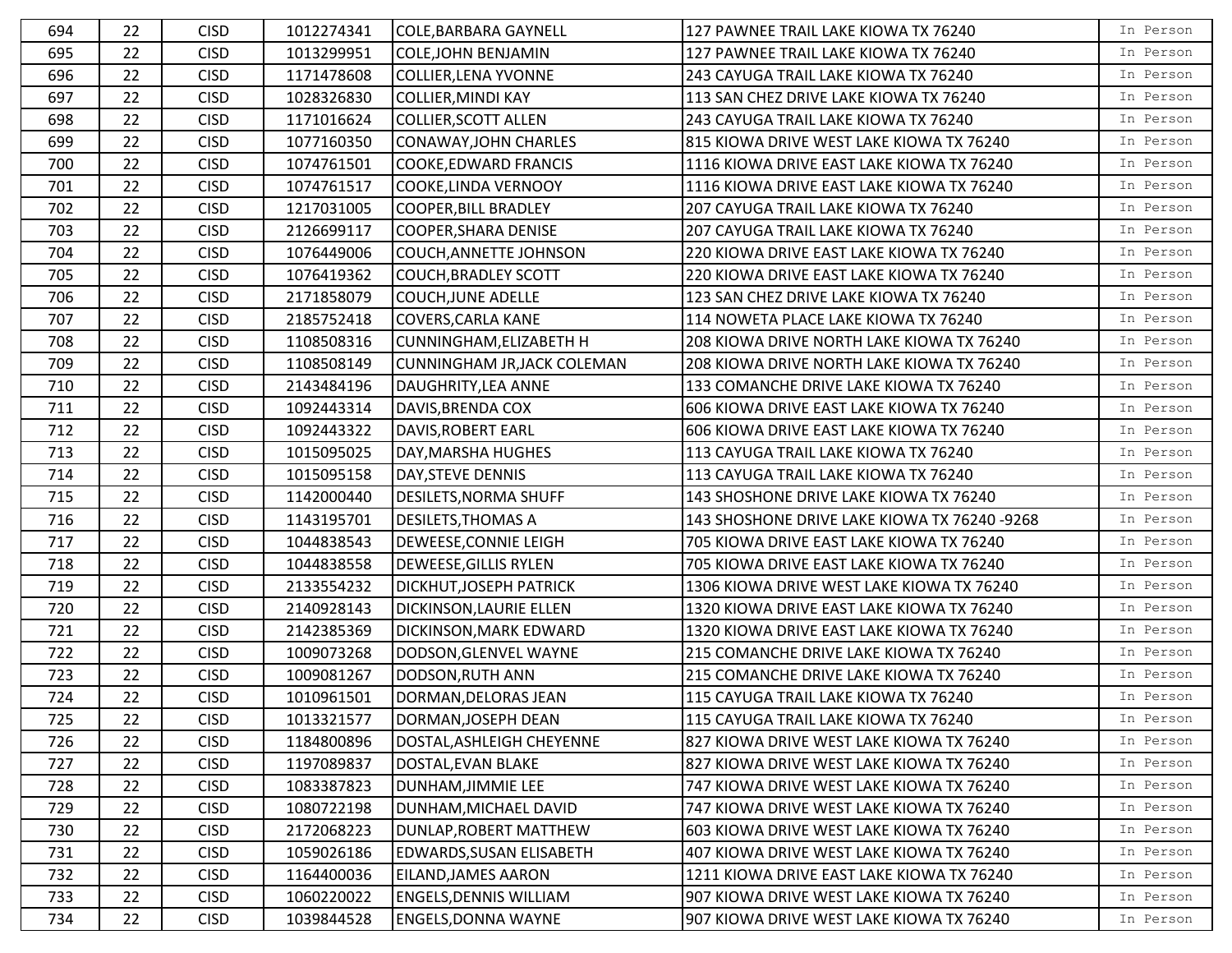| 735 | 22 | <b>CISD</b> | 2000494170 | <b>ENRIGHT, CLARK</b>            | 112 CHEYENNE DRIVE LAKE KIOWA TX 76240          | In Person |
|-----|----|-------------|------------|----------------------------------|-------------------------------------------------|-----------|
| 736 | 22 | <b>CISD</b> | 1188716367 | <b>EON, ROY ARTHUR</b>           | 236 COLT DRIVE LAKE KIOWA TX 76240              | In Person |
| 737 | 22 | <b>CISD</b> | 1188716333 | <b>EON, SUSAN ANN</b>            | 236 COLT DRIVE LAKE KIOWA TX 76240              | In Person |
| 738 | 22 | <b>CISD</b> | 1025528995 | FAIRBANKS, BRENDA TAYLOR         | 201 SAN CHEZ DRIVE LAKE KIOWA TX 76240          | In Person |
| 739 | 22 | <b>CISD</b> | 1026864383 | <b>FAIRBANKS, GARY LEW</b>       | 201 SAN CHEZ DRIVE LAKE KIOWA TX 76240          | In Person |
| 740 | 22 | <b>CISD</b> | 2152652870 | <b>FARR, MERGIE LEE</b>          | 121 BOWIE DRIVE EAST LAKE KIOWA TX 76240        | In Person |
| 741 | 22 | <b>CISD</b> | 1151436044 | <b>FOWLER, HAROLD E</b>          | 609 KIOWA DRIVE WEST LAKE KIOWA TX 76240        | In Person |
| 742 | 22 | <b>CISD</b> | 1074518573 | <b>FOX, JAMES WARREN</b>         | 1003 KIOWA DRIVE EAST LAKE KIOWA TX 76240       | In Person |
| 743 | 22 | <b>CISD</b> | 2121403692 | <b>FRANKLIN, MICHAEL WADE</b>    | 209 COMANCHE DRIVE LAKE KIOWA TX 76240          | In Person |
| 744 | 22 | <b>CISD</b> | 1151833266 | <b>GALDO, PAULA H</b>            | 108 COLT DRIVE LAKE KIOWA TX 76240              | In Person |
| 745 | 22 | <b>CISD</b> | 2147467570 | GALDO, VINCENT                   | 108 COLT DRIVE LAKE KIOWA TX 76240              | In Person |
| 746 | 22 | <b>CISD</b> | 2124304341 | <b>GALISKY, JANET LEA</b>        | 241 CAYUGA TRAIL LAKE KIOWA TX 76240            | In Person |
| 747 | 22 | <b>CISD</b> | 1074269369 | <b>GAMMILL, LISA MARIE</b>       | 1211 KIOWA DRIVE WEST LAKE KIOWA TX 76240       | In Person |
| 748 | 22 | <b>CISD</b> | 1074290889 | <b>GAMMILL JR, RONALD TYRONE</b> | 1211 KIOWA DRIVE WEST LAKE KIOWA TX 76240       | In Person |
| 749 | 22 | <b>CISD</b> | 1198793742 | <b>GARNER, GILROY HOUSTON</b>    | 921 KIOWA DRIVE WEST LAKE KIOWA TX 76240        | In Person |
| 750 | 22 | <b>CISD</b> | 1178157202 | <b>GARZA, MAREN LYNN</b>         | 118 CROCKETT DRIVE LAKE KIOWA TX 76240          | In Person |
| 751 | 22 | <b>CISD</b> | 1177827659 | GIBSON, CHRISTOPHER LEE          | 104 SAN CHEZ DRIVE LAKE KIOWA TX 76240          | In Person |
| 752 | 22 | <b>CISD</b> | 1024990213 | GIBSON, SUSAN AMANDA             | 104 SAN CHEZ DRIVE LAKE KIOWA TX 76240          | In Person |
| 753 | 22 | <b>CISD</b> | 1090421884 | GILMORE, DOUGLAS WAYNE           | 909 KIOWA DRIVE WEST LAKE KIOWA TX 76240        | In Person |
| 754 | 22 | <b>CISD</b> | 1090450756 | <b>GILMORE, TAMMY RENEE</b>      | 909 KIOWA DRIVE WEST LAKE KIOWA TX 76240        | In Person |
| 755 | 22 | <b>CISD</b> | 1201887043 | <b>GOODING, BENJAMIN BALDREE</b> | 110 KIOWA DRIVE WEST LAKE KIOWA TX 76240        | In Person |
| 756 | 22 | <b>CISD</b> | 1000504889 | <b>GRACE, JEANIE CHRISTIAN</b>   | 151 BLACKFOOT TRAIL LAKE KIOWA TX 76240         | In Person |
| 757 | 22 | <b>CISD</b> | 1000507639 | <b>GRACE, LARRY MICHAEL</b>      | 151 W BLACKFOOT TRAIL LAKE KIOWA TX 76240       | In Person |
| 758 | 22 | <b>CISD</b> | 1077762128 | <b>GRAY, CATHERINE CLAIRE</b>    | 101 MOHAWK COVE LAKE KIOWA TX 76240             | In Person |
| 759 | 22 | <b>CISD</b> | 1090137661 | <b>GRAY, DOUGLAS SCOTT</b>       | 101 MOHAWK COVE LAKE KIOWA TX 76240             | In Person |
| 760 | 22 | <b>CISD</b> | 1002230673 | <b>GREWING, LARRY STEPHEN</b>    | 311 NAVAJO TRAIL LAKE KIOWA TX 76240            | In Person |
| 761 | 22 | <b>CISD</b> | 1002142125 | <b>GREWING, LORRIE ELAINE</b>    | 311 NAVAJO TRAIL LAKE KIOWA TX 76240            | In Person |
| 762 | 22 | <b>CISD</b> | 1083586940 | <b>GROVES, CURTIS RITCHHART</b>  | 1123 KIOWA DRIVE EAST LAKE KIOWA TX 76240       | In Person |
| 763 | 22 | <b>CISD</b> | 1082936749 | <b>GROVES, SHERI LYNNEAH</b>     | 1123 KIOWA DRIVE EAST LAKE KIOWA TX 76240       | In Person |
| 764 | 22 | <b>CISD</b> | 1058245469 | <b>HAIR, GREGORY LEE</b>         | 1300 KIOWA DRIVE EAST LAKE KIOWA TX 76240 -9582 | In Person |
| 765 | 22 | <b>CISD</b> | 1058251063 | <b>HAIR, SUSAN KAY</b>           | 1300 KIOWA DRIVE EAST LAKE KIOWA TX 76240 -9582 | In Person |
| 766 | 22 | <b>CISD</b> | 1215036310 | HALE, CHRIS JOHNSON              | 306 KIOWA DRIVE EAST LAKE KIOWA TX 76240        | In Person |
| 767 | 22 | <b>CISD</b> | 1215074680 | <b>HALE, DIANNE BYRD</b>         | 306 KIOWA DRIVE EAST LAKE KIOWA TX 76240        | In Person |
| 768 | 22 | <b>CISD</b> | 1077025180 | <b>HALLIBURTON, JOANN</b>        | 525 KIOWA DRIVE WEST LAKE KIOWA TX 76240        | In Person |
| 769 | 22 | <b>CISD</b> | 1077049014 | HALLIBURTON, JOHN PHILIP         | 525 KIOWA DRIVE WEST LAKE KIOWA TX 76240        | In Person |
| 770 | 22 | <b>CISD</b> | 1026945737 | HAMILTON, KRISTI ANNE            | 105 UTE COVE LAKE KIOWA TX 76240                | In Person |
| 771 | 22 | <b>CISD</b> | 1192022567 | HAMILTON, WILLIAM RAY            | 105 UTE COVE LAKE KIOWA TX 76240                | In Person |
| 772 | 22 | <b>CISD</b> | 1009054401 | HARPER, CAROLYN KAY              | 107 SARSI COVE LAKE KIOWA TX 76240              | In Person |
| 773 | 22 | <b>CISD</b> | 1089053099 | HARRELSON, BRAD ALLEN            | 115 SEMINOLE DRIVE LAKE KIOWA TX 76240          | In Person |
| 774 | 22 | <b>CISD</b> | 1089053132 | HARRELSON, KATHY MATTHEWS        | 115 SEMINOLE DRIVE LAKE KIOWA TX 76240          | In Person |
| 775 | 22 | <b>CISD</b> | 2122167524 | HAZEL, ASHLIE LYNN               | 315 NAVAJO TRAIL LAKE KIOWA TX 76240            | In Person |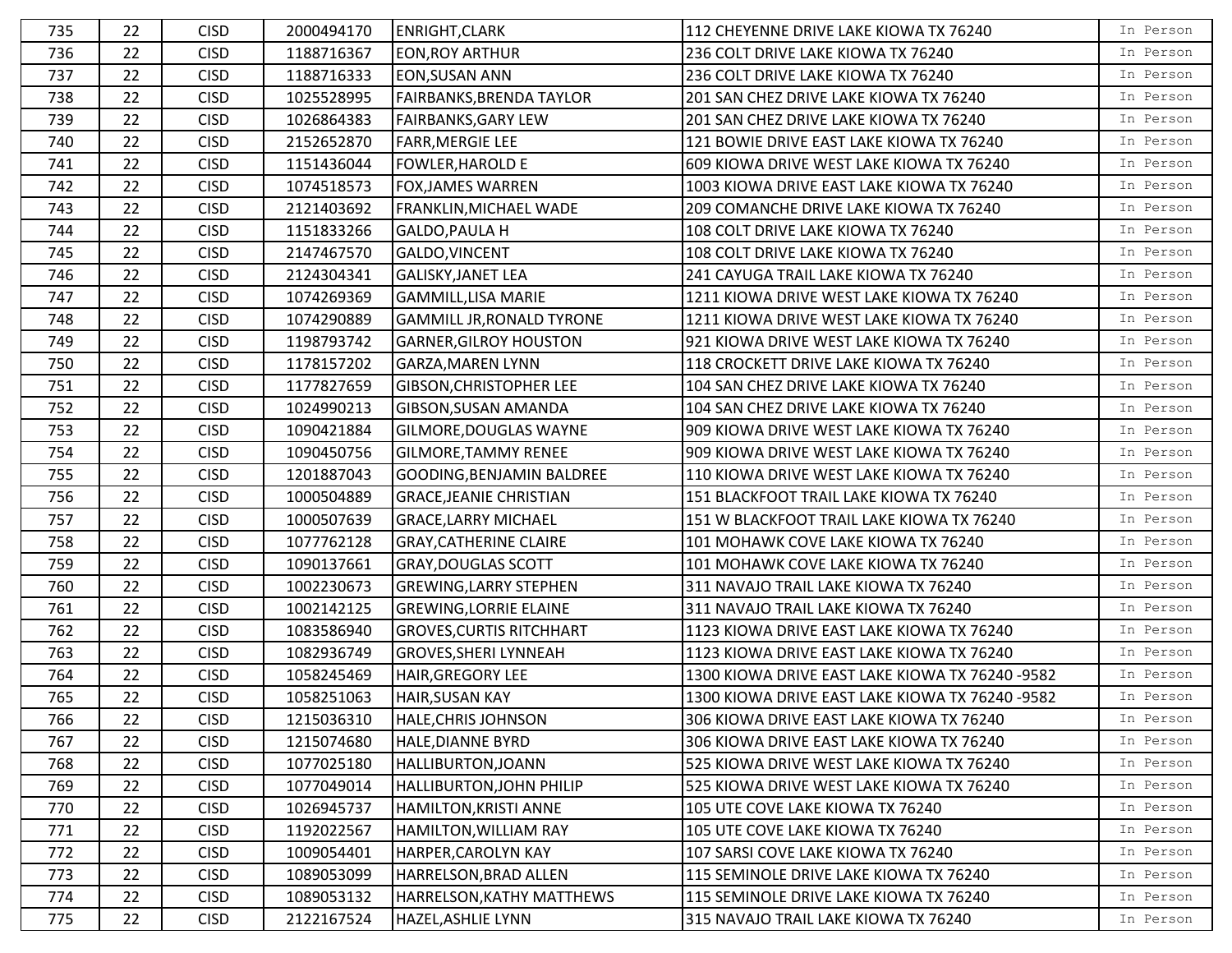| 776 | 22 | <b>CISD</b> | 1043173729 | <b>HENEGAR, LINDA SUSAN</b>        | 205 KIOWA DRIVE EAST LAKE KIOWA TX 76240        | In Person |
|-----|----|-------------|------------|------------------------------------|-------------------------------------------------|-----------|
| 777 | 22 | <b>CISD</b> | 2134881539 | <b>HERRING, LISA ANN</b>           | 113 BLACKFOOT TRAIL LAKE KIOWA TX 76240         | In Person |
| 778 | 22 | <b>CISD</b> | 2121413701 | HERRING, WILLIAM HAROLD            | 113 BLACKFOOT TRAIL LAKE KIOWA TX 76240         | In Person |
| 779 | 22 | <b>CISD</b> | 1048796381 | HESS, AMY LOVELL                   | 122 SEMINOLE DRIVE LAKE KIOWA TX 76240          | In Person |
| 780 | 22 | <b>CISD</b> | 1050213064 | <b>HESS, JAMES ALLEN</b>           | 122 SEMINOLE DRIVE LAKE KIOWA TX 76240          | In Person |
| 781 | 22 | <b>CISD</b> | 1001701990 | HEWLETT, CINDY LIN                 | 118 SAN CHEZ DRIVE LAKE KIOWA TX 76240          | In Person |
| 782 | 22 | <b>CISD</b> | 1002232607 | <b>HEY, ROBERT GEORGE</b>          | 109 MOHAWK COVE LAKE KIOWA TX 76240             | In Person |
| 783 | 22 | <b>CISD</b> | 1027251998 | <b>HIGGINS, PEGGY RUTH</b>         | 101 LONE STAR LAKE KIOWA TX 76240               | In Person |
| 784 | 22 | <b>CISD</b> | 1002181875 | HINES, DEBORAH NICOLE              | 1433 CR 211 GAINESVILLE TX 76240                | In Person |
| 785 | 22 | <b>CISD</b> | 1029062853 | HINES, MICHAEL BRIAN               | 1433 CR 211 GAINESVILLE TX 76240                | In Person |
| 786 | 22 | <b>CISD</b> | 2123518894 | HOAGLAND, BEN EDWARD               | 107 TOMAHAWK DRIVE LAKE KIOWA TX 76240          | In Person |
| 787 | 22 | <b>CISD</b> | 2165243923 | HOAGLAND, HANNAH GRACE             | 107 TOMAHAWK DRIVE LAKE KIOWA TX 76240          | In Person |
| 788 | 22 | <b>CISD</b> | 1002228875 | <b>HOEFLEIN III, FRITZ JOHN</b>    | 107 SHAWNEE DRIVE LAKE KIOWA TX 76240           | In Person |
| 789 | 22 | <b>CISD</b> | 1184204833 | <b>HOEFLEIN, MARION BELL</b>       | 107 SHAWNEE DRIVE LAKE KIOWA TX 76240           | In Person |
| 790 | 22 | <b>CISD</b> | 1002231027 | HOLDERMAN, JIMMIE F                | 320 NAVAJO TRAIL LAKE KIOWA TX 76240            | In Person |
| 791 | 22 | <b>CISD</b> | 1089841264 | <b>HOLMEN, BRIAN CHRISTOPHER</b>   | 113 SEQUOYA DRIVE LAKE KIOWA TX 76240           | In Person |
| 792 | 22 | <b>CISD</b> | 1007500592 | <b>HOLMEN, MICHELLE S</b>          | 113 SEQUOYA DRIVE LAKE KIOWA TX 76240           | In Person |
| 793 | 22 | <b>CISD</b> | 1014216685 | <b>HOUK, JAY D</b>                 | 215 KIOWA DRIVE EAST LAKE KIOWA TX 76240 -9006  | In Person |
| 794 | 22 | <b>CISD</b> | 1014216692 | HOUK, LISA LEEANN                  | 215 KIOWA DRIVE EAST LAKE KIOWA TX 76240        | In Person |
| 795 | 22 | <b>CISD</b> | 1014210704 | <b>HUDDLESTON, CHARLES PRESTON</b> | 410 KIOWA DRIVE EAST LAKE KIOWA TX 76240        | In Person |
| 796 | 22 | <b>CISD</b> | 1024979069 | <b>HUDGEONS, CINDI ANN USELTON</b> | 125 COMANCHE DRIVE LAKE KIOWA TX 76240          | In Person |
| 797 | 22 | <b>CISD</b> | 1025570915 | <b>HUDGEONS, SIDNEY KENT</b>       | 125 COMANCHE DRIVE LAKE KIOWA TX 76240          | In Person |
| 798 | 22 | <b>CISD</b> | 1010172010 | HUGHES, JUDITH E                   | 1313 KIOWA DRIVE EAST LAKE KIOWA TX 76240       | In Person |
| 799 | 22 | <b>CISD</b> | 1010171996 | <b>HUGHES, ROBERT E</b>            | 1313 KIOWA DRIVE EAST LAKE KIOWA TX 76240       | In Person |
| 800 | 22 | <b>CISD</b> | 2143131724 | <b>HUGHES, RONNIE DALE</b>         | 1121 KIOWA DRIVE EAST LAKE KIOWA TX 76240       | In Person |
| 801 | 22 | <b>CISD</b> | 1092098415 | JACKSON, TOMMY JOE                 | 109 NOWETA PLACE LAKE KIOWA TX 76240            | In Person |
| 802 | 22 | <b>CISD</b> | 1092184552 | JACKSON, VICKIE L                  | 109 NOWETA PLACE LAKE KIOWA TX 76240            | In Person |
| 803 | 22 | <b>CISD</b> | 2171812066 | JANSSEN, JANET M                   | 123 MOHAVE DRIVE EAST LAKE KIOWA TX 76240       | In Person |
| 804 | 22 | <b>CISD</b> | 2171812260 | JANSSEN, RALPH EUGENE              | 123 MOHAVE DRIVE EAST LAKE KIOWA TX 76240       | In Person |
| 805 | 22 | <b>CISD</b> | 1011923237 | JOHNSON, ANNETTE BAXLEY            | 112 SHAWNEE DRIVE UNIT DR E LAKE KIOWA TX 76240 | In Person |
| 806 | 22 | <b>CISD</b> | 1011923244 | JOHNSON, CHARLES JAMES             | 112 SHAWNEE DRIVE UNIT DR E LAKE KIOWA TX 76240 | In Person |
| 807 | 22 | <b>CISD</b> | 1013878050 | JOHNSON, MARY ANN                  | 1103 KIOWA DRIVE WEST LAKE KIOWA TX 76240       | In Person |
| 808 | 22 | <b>CISD</b> | 1090746170 | JOHNSON, MARYLOU                   | 419 NAVAJO TRAIL LAKE KIOWA TX 76240            | In Person |
| 809 | 22 | <b>CISD</b> | 1013051598 | JONES, LARRY JOE                   | 240 CAYUGA TRAIL LAKE KIOWA TX 76240            | In Person |
| 810 | 22 | <b>CISD</b> | 1013051607 | JONES,LINDA S                      | 240 CAYUGA TRAIL LAKE KIOWA TX 76240            | In Person |
| 811 | 22 | <b>CISD</b> | 1076448100 | <b>KAEUFER, RICHARD ALAN</b>       | 101 SAN CHEZ DRIVE LAKE KIOWA TX 76240          | In Person |
| 812 | 22 | <b>CISD</b> | 1090580542 | KAEUFER, TAMEKA AYOKA BISA         | 101 SAN CHEZ DRIVE LAKE KIOWA TX 76240          | In Person |
| 813 | 22 | <b>CISD</b> | 1077398508 | KALLINA, ROBERTA ANN               | 104 APACHE COVE LAKE KIOWA TX 76240             | In Person |
| 814 | 22 | <b>CISD</b> | 1013299933 | <b>KEENE, MECILLA WILLIETT</b>     | 103 SEQUOYA COVE LAKE KIOWA TX 76240            | In Person |
| 815 | 22 | <b>CISD</b> | 1092376564 | KELCOURSE, DANNEL JAMES            | 1218 KIOWA DRIVE WEST LAKE KIOWA TX 76240       | In Person |
| 816 | 22 | <b>CISD</b> | 1092283476 | <b>KELCOURSE, TWILA GAY</b>        | 1218 KIOWA DRIVE WEST LAKE KIOWA TX 76240       | In Person |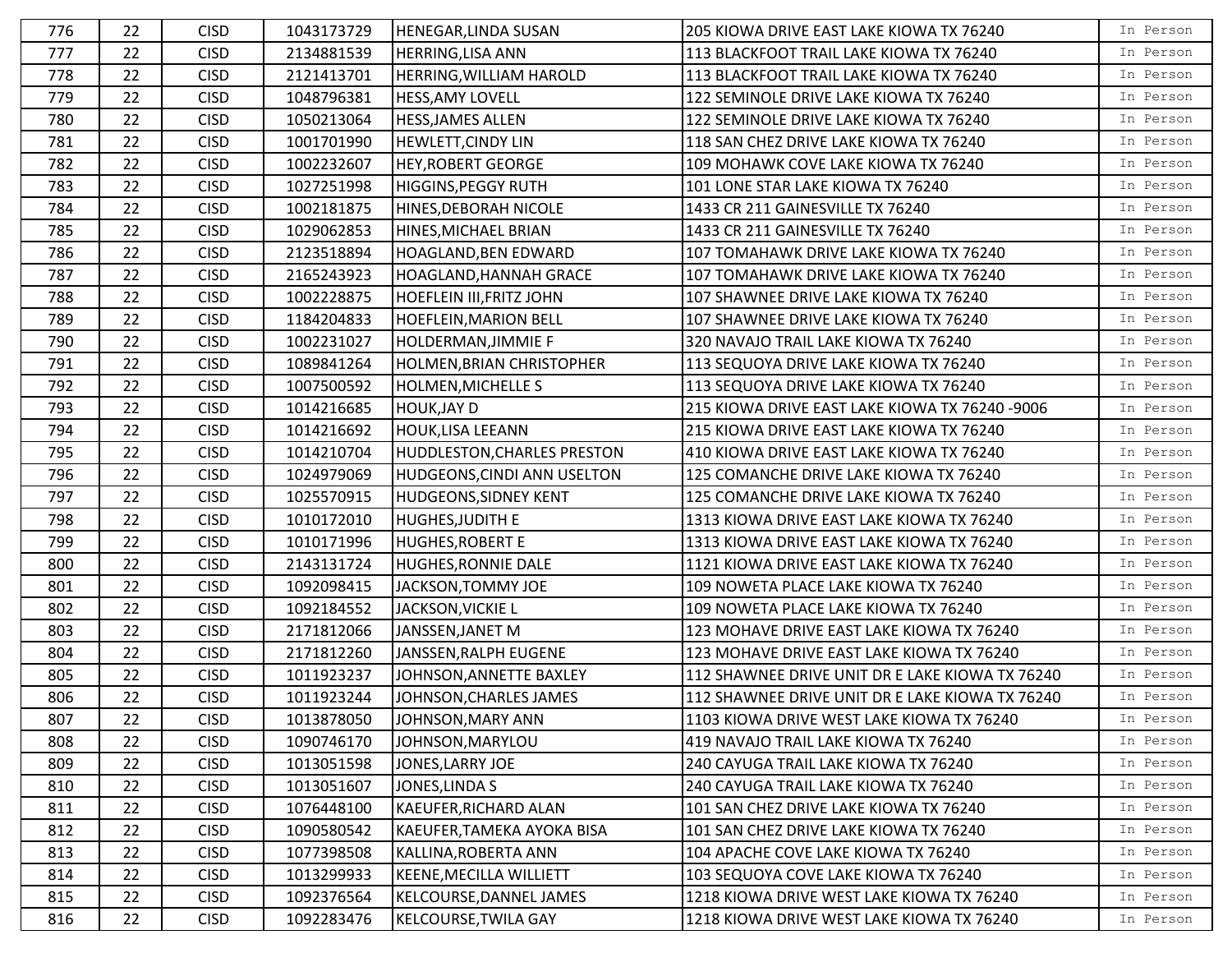| 817 | 22 | <b>CISD</b> | 1090645582 | KIDD, KELLY BARKSDALE         | 124 BLACKFOOT TRAIL LAKE KIOWA TX 76240         | In Person |
|-----|----|-------------|------------|-------------------------------|-------------------------------------------------|-----------|
| 818 | 22 | <b>CISD</b> | 1087131473 | KIDD, PHILLIP RAY             | 124 BLACKFOOT TRAIL LAKE KIOWA TX 76240         | In Person |
| 819 | 22 | <b>CISD</b> | 2129702612 | KIRKLAND, MELANIE MICHELE     | 519 KIOWA DRIVE EAST LAKE KIOWA TX 76240        | In Person |
| 820 | 22 | <b>CISD</b> | 2129702665 | KIRKLAND, MICHAEL ROY         | 519 KIOWA DRIVE EAST LAKE KIOWA TX 76240        | In Person |
| 821 | 22 | <b>CISD</b> | 2141099596 | KLAUS, KATHRYN O'SHAN         | 614 KIOWA DRIVE WEST LAKE KIOWA TX 76240        | In Person |
| 822 | 22 | <b>CISD</b> | 1009102075 | KOZIOL, GENEVIEVE FIRLIT      | 122 PAWNEE TRAIL LAKE KIOWA TX 76240            | In Person |
| 823 | 22 | <b>CISD</b> | 1077245294 | KUYKENDALL, MARY HILTON       | 823 KIOWA DRIVE WEST LAKE KIOWA TX 76240        | In Person |
| 824 | 22 | <b>CISD</b> | 1002230279 | <b>KYLE, HUGHLEN WAYNE</b>    | 102 COCOPA DRIVE LAKE KIOWA TX 76240            | In Person |
| 825 | 22 | <b>CISD</b> | 1090028266 | LANGLEY, EVELYN DIANE         | 121 COCOPA DRIVE LAKE KIOWA TX 76240            | In Person |
| 826 | 22 | <b>CISD</b> | 1090028278 | LANGLEY, SCOTT EARL           | 121 COCOPA DRIVE LAKE KIOWA TX 76240            | In Person |
| 827 | 22 | <b>CISD</b> | 1048364682 | LARGE, BRIAN ARTHUR           | 119 PONTIAC DRIVE LAKE KIOWA TX 76240           | In Person |
| 828 | 22 | <b>CISD</b> | 2162926267 | LAUER, DANA LYNN              | 109 UTE COVE LAKE KIOWA TX 76240                | In Person |
| 829 | 22 | <b>CISD</b> | 2163631179 | LAUER, DARIN DEAN             | 109 UTE COVE LAKE KIOWA TX 76240                | In Person |
| 830 | 22 | <b>CISD</b> | 1025592575 | LAWRENCE, KENLYN MARIE        | 109 MOHAVE DRIVE EAST LAKE KIOWA TX 76240       | In Person |
| 831 | 22 | <b>CISD</b> | 1177782501 | LAYCO, KELLEY LEA             | 1317 KIOWA DRIVE EAST LAKE KIOWA TX 76240       | In Person |
| 832 | 22 | <b>CISD</b> | 2138582317 | LEVERETT, JOSHUA JOE          | 103 WASCO COVE LAKE KIOWA TX 76240              | In Person |
| 833 | 22 | <b>CISD</b> | 1020574208 | LEVERETT, MISTY LEE           | 229 NAVAJO TRAIL LAKE KIOWA TX 76240            | In Person |
| 834 | 22 | <b>CISD</b> | 1022810472 | LEWIS, JAMES CLAYTON          | 103 CHIPPEWA COVE LAKE KIOWA TX 76240           | In Person |
| 835 | 22 | <b>CISD</b> | 1013384205 | LEWIS, PEGGY                  | 103 CHIPPEWA COVE LAKE KIOWA TX 76240           | In Person |
| 836 | 22 | <b>CISD</b> | 1128841406 | LINNEY, BILLIE CATHERINE      | 205 COCOPA DRIVE LAKE KIOWA TX 76240            | In Person |
| 837 | 22 | <b>CISD</b> | 1090265391 | LITTLE, MARTHA POWER          | 1225 KIOWA DRIVE WEST LAKE KIOWA TX 76240       | In Person |
| 838 | 22 | <b>CISD</b> | 1090265389 | LITTLE, WILLIAM RISLEY        | 1225 KIOWA DRIVE WEST LAKE KIOWA TX 76240       | In Person |
| 839 | 22 | <b>CISD</b> | 1206453965 | MACELROY, DEAN DOUGLAS        | 122 HOGAN DRIVE LAKE KIOWA TX 76240             | In Person |
| 840 | 22 | <b>CISD</b> | 1206454022 | MACELROY, LEZLIE AMEE         | 122 HOGAN DRIVE LAKE KIOWA TX 76240             | In Person |
| 841 | 22 | <b>CISD</b> | 1077729340 | MANISCALCO, PAUL J            | 101 TOMAHAWK DRIVE LAKE KIOWA TX 76240          | In Person |
| 842 | 22 | <b>CISD</b> | 1171774342 | MANISCALCO, RAMEE S           | 101 TOMAHAWK DRIVE LAKE KIOWA TX 76240          | In Person |
| 843 | 22 | <b>CISD</b> | 1151542768 | <b>MANN, THOMAS WARREN</b>    | 100 TEEPEE COVE LAKE KIOWA TX 76240             | In Person |
| 844 | 22 | <b>CISD</b> | 1066864526 | MARCOTTE, EUGENE PAUL         | 102 SANTEE DRIVE LAKE KIOWA TX 76240            | In Person |
| 845 | 22 | <b>CISD</b> | 1066009338 | <b>MARCOTTE, KAREN DUCOTE</b> | 102 SANTEE DRIVE LAKE KIOWA TX 76240            | In Person |
| 846 | 22 | <b>CISD</b> | 1075445083 | MARFICE, DONNA STONE          | 326 KIOWA DRIVE EAST LAKE KIOWA TX 76240        | In Person |
| 847 | 22 | <b>CISD</b> | 1179438136 | MARFICE, JAMES PAUL           | 326 KIOWA DRIVE EAST LAKE KIOWA TX 76240        | In Person |
| 848 | 22 | <b>CISD</b> | 1189785714 | MARTIN, BARBARA JEAN          | 305 KIOWA DRIVE WEST LAKE KIOWA TX 76240        | In Person |
| 849 | 22 | <b>CISD</b> | 1159551498 | <b>MARTIN, CINDY KAY</b>      | 108 COMANCHE DRIVE LAKE KIOWA TX 76240          | In Person |
| 850 | 22 | <b>CISD</b> | 1210551809 | MARTIN, REAGAN MADILYN        | 108 COMANCHE DRIVE LAKE KIOWA TX 76240          | In Person |
| 851 | 22 | <b>CISD</b> | 1065134655 | MCCUTCHEON, JOHN RODNEY       | 203 KIOWA DRIVE NORTH LAKE KIOWA TX 76240 -9537 | In Person |
| 852 | 22 | <b>CISD</b> | 1065125789 | MCCUTCHEON, SUSAN ENGLAND     | 203 KIOWA DRIVE NORTH LAKE KIOWA TX 76240 -9537 | In Person |
| 853 | 22 | <b>CISD</b> | 2145455494 | MCKNIGHT, CHELSEA E           | 418 NAVAJO TRAIL LAKE KIOWA TX 76240            | In Person |
| 854 | 22 | <b>CISD</b> | 2147497567 | MCKNIGHT, LAWRENCE BENJAMIN   | 418 NAVAJO TRAIL LAKE KIOWA TX 76240            | In Person |
| 855 | 22 | <b>CISD</b> | 1092683975 | MCLEOD III, SAM MAJOR         | 734 KIOWA DRIVE WEST LAKE KIOWA TX 76240        | In Person |
| 856 | 22 | <b>CISD</b> | 1017192399 | MEROLLA, MICHAEL              | 109 PONTIAC DRIVE LAKE KIOWA TX 76240           | In Person |
| 857 | 22 | <b>CISD</b> | 1017192415 | MEROLLA, PADDY SCHRAM         | 109 PONTIAC DRIVE LAKE KIOWA TX 76240           | In Person |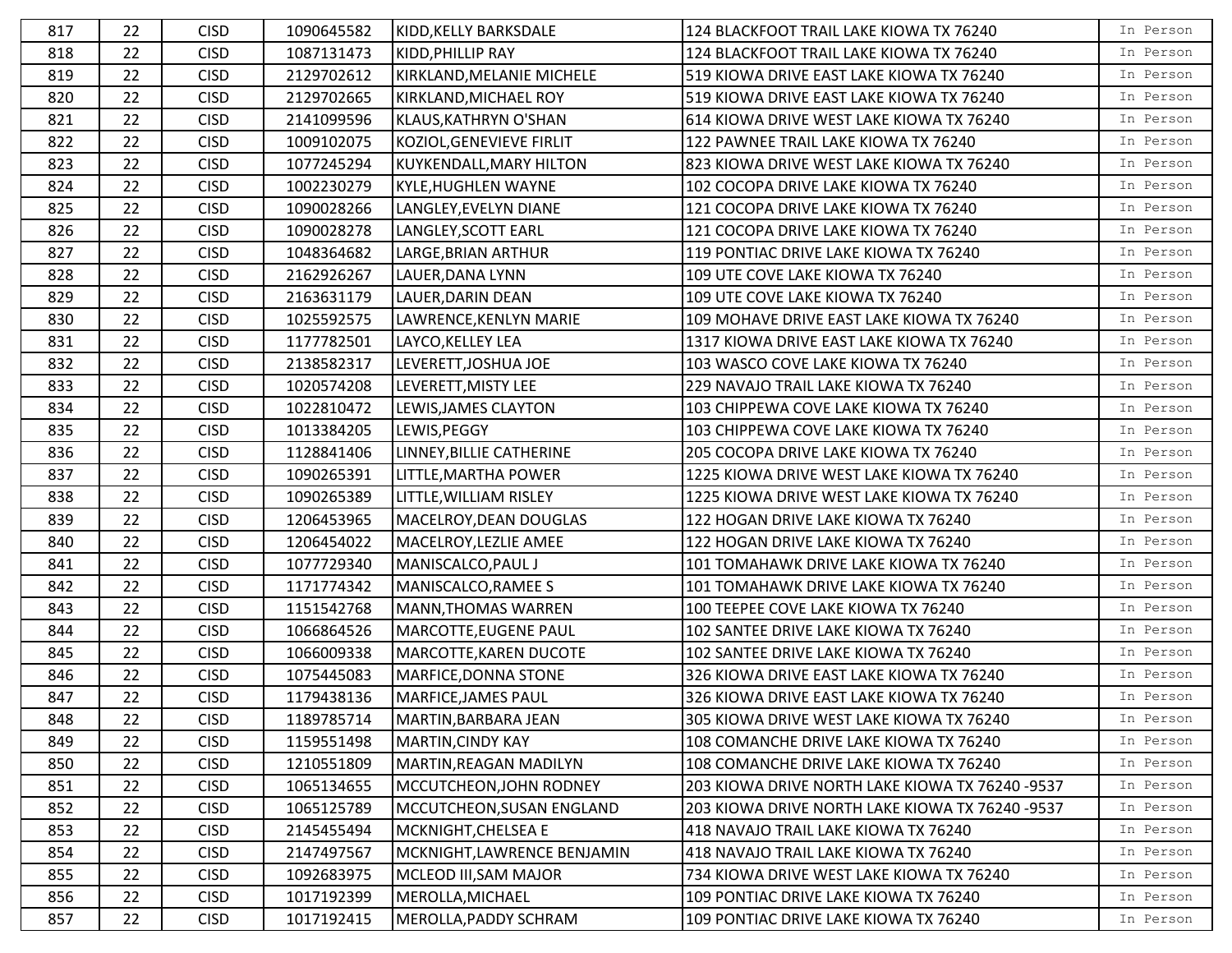| 858 | 22 | <b>CISD</b> | 1149025077 | MINTER,JULIA ANN                 | 711 KIOWA DRIVE WEST LAKE KIOWA TX 76240        | In Person |
|-----|----|-------------|------------|----------------------------------|-------------------------------------------------|-----------|
| 859 | 22 | <b>CISD</b> | 1050182621 | MITCHAM, RICHARD LEE             | 107 CAYUGA COVE LAKE KIOWA TX 76240             | In Person |
| 860 | 22 | <b>CISD</b> | 1153016253 | MITCHAM, SHARON GAIL             | 107 CAYUGA COVE LAKE KIOWA TX 76240             | In Person |
| 861 | 22 | <b>CISD</b> | 1015167765 | MOCK, BARBARA ANN                | 212 KIOWA DRIVE NORTH LAKE KIOWA TX 76240       | In Person |
| 862 | 22 | <b>CISD</b> | 2172106379 | MOORS, JAMES ROBERT              | 218 COCOPA DRIVE LAKE KIOWA TX 76240            | In Person |
| 863 | 22 | <b>CISD</b> | 1091549767 | <b>MORRIS, KATHARINE GUTHRIE</b> | 401 KIOWA DRIVE EAST LAKE KIOWA TX 76240        | In Person |
| 864 | 22 | <b>CISD</b> | 1091549779 | <b>MORRIS, PATRICK ANTHONY</b>   | 401 KIOWA DRIVE EAST LAKE KIOWA TX 76240        | In Person |
| 865 | 22 | <b>CISD</b> | 1082910758 | MORRISON, JAMES GREGORY          | 103 CHISUM COVE LAKE KIOWA TX 76240 -9454       | In Person |
| 866 | 22 | <b>CISD</b> | 1131830943 | MUGRIDGE, KRISTI KAY             | 205 KIOWA DRIVE EAST LAKE KIOWA TX 76240        | In Person |
| 867 | 22 | <b>CISD</b> | 1090708554 | MULLEN, IRENE ELIZABETH          | 1237 KIOWA DRIVE WEST LAKE KIOWA TX 76240       | In Person |
| 868 | 22 | <b>CISD</b> | 1090784229 | MULLEN, JAMES JOSEPH             | 1237 KIOWA DRIVE WEST LAKE KIOWA TX 76240       | In Person |
| 869 | 22 | <b>CISD</b> | 1009157507 | NEESE, JAMES HARREL              | 1306 KIOWA DRIVE EAST LAKE KIOWA TX 76240       | In Person |
| 870 | 22 | <b>CISD</b> | 1009157511 | NEESE, JULIENE TRUSSELL          | 1306 KIOWA DRIVE EAST LAKE KIOWA TX 76240       | In Person |
| 871 | 22 | <b>CISD</b> | 1166962401 | NEHIB, JAMES ANTHONY             | 120 COMANCHE DRIVE LAKE KIOWA TX 76240          | In Person |
| 872 | 22 | <b>CISD</b> | 1166962429 | NEHIB, JUDY HAMMER               | 120 COMANCHE DRIVE LAKE KIOWA TX 76240          | In Person |
| 873 | 22 | <b>CISD</b> | 1162061549 | NEHIB, MELYNNIE KAYLE            | 219 NAVAJO TRAIL LAKE KIOWA TX 76240            | In Person |
| 874 | 22 | <b>CISD</b> | 1024981633 | NEWMAN, FRANK ELDON              | 306 COCOPA DRIVE LAKE KIOWA TX 76240            | In Person |
| 875 | 22 | <b>CISD</b> | 1002179877 | NICHOLS, JERRY DON               | 1310 KIOWA DRIVE WEST LAKE KIOWA TX 76240 -9009 | In Person |
| 876 | 22 | <b>CISD</b> | 1013551779 | NORMAN, FRANCINA RENE            | 1011 KIOWA DRIVE EAST LAKE KIOWA TX 76240       | In Person |
| 877 | 22 | <b>CISD</b> | 2159241411 | <b>ORTON, ROGER DAVID</b>        | 125 SHOSHONE DRIVE LAKE KIOWA TX 76240          | In Person |
| 878 | 22 | <b>CISD</b> | 2159226891 | <b>ORTON, SUSAN MARIE</b>        | 125 SHOSHONE DRIVE LAKE KIOWA TX 76240          | In Person |
| 879 | 22 | <b>CISD</b> | 1115783468 | OTT, JUDY LYNN                   | 200 MODOC TRAIL LAKE KIOWA TX 76240             | In Person |
| 880 | 22 | <b>CISD</b> | 1115767633 | OTT, THOMAS                      | 200 MODOC TRAIL LAKE KIOWA TX 76240             | In Person |
| 881 | 22 | <b>CISD</b> | 1014460026 | OTTO, GARY WAYNE                 | 216 COCOPA DRIVE LAKE KIOWA TX 76240            | In Person |
| 882 | 22 | <b>CISD</b> | 1002246757 | PADGHAM, JOHN BOROP              | 107 NAVAJO TRAIL LAKE KIOWA TX 76240            | In Person |
| 883 | 22 | <b>CISD</b> | 1002246761 | PADGHAM, PEGGY                   | 107 NAVAJO TRAIL UNIT W LAKE KIOWA TX 76240     | In Person |
| 884 | 22 | <b>CISD</b> | 1045186267 | <b>PANNELL, KAREN LOUISE</b>     | 116 KIOWA DRIVE SOUTH LAKE KIOWA TX 76240       | In Person |
| 885 | 22 | <b>CISD</b> | 1044488655 | PANNELL, LYNDELL HOYT            | 116 KIOWA DRIVE SOUTH LAKE KIOWA TX 76240       | In Person |
| 886 | 22 | <b>CISD</b> | 1009017620 | PATTILLO, EDWARD GILBERT         | 108 HURON TRAIL LAKE KIOWA TX 76240             | In Person |
| 887 | 22 | <b>CISD</b> | 1009017649 | PATTILLO, MAXINE COOK            | 108 HURON TRAIL LAKE KIOWA TX 76240             | In Person |
| 888 | 22 | <b>CISD</b> | 1083266030 | PENDERY, GERALD VERNON           | 100 MOLALA COVE LAKE KIOWA TX 76240             | In Person |
| 889 | 22 | <b>CISD</b> | 1042535053 | PIERCE, HERBERT FLOYCE           | 122 BLACKFOOT TRAIL LAKE KIOWA TX 76240         | In Person |
| 890 | 22 | <b>CISD</b> | 2186748678 | PIERCE, MARJORIE GAYLE           | 122 BLACKFOOT TRAIL LAKE KIOWA TX 76240         | In Person |
| 891 | 22 | <b>CISD</b> | 2127253541 | PORTER,DAVID ASHLEY              | 1108 KIOWA DRIVE EAST LAKE KIOWA TX 76240       | In Person |
| 892 | 22 | <b>CISD</b> | 1052728051 | PORTER, MICHELLE WHEATON         | 315 COCOPA DRIVE LAKE KIOWA TX 76240            | In Person |
| 893 | 22 | <b>CISD</b> | 1002231920 | POTTER, DAVID JAY                | 113 KIOWA DRIVE WEST LAKE KIOWA TX 76240        | In Person |
| 894 | 22 | <b>CISD</b> | 2123434621 | <b>PRESTON, BRITTNEY NICOLE</b>  | 116 SEQUOYA DRIVE LAKE KIOWA TX 76240           | In Person |
| 895 | 22 | <b>CISD</b> | 1010772905 | <b>PRIORE, CAROLYNNE GIBSON</b>  | 213 COMANCHE DRIVE LAKE KIOWA TX 76240          | In Person |
| 896 | 22 | <b>CISD</b> | 1010747914 | <b>PRIORE, DAVID MICHAEL</b>     | 213 COMANCHE DRIVE LAKE KIOWA TX 76240          | In Person |
| 897 | 22 | <b>CISD</b> | 2152015596 | PRITCHARD, MARTHA JEAN           | 116 COCOPA DRIVE LAKE KIOWA TX 76240            | In Person |
| 898 | 22 | <b>CISD</b> | 2001024942 | RANDOLPH, JIMMY DON              | 111 KIOWA DRIVE WEST LAKE KIOWA TX 76240        | In Person |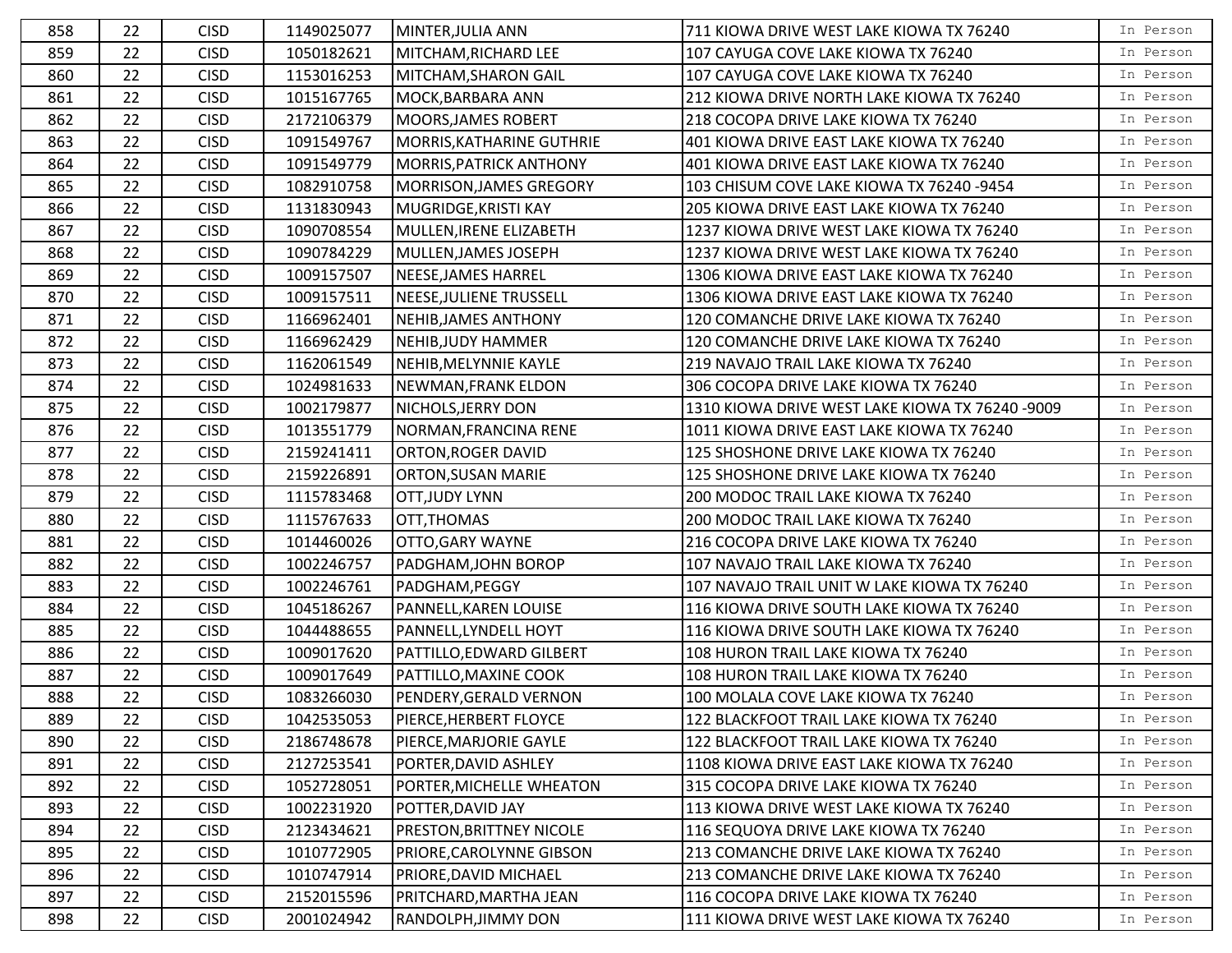| 899 | 22 | <b>CISD</b> | 2001025008 | <b>RANDOLPH, NANCY MARTIN</b> | 111 KIOWA DRIVE WEST LAKE KIOWA TX 76240       | In Person |
|-----|----|-------------|------------|-------------------------------|------------------------------------------------|-----------|
| 900 | 22 | <b>CISD</b> | 1074276727 | <b>RECTOR, DONNA LOUISE</b>   | 205 COMANCHE DRIVE LAKE KIOWA TX 76240         | In Person |
| 901 | 22 | <b>CISD</b> | 1074269617 | RECTOR, WILLIAM JOSEPH        | 205 COMANCHE DRIVE LAKE KIOWA TX 76240         | In Person |
| 902 | 22 | <b>CISD</b> | 1007606297 | REED, ASHLI LEHNERTZ          | 734 KIOWA DRIVE WEST LAKE KIOWA TX 76240       | In Person |
| 903 | 22 | <b>CISD</b> | 1006970138 | <b>REED, BRENT ALAN</b>       | 103 OTTAWA COVE LAKE KIOWA TX 76240            | In Person |
| 904 | 22 | <b>CISD</b> | 1009194091 | <b>REED, KATHY LYNN</b>       | 103 OTTAWA COVE LAKE KIOWA TX 76240            | In Person |
| 905 | 22 | <b>CISD</b> | 2134358987 | <b>REID, JEFFREY JOHN</b>     | 307 KIOWA DRIVE WEST LAKE KIOWA TX 76240       | In Person |
| 906 | 22 | <b>CISD</b> | 2180488498 | RHOADES, CAROL LEE            | 207 COLT DRIVE LAKE KIOWA TX 76240             | In Person |
| 907 | 22 | <b>CISD</b> | 1051545305 | RICHEY, WILLIAM JOSEPH        | 102 PUEBLO DRIVE LAKE KIOWA TX 76240           | In Person |
| 908 | 22 | <b>CISD</b> | 1010385086 | RIMER, PAMELLA GRESHAM        | 310 KIOWA DRIVE NORTH LAKE KIOWA TX 76240      | In Person |
| 909 | 22 | <b>CISD</b> | 1010389568 | RIMER, RAYMOND DALE           | 310 KIOWA DRIVE NORTH LAKE KIOWA TX 76240      | In Person |
| 910 | 22 | <b>CISD</b> | 1003703253 | <b>ROBINS, PEGGY WYNELL</b>   | 200 KIOWA DRIVE NORTH LAKE KIOWA TX 76240      | In Person |
| 911 | 22 | <b>CISD</b> | 1011697101 | <b>ROBISON, AUDRENE RHINE</b> | 702 KIOWA DRIVE WEST LAKE KIOWA TX 76240       | In Person |
| 912 | 22 | <b>CISD</b> | 2186947200 | ROGERS, ZAC RUSSELL           | 118 SAN CHEZ DRIVE LAKE KIOWA TX 76240         | In Person |
| 913 | 22 | <b>CISD</b> | 1006497911 | ROMINES, BETTY BRUMLEY        | 738 KIOWA DRIVE WEST LAKE KIOWA TX 76240       | In Person |
| 914 | 22 | <b>CISD</b> | 1026440990 | ROMINES, DEBORAH              | 738 KIOWA DRIVE WEST LAKE KIOWA TX 76240       | In Person |
| 915 | 22 | <b>CISD</b> | 1002922609 | ROMINES, RANDEL RAY           | 738 KIOWA DRIVE WEST LAKE KIOWA TX 76240       | In Person |
| 916 | 22 | <b>CISD</b> | 1148229351 | <b>ROWLAND, MORAG DUTHIE</b>  | 501 KIOWA DRIVE EAST LAKE KIOWA TX 76240 -9567 | In Person |
| 917 | 22 | <b>CISD</b> | 1074501997 | RUSSELL, SANDRA               | 920 KIOWA DRIVE WEST LAKE KIOWA TX 76240       | In Person |
| 918 | 22 | <b>CISD</b> | 1183668798 | SALLER, EMILY CLAIRE          | 116 SEMINOLE DRIVE LAKE KIOWA TX 76240         | In Person |
| 919 | 22 | <b>CISD</b> | 1190823994 | SALLER, MATTHEW CHARLES       | 116 SEMINOLE DRIVE LAKE KIOWA TX 76240         | In Person |
| 920 | 22 | <b>CISD</b> | 1002232431 | SAMPLES, JAMES ALBERT         | 104 CHEYENNE DRIVE LAKE KIOWA TX 76240         | In Person |
| 921 | 22 | <b>CISD</b> | 1002232449 | SAMPLES, MABEL HARRIS         | 104 CHEYENNE DRIVE LAKE KIOWA TX 76240         | In Person |
| 922 | 22 | <b>CISD</b> | 1143486647 | SAMUEL, JANET ANN             | 109 SEMINOLE DRIVE LAKE KIOWA TX 76240         | In Person |
| 923 | 22 | <b>CISD</b> | 1143486610 | SAMUEL, SAMUEL LAMAR          | 109 SEMINOLE DRIVE LAKE KIOWA TX 76240         | In Person |
| 924 | 22 | <b>CISD</b> | 1076211739 | <b>SCHMIDT, JENNIFER MARY</b> | 110 KIOWA DRIVE EAST LAKE KIOWA TX 76240       | In Person |
| 925 | 22 | <b>CISD</b> | 1144392531 | SCHMIDT, WALTER WILLIAM       | 110 KIOWA DRIVE EAST LAKE KIOWA TX 76240       | In Person |
| 926 | 22 | <b>CISD</b> | 1092601354 | <b>SCHNEIDER, JANE ANN</b>    | 824 KIOWA DRIVE WEST LAKE KIOWA TX 76240       | In Person |
| 927 | 22 | <b>CISD</b> | 1091968065 | <b>SEAY, CATHARINE GALE</b>   | 112 SEQUOYA DRIVE LAKE KIOWA TX 76240          | In Person |
| 928 | 22 | <b>CISD</b> | 1163750558 | SHEEHAN, MATTHEW T            | 114 KIOWA DRIVE NORTH LAKE KIOWA TX 76240      | In Person |
| 929 | 22 | <b>CISD</b> | 1206464895 | SHUGART, DEBRA JOHNSON        | 306 KIOWA DRIVE WEST LAKE KIOWA TX 76240       | In Person |
| 930 | 22 | <b>CISD</b> | 1081002886 | SHUGART, ROBERT PRESTON       | 306 KIOWA DRIVE WEST LAKE KIOWA TX 76240       | In Person |
| 931 | 22 | <b>CISD</b> | 1022661760 | <b>SLATER, JERRY L</b>        | 1022 KIOWA DRIVE EAST LAKE KIOWA TX 76240      | In Person |
| 932 | 22 | <b>CISD</b> | 1022661702 | SLATER, LINDA BYERLEY         | 1022 KIOWA DRIVE EAST LAKE KIOWA TX 76240      | In Person |
| 933 | 22 | <b>CISD</b> | 1199994589 | SMITH, CHARLES ERIC           | 1246 KIOWA DRIVE WEST LAKE KIOWA TX 76240      | In Person |
| 934 | 22 | <b>CISD</b> | 1100621329 | SMITH, WILLIAM ORLANDO        | 224 COLT DRIVE LAKE KIOWA TX 76240             | In Person |
| 935 | 22 | <b>CISD</b> | 1009486906 | SNELL, CHARLES WILLIAM        | 612 KIOWA DRIVE EAST LAKE KIOWA TX 76240       | In Person |
| 936 | 22 | <b>CISD</b> | 1009486896 | SNELL, JUVEAN MCWHORTER       | 612 KIOWA DRIVE EAST LAKE KIOWA TX 76240       | In Person |
| 937 | 22 | <b>CISD</b> | 1013983910 | SPRENGER, SUSAN AMELIA        | 202 KIOWA DRIVE NORTH LAKE KIOWA TX 76240      | In Person |
| 938 | 22 | <b>CISD</b> | 1027849240 | STEPHENS, BARBARA RAE         | 421 COCOPA DRIVE LAKE KIOWA TX 76240           | In Person |
| 939 | 22 | <b>CISD</b> | 1027849238 | <b>STEPHENS, CRAIG CLARK</b>  | 421 COCOPA DRIVE LAKE KIOWA TX 76240           | In Person |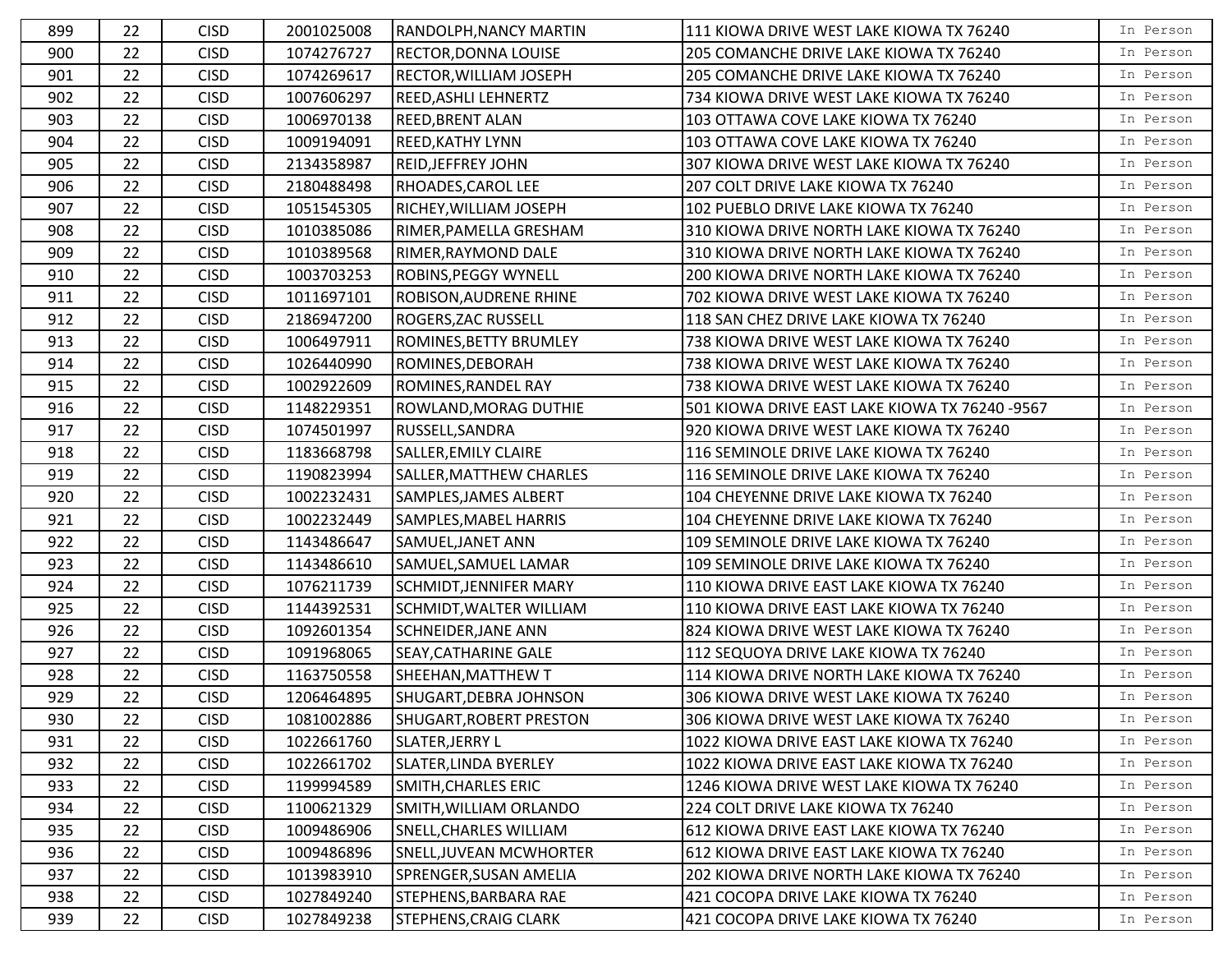| 940 | 22 | <b>CISD</b> | 1145368006 | <b>STEWART, JAMES EARL</b>       | 303 NAVAJO TRAIL LAKE KIOWA TX 76240            | In Person |
|-----|----|-------------|------------|----------------------------------|-------------------------------------------------|-----------|
| 941 | 22 | <b>CISD</b> | 1090023454 | <b>STOCKTON, THOMAS ARTHUR</b>   | 130 HOGAN DRIVE LAKE KIOWA TX 76240             | In Person |
| 942 | 22 | <b>CISD</b> | 2120870907 | <b>STOKX, PATRICIA SUE</b>       | 101 CHOCTAW COVE LAKE KIOWA TX 76240            | In Person |
| 943 | 22 | <b>CISD</b> | 1046785687 | STREETER, BRANDI GAY             | 1243 KIOWA DRIVE WEST LAKE KIOWA TX 76240       | In Person |
| 944 | 22 | <b>CISD</b> | 2190342847 | <b>SWEAT, PAULA JEAN</b>         | 101 CHOCTAW COVE LAKE KIOWA TX 76240            | In Person |
| 945 | 22 | <b>CISD</b> | 1162539391 | <b>TAYLOR, METTIE ILEENA</b>     | 107 SHOSHONE DRIVE LAKE KIOWA TX 76240          | In Person |
| 946 | 22 | <b>CISD</b> | 1025435199 | <b>TAYLOR, SEAN JEFFREY</b>      | 107 SHOSHONE DRIVE LAKE KIOWA TX 76240          | In Person |
| 947 | 22 | <b>CISD</b> | 1081520374 | <b>TEER, DEBORAH LACY</b>        | 105 CAYUGA TRAIL LAKE KIOWA TX 76240            | In Person |
| 948 | 22 | <b>CISD</b> | 1159426448 | <b>TEER, GEORGE WESTBROOK</b>    | 207 CAYUGA TRAIL LAKE KIOWA TX 76240            | In Person |
| 949 | 22 | <b>CISD</b> | 1090437803 | <b>TEER, LEAH KRISTEN</b>        | 409 NAVAJO TRAIL LAKE KIOWA TX 76240            | In Person |
| 950 | 22 | <b>CISD</b> | 1012955183 | THIES, JANICE RUTH               | 405 NAVAJO TRAIL LAKE KIOWA TX 76240            | In Person |
| 951 | 22 | <b>CISD</b> | 1162417718 | THOMPSON, JAY CLARK              | 1218 KIOWA DRIVE EAST LAKE KIOWA TX 76240       | In Person |
| 952 | 22 | <b>CISD</b> | 1002232340 | THREADGILL, JENNIFER DEANN       | 607 KIOWA DRIVE WEST LAKE KIOWA TX 76240        | In Person |
| 953 | 22 | <b>CISD</b> | 1051947086 | TITUS, MARCELLA L                | 100 COCOPA CV LAKE KIOWA TX 76240               | In Person |
| 954 | 22 | <b>CISD</b> | 1046568250 | <b>TITUS, MILTON CLARK</b>       | 100 COCOPA CV LAKE KIOWA TX 76240               | In Person |
| 955 | 22 | <b>CISD</b> | 1213561023 | TURBEVILLE, NICOLE LEANNA        | 311 COMANCHE DRIVE LAKE KIOWA TX 76240          | In Person |
| 956 | 22 | <b>CISD</b> | 1089357126 | <b>TURNER, SARA LYNN</b>         | 700 KIOWA DRIVE WEST LAKE KIOWA TX 76240        | In Person |
| 957 | 22 | <b>CISD</b> | 1089357135 | <b>TURNER, WILLIAM FOWLER</b>    | 211 KIOWA DRIVE WEST LAKE KIOWA TX 76240        | In Person |
| 958 | 22 | <b>CISD</b> | 1171203118 | VALENZUELA, DANY DARYL-LOUISE    | 1319 KIOWA DRIVE EAST LAKE KIOWA TX 76240 -9583 | In Person |
| 959 | 22 | <b>CISD</b> | 1083669084 | <b>VINTON, CATHERINE COLLIER</b> | 609 KIOWA DRIVE WEST LAKE KIOWA TX 76240        | In Person |
| 960 | 22 | <b>CISD</b> | 1183094739 | WAGGONER, APRIL HOLDERMAN        | 320 NAVAJO TRAIL LAKE KIOWA TX 76240            | In Person |
| 961 | 22 | <b>CISD</b> | 1124112215 | <b>WAGGONER, RYAN LEN</b>        | 320 NAVAJO TRAIL LAKE KIOWA TX 76240            | In Person |
| 962 | 22 | <b>CISD</b> | 1218090424 | WALBRIDGE, KELLY JO              | 535 KIOWA DRIVE EAST LAKE KIOWA TX 76240        | In Person |
| 963 | 22 | <b>CISD</b> | 1013447220 | WALBRIDGE, KEN DAVID             | 535 KIOWA DRIVE EAST LAKE KIOWA TX 76240        | In Person |
| 964 | 22 | <b>CISD</b> | 1082748915 | WALKER, LINDA ENGLAND            | 105 BOWIE DRIVE EAST LAKE KIOWA TX 76240        | In Person |
| 965 | 22 | <b>CISD</b> | 1187731270 | <b>WALLNER, CANDACE JANINE</b>   | 112 KIOWA DRIVE SOUTH LAKE KIOWA TX 76240       | In Person |
| 966 | 22 | <b>CISD</b> | 1091022792 | <b>WALLNER, FRED GEORGE</b>      | 112 KIOWA DRIVE SOUTH LAKE KIOWA TX 76240       | In Person |
| 967 | 22 | <b>CISD</b> | 2128547769 | WARDLOW, MARY D                  | 1306 KIOWA DRIVE WEST LAKE KIOWA TX 76240       | In Person |
| 968 | 22 | <b>CISD</b> | 2162795516 | <b>WEAVER, JAY SPENCE</b>        | 214 KIOWA DRIVE NORTH LAKE KIOWA TX 76240       | In Person |
| 969 | 22 | <b>CISD</b> | 2139620191 | <b>WEAVER, LAUREN MICHELLE</b>   | 214 KIOWA DRIVE NORTH LAKE KIOWA TX 76240       | In Person |
| 970 | 22 | <b>CISD</b> | 1091603192 | <b>WEBER, JAMES RICHARD</b>      | 144 BLACKFOOT TRAIL LAKE KIOWA TX 76240         | In Person |
| 971 | 22 | <b>CISD</b> | 1091621796 | WEBER, REBECCA LYNN              | 144 BLACKFOOT TRAIL LAKE KIOWA TX 76240         | In Person |
| 972 | 22 | <b>CISD</b> | 2139727698 | WESOLOWSKI, DENISE LORENE        | 102 OTTAWA COVE LAKE KIOWA TX 76240             | In Person |
| 973 | 22 | <b>CISD</b> | 2139727651 | WESOLOWSKI, JOSEPH RICHARD       | 102 OTTAWA COVE LAKE KIOWA TX 76240             | In Person |
| 974 | 22 | <b>CISD</b> | 2156394821 | WESOLOWSKI, JOSEPH WILLIS        | 102 OTTAWA COVE LAKE KIOWA TX 76240             | In Person |
| 975 | 22 | <b>CISD</b> | 1002230429 | WHITE, JOHNNYE                   | 1222 KIOWA DRIVE EAST LAKE KIOWA TX 76240       | In Person |
| 976 | 22 | <b>CISD</b> | 1002230417 | WHITE, WILLIAM FRANKLIN          | 1222 KIOWA DRIVE EAST LAKE KIOWA TX 76240 -9580 | In Person |
| 977 | 22 | <b>CISD</b> | 1002229737 | WILLIAMS, JAMES ELBERT           | 1016 KIOWA DRIVE WEST LAKE KIOWA TX 76240       | In Person |
| 978 | 22 | <b>CISD</b> | 1002229728 | <b>WILLIAMS, PATRICIA GWEN</b>   | 1016 KIOWA DRIVE WEST LAKE KIOWA TX 76240       | In Person |
| 979 | 22 | <b>CISD</b> | 2000365597 | <b>WILLIS, MARY LOUISE</b>       | 247 CAYUGA TRAIL LAKE KIOWA TX 76240            | In Person |
| 980 | 22 | <b>CISD</b> | 1187578773 | WILSFORD, ROBERT GLENN           | 1107 KIOWA DRIVE EAST LAKE KIOWA TX 76240       | In Person |